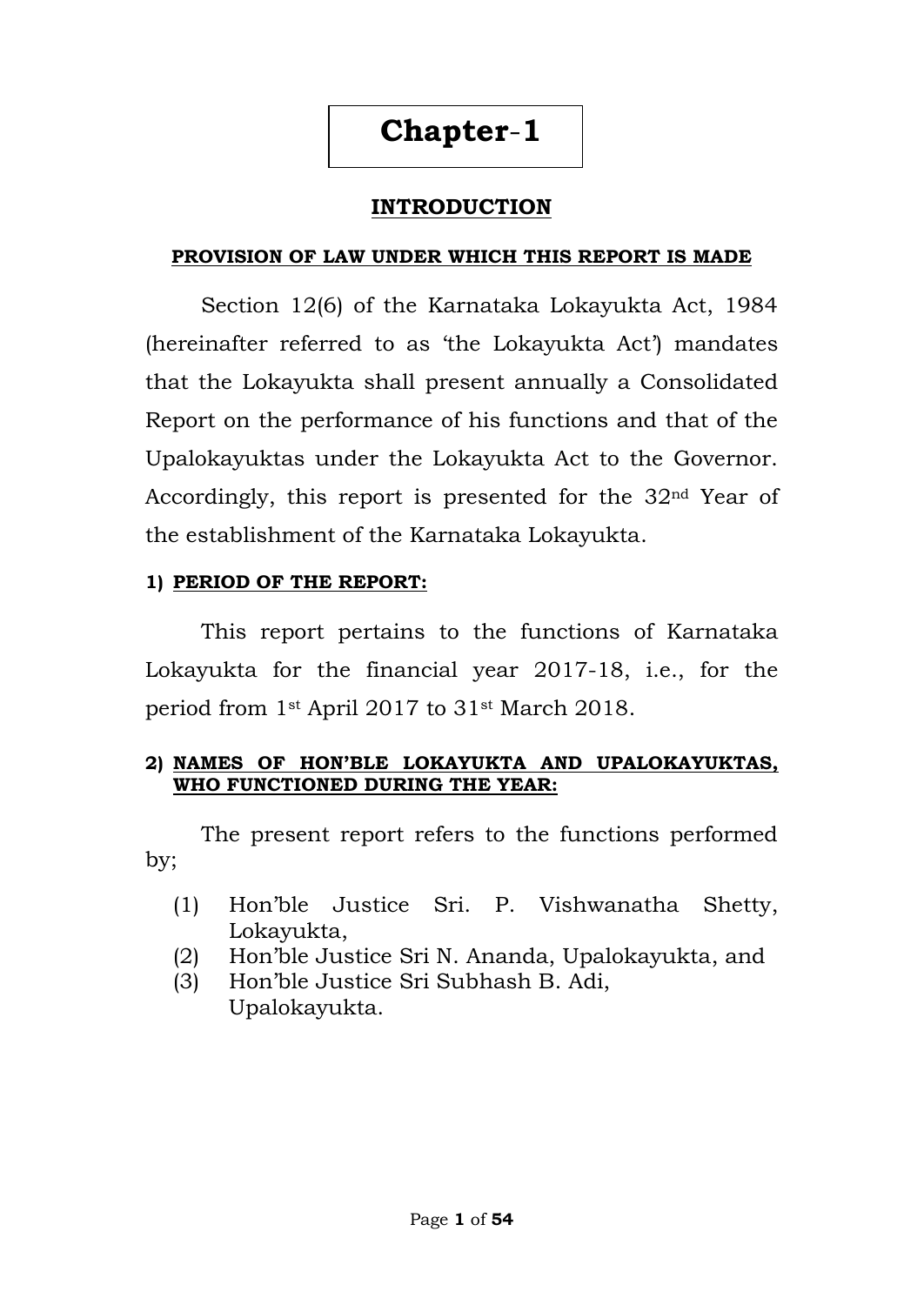### **3. OBJECTIVES OF THE KARNATAKA LOKAYUKTA ACT:**

(1) The Lokayukta Act is enacted under Karnataka Act No. 4 of 1985 by the Karnataka State Legislature on the recommendations of the Administrative Reforms Commission for setting up the institution of Lokayukta for the purpose of improving the standards of public administration, by looking into the complaints against administrative actions, including the cases of corruption, favouritism and official indiscipline in the administrative machinery. The Act was first published in the Karnataka Gazette, Extraordinary on the Twenty-Eighth day of January, 1985 and which has received the assent of the President on the Sixteenth day of January, 1985.

(2) The Lokayukta Act makes provision for the appointment and functions of Lokayukta and Upalokayuktas for making enquiries into administrative action related to matters specified in List II or List III of the Seventh Schedule to the Constitution taken by or on behalf of the Government of Karnataka or certain public authorities in the State of Karnataka, including any omission or commission in connection with or arising out of such action, in certain cases and matters connected therewith or ancillary thereto.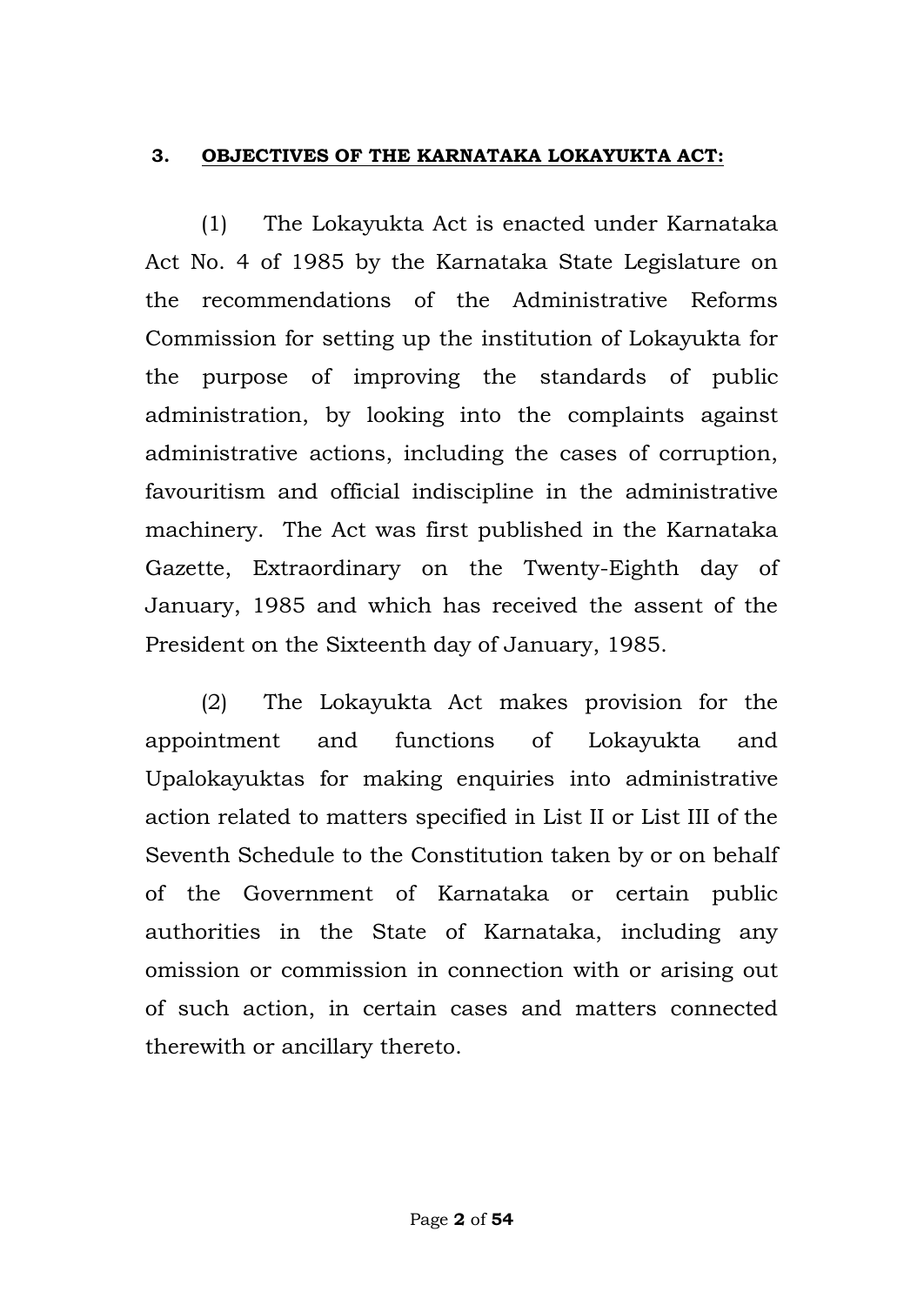### **4. FUNCTIONS OF LOKAYUKTA & UPALOKAYUKTAS:**

(1) The general thinking of the people is that Lokayukta is created for combating corruption, by catching hold of the persons who are demanding bribe or catching hold of the persons who are in possession of assets disproportionate to their known sources of income. But, the functions are not limited to that extent only. The role of Lokayukta is not only confined to corruption, but it extends to redressal of grievances of citizens/public and also to make investigation into allegations made against public servants and recommending disciplinary action against them. Thus, the Lokayukta oversees the Good Governance of the State. Providing efficient and corruption free administration and thereby ensuring good governance is the paramount responsibility of every democratic Government. It is said that Corruption is the friend of the rich and the enemy of the poor. Besides causing irreparable damage to the trust and public confidence in systems which affect people's daily lives, corruption threatens security of the Country; Corruption undermines political, social and economic stability and leads to maladministration. There cannot be any dispute that the Karnataka Lokayukta has acquired nationwide image and prestige as a premier institution fighting corruption and monitoring good governance.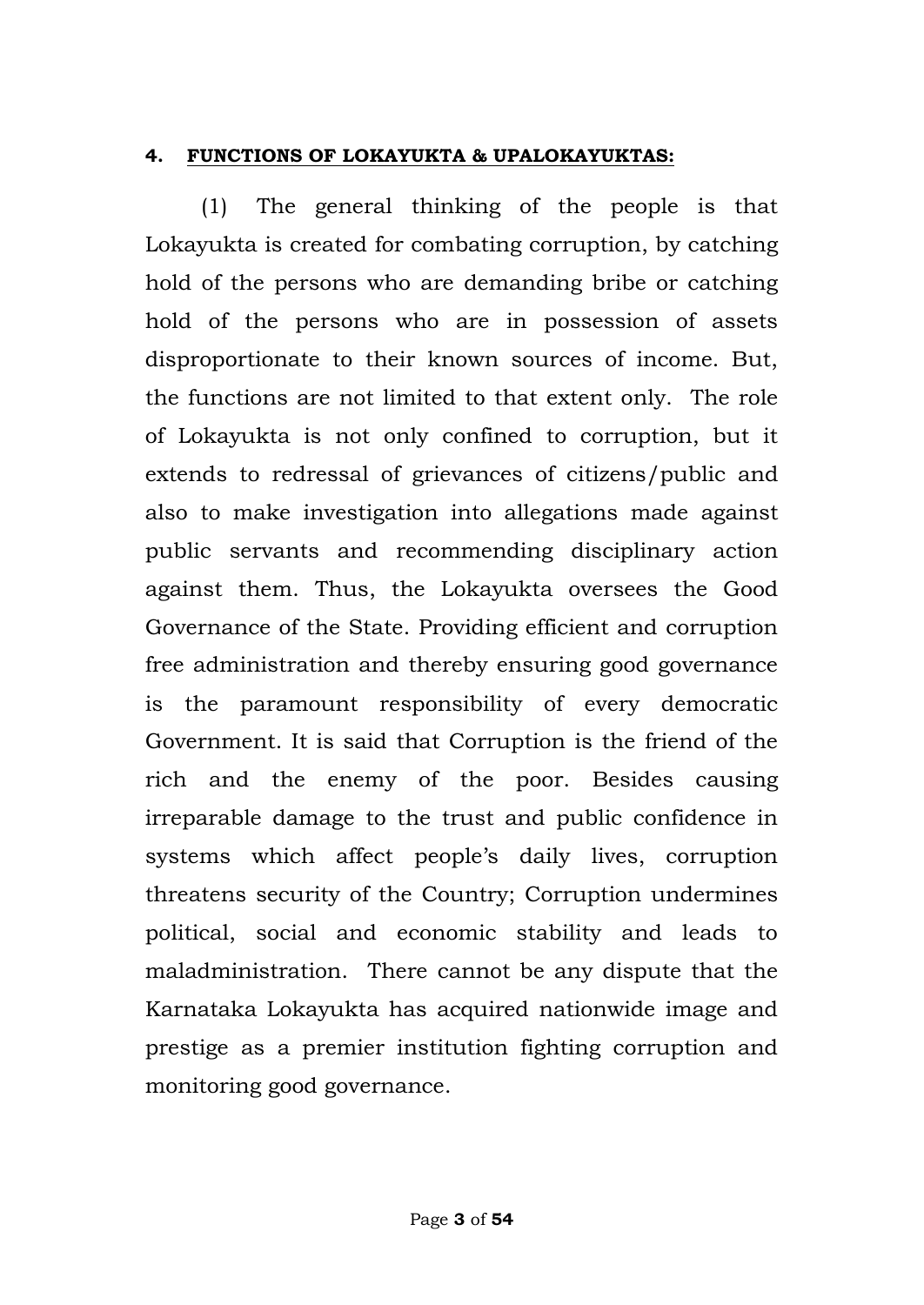(2) The Institution of Lokayukta, therefore, has proved to be an effective watch dog against injustice being caused to the citizens, and also last ray of hope available to the public to ventilate their grievances against corruption, mal-administration and administrative lapses in the State Machinery. In certain suitable cases, this institution has also by way of recommendation to Government may suggest remedial actions to establish good governance.

#### **5. JURISDICTION OF LOKAYUKTA AND UPA-LOKAYUKTAS:**

(1) According to Section 7 (1) of the Lokayukta Act, the Lokayukta has jurisdiction over any action taken by or with the approval of the Chief Minister, any other Minister or Secretary or a Member of the State Legislature or any other public servant notified by the State Government. Further, the State Legislature has amended the Lokayukta Act by Act No.25 of 2010 and according to which, the Chairman, the Vice-Chairman (by whatever name called) or a member of an Authority, Board or Committee, a Statutory or Non-statutory Body or a Corporation, established by or under any Law of the State Legislature including a Society, Co-operative Society or a Government company within the meaning of Section 617 of the Companies Act, 1956, nominated by the State Government, comes within the jurisdiction of Lokayukta. Further, all public servants holding a post of pay carrying either a fixed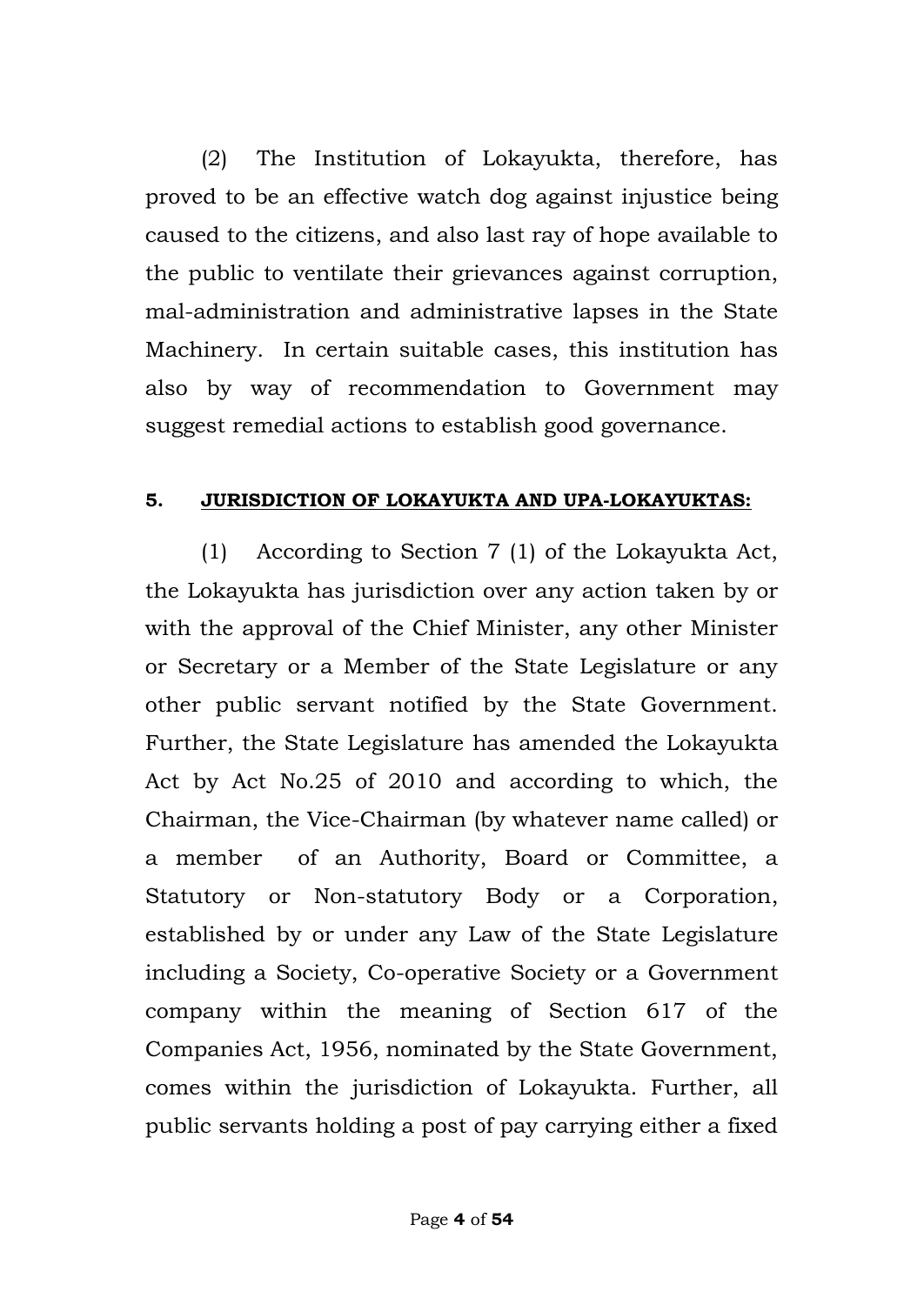pay, salary or remuneration of more than Rs.40,000/- per month or a pay scale, the minimum of which is more than Rs.40,000/- as revised from time to time, come within the jurisdiction of Lokayukta.

(2) According to Section 7(2) of the Lokayukta Act, an Upalokayukta may investigate any action which is taken by or with the general or specific approval of any public servant, not being the Chief Minister, Minister, Member of the State Legislature, Secretary or other public servant referred to sub-section (1) of Section 7, in any case where a complaint involving a grievance or an allegation is made in respect of such action or such action can be or could have been, in the opinion of the Upalokayukta recorded in writing, the subject matter of a grievance or an allegation.

(3) Further, according to Section 7(2A) of the Lokayukta Act, the State Government may refer matters to the Lokayukta or an Upalokayukta for conducting investigation.

## **6. BRANCHES/WINGS IN THE KARNATAKA LOKAYUKTA INSTITUTION:**

(1) The following Branches/Wings exist at present to assist the Lokayukta/Upalokayuktas in their functioning under the Karnataka Lokayukta Act.

1) Administration Wing

2) Inquiry Wing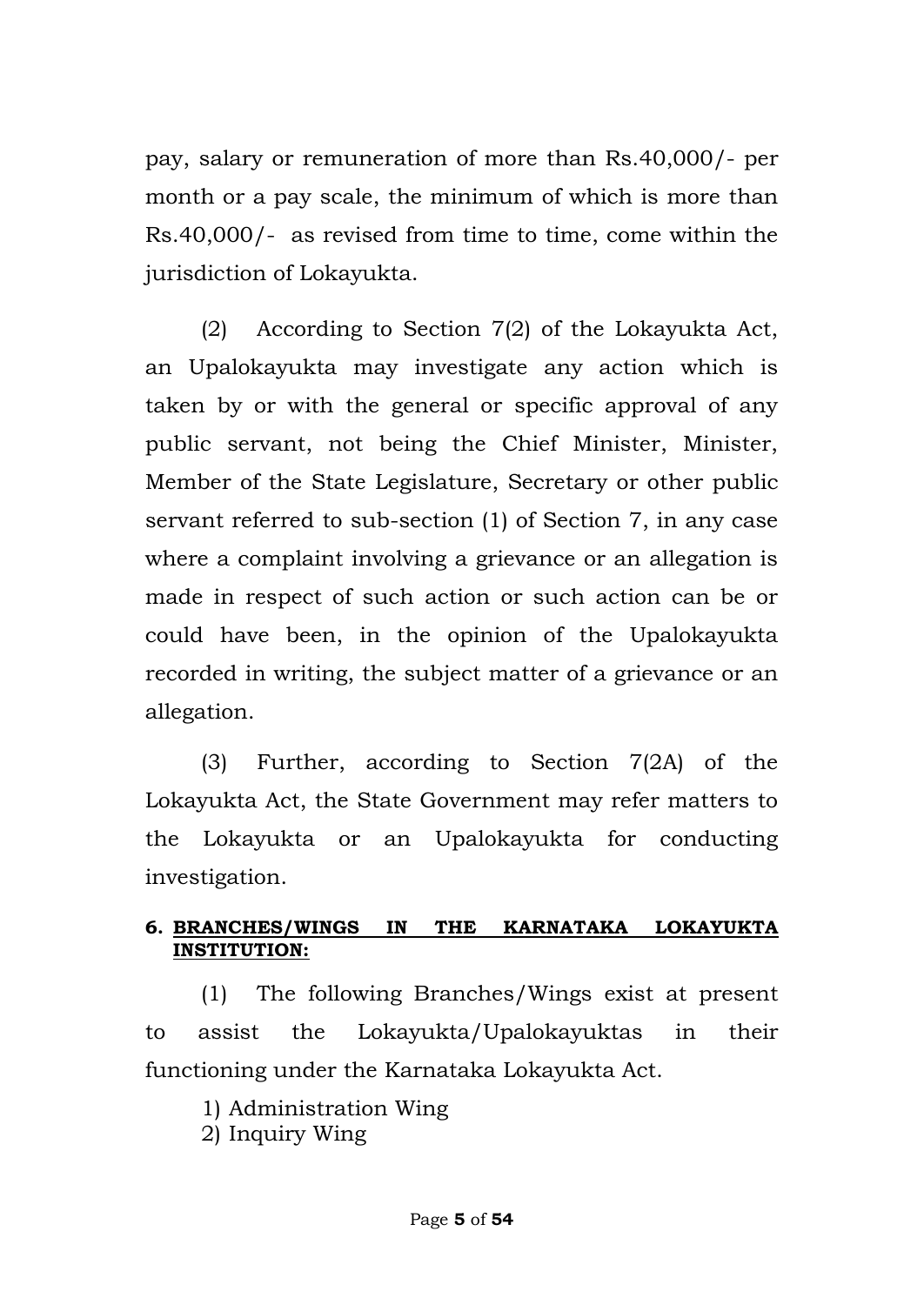3) Police Wing 4) Technical Wing (TAC)

(2) The Registrar is declared as Head of the Department under Schedule (1) to the Karnataka Civil Service Rules. Further the Registrar heads the Administration and Enquiry Wing in the Karnataka Lokayukta, while Police Wing is headed by Additional Director General of Police and the Technical Wing is headed by the Chief Engineer.

(3) To assist the Lokayukta/Upalokayuktas in their functioning, officers from Judiciary and Departments of Police, Prosecution, Public Works, Statistics and State Accounts, work on deputation in the Lokayukta organization. Further ministerial staffs are also recruited directly for the Karnataka Lokayukta Institution. In addition, the Lokayukta or Upalokayuktas can take the assistance of any officer of the State and Central Government and any other agency, for conducting investigation.

### **7. FUNCTIONS OF EACH BRANCH / WING OF THE KARNATAKA LOKAYUKTA:**

## **(1) Administration Wing:-**

 In the Administration wing, apart from the administration of the Lokayukta institution in respect of officers/staff, expenditure, accounts, stores, etc., receiving of complaints from the general public and processing the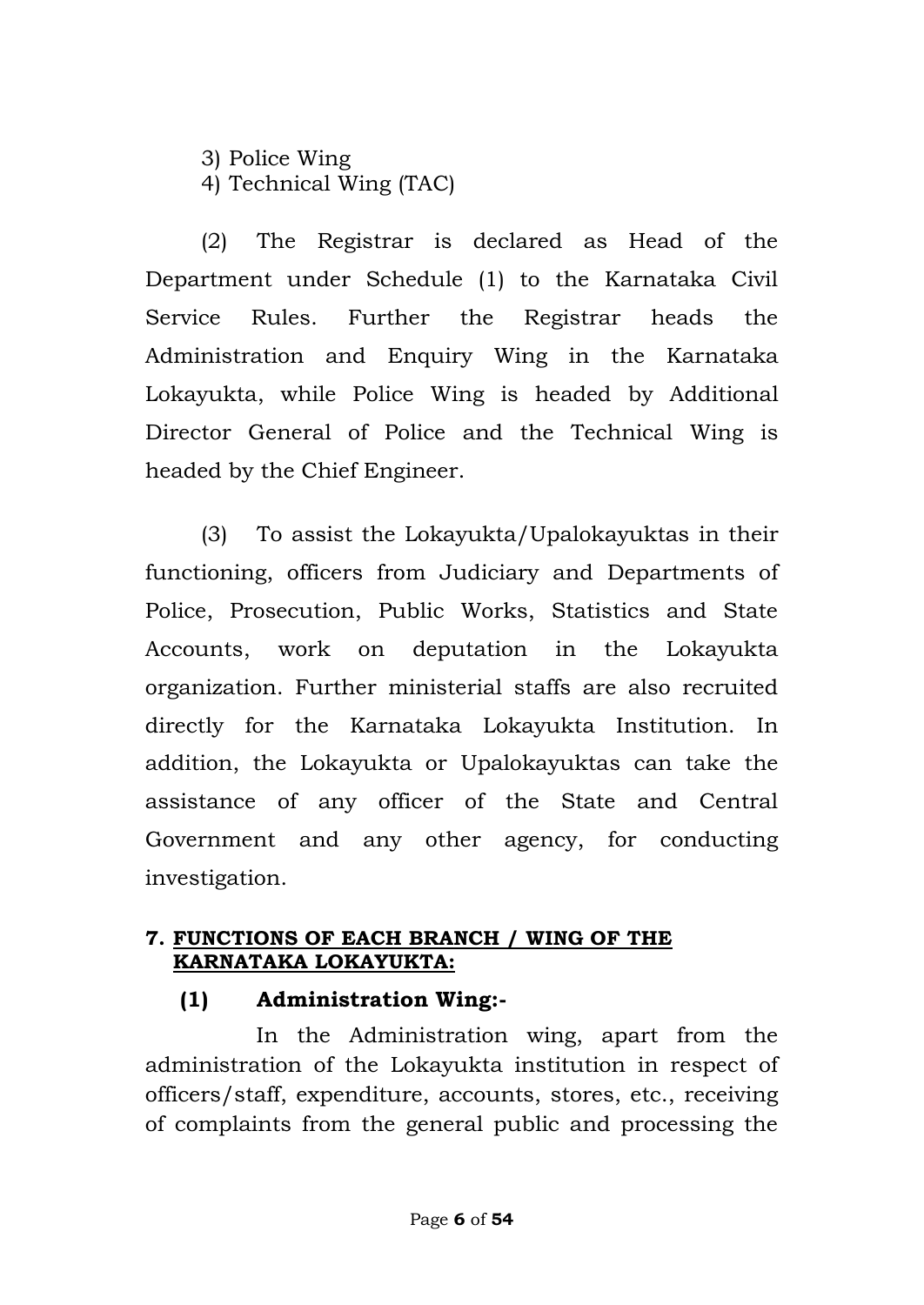same in accordance with the Karnataka Lokayukta Act are dealt with. Further, the officers/officials are also assisting the Lokayukta/Upalokayukta in the investigation of the complaints.

## **(2) Inquiry Wing:-**

 The officers (Judicial Officers) of the Enquiry Wing are conducting Departmental Inquiries against the public servants which are initiated by the Government under Rule 14-A of the Karnataka Civil Services (Classification, Control and Appeal) Rules, 1957. Besides this, the Officers are assisting the Lokayukta/Upalokayuktas in scrutiny of the complaints, preparation of reports under Section 12(3) of the Karnataka Lokayukta Act.

## **(3) Police Wing:-**

 The Police Wing deals with cases registered under the Prevention of Corruption Act, besides it also assists the Lokayukta/Upalokayuktas in conducting investigation into the complaints received under the provisions of the Karnataka Lokayukta Act as referred to it by the Lokayukta/Upalokayuktas.

## **(4) Technical Wing (Technical Audit Cell):-**

 The Technical Audit Cell mainly conducts investigations referred to them by the Lokayukta/ Upalokayuktas in the matters such as allegations of execution of sub-standard works by the public servants, misappropriation of money, loss caused to the Government due to negligence on the part of public servants. The Technical Wing also assists the Police Wing in evaluating the cost of construction of buildings by the public servants,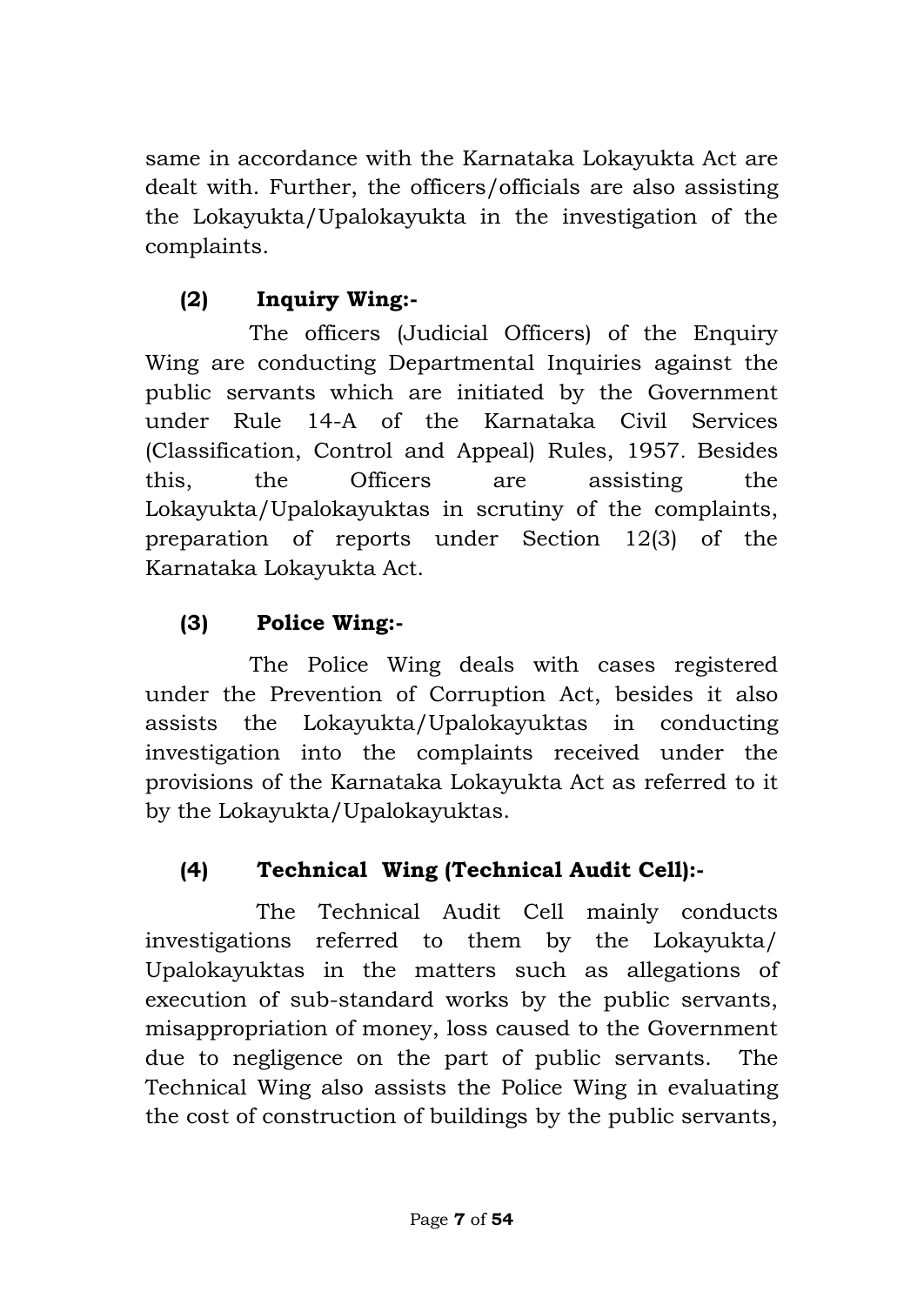against whom the cases of possession of disproportionate assets has been registered.

### **8. GENERAL:**

(1) During the current financial year, the Lokayukta and Upalokayuktas, apart from receipt and disposal of complaints, have also visited many District places and received the complaints from the public and heard them in public before the concerned public officers. Many of such grievances have been redressed at the spot itself. The Superintendents of Police and other Officers of the Police Wing of the Karnataka Lokayukta, posted in district Head Quarters are also instructed to visit every Taluk coming under their jurisdiction after giving wide publicity and afford an opportunity to the aggrieved citizens to make their complaints and if possible to redress their grievances with the assistance of the concerned officers of the Government. In such cases where grievances could not be redressed at the spot, the complaints are sent to the head office at Bengaluru and the matter will be investigated into by the Lokayukta or Upalokayuktas, as the case may be.

(2) 24x7 HELPLINE functioning in Karnataka Lokayukta to take care of cases of emergency is functioning round the clock and in many cases, the same has proved to be very helpful to the aggrieved citizens in getting immediate and timely relief in Government offices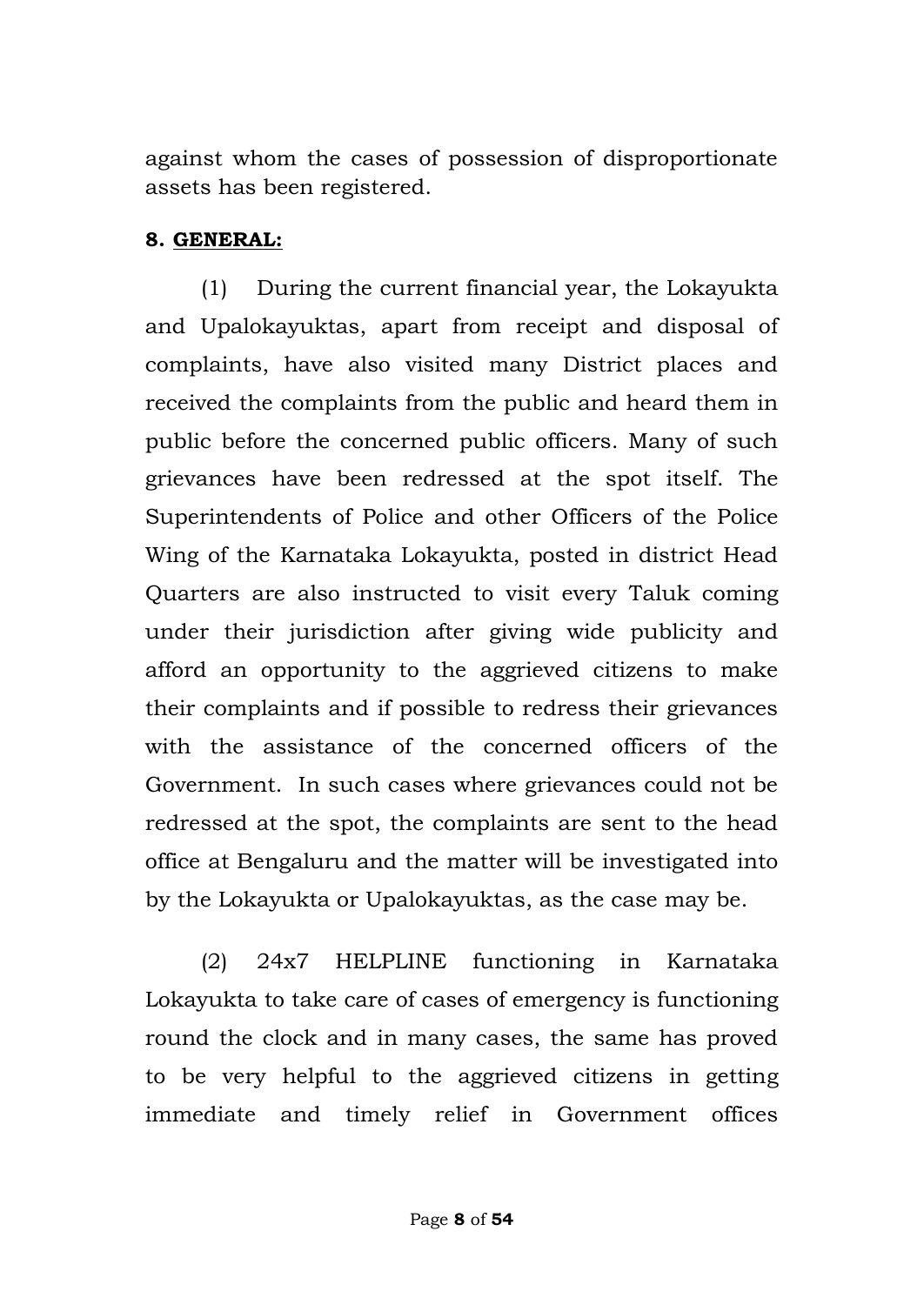particularly in hospitals and police stations throughout the State in emergency situations. The said facility can be availed by dialing 155320 and 18004255320 which are toll free numbers. 24 x 7 HELPLINE can also be availed by dialing 22375014.

(3) The Lokayukta and Upalokayuktas have also taken Suo-Motu notice of the incidents, which in their opinion is the subject of grievance or an allegation.

#### **9. STATISTICS / DETAILS OF THE FUNCTIONING DURING THE CURRENT FINANCIAL YEAR (2017-18):**

The details of the complaints investigated into under the Lokayukta Act, inquiries conducted under Karnataka Civil Services (Classification, Control and Appeal) Rules, 1957, cases investigated by the Lokayukta Police for the offences under the Prevention of Corruption Act and investigations handled by the Technical Wing of the institution are indicated in detail in different chapters annexed to this Report.

 Sd/-  $Sd$ <sup> $\prime$ </sup> **(Justice P. Vishwanatha Shetty),** Lokayukta, Karnataka State.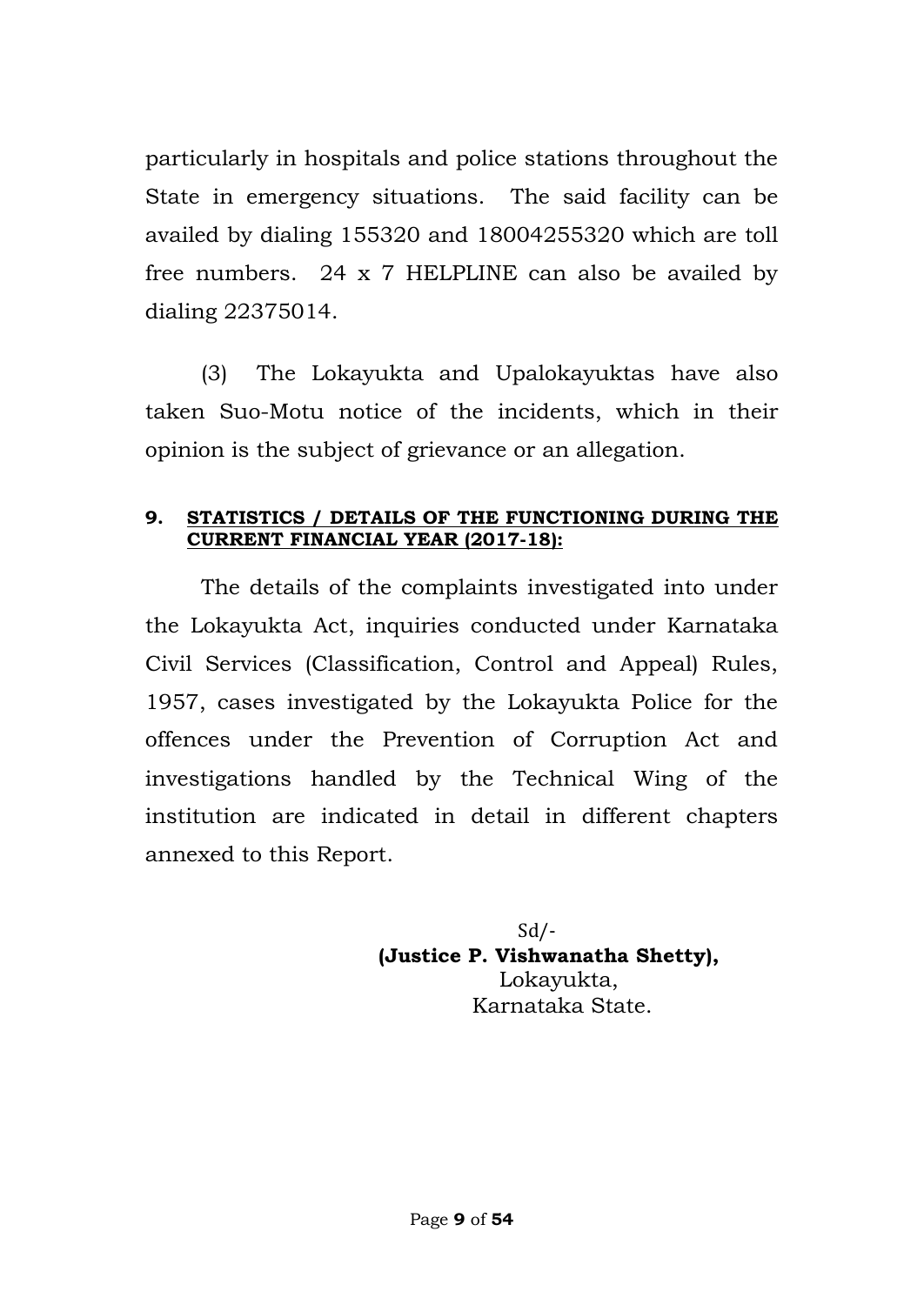## **Chapter**-**2**

### **INVESTIGATION OF COMPLAINTS UNDER THE KARNATAKA LOKAYUKTA ACT, 1984**

#### **I) Petitions without Form No. I & II:**

Every complaint under the provisions of the Lokayukta Act should be made in the form of a Statement (Form No. I) supported by an Affidavit (Form No. II), as provided under Section 9(2) of the Karnataka Lokayukta Act. Apart from the complaints in the prescribed form, there are number of petitions, including anonymous, pseudonymous and others received in the Karnataka Lokayukta office. Those petitions are also examined and where-ever the address of the complainant is available and where such allegations/grievances made in the complaint could be investigated under the provisions of Karnataka Lokayukta Act, Form No. I and Form No. II would be sent to them for compliance. The complaints which contain allegations relating to contravention of Prevention of Corruption Act, 1988 will be referred to the Police Wing, if the same could form a basis as source information for their action under the provisions of the said Act. Anonymous or pseudonymous complaints will also be considered for taking suo-moto investigation in appropriate cases.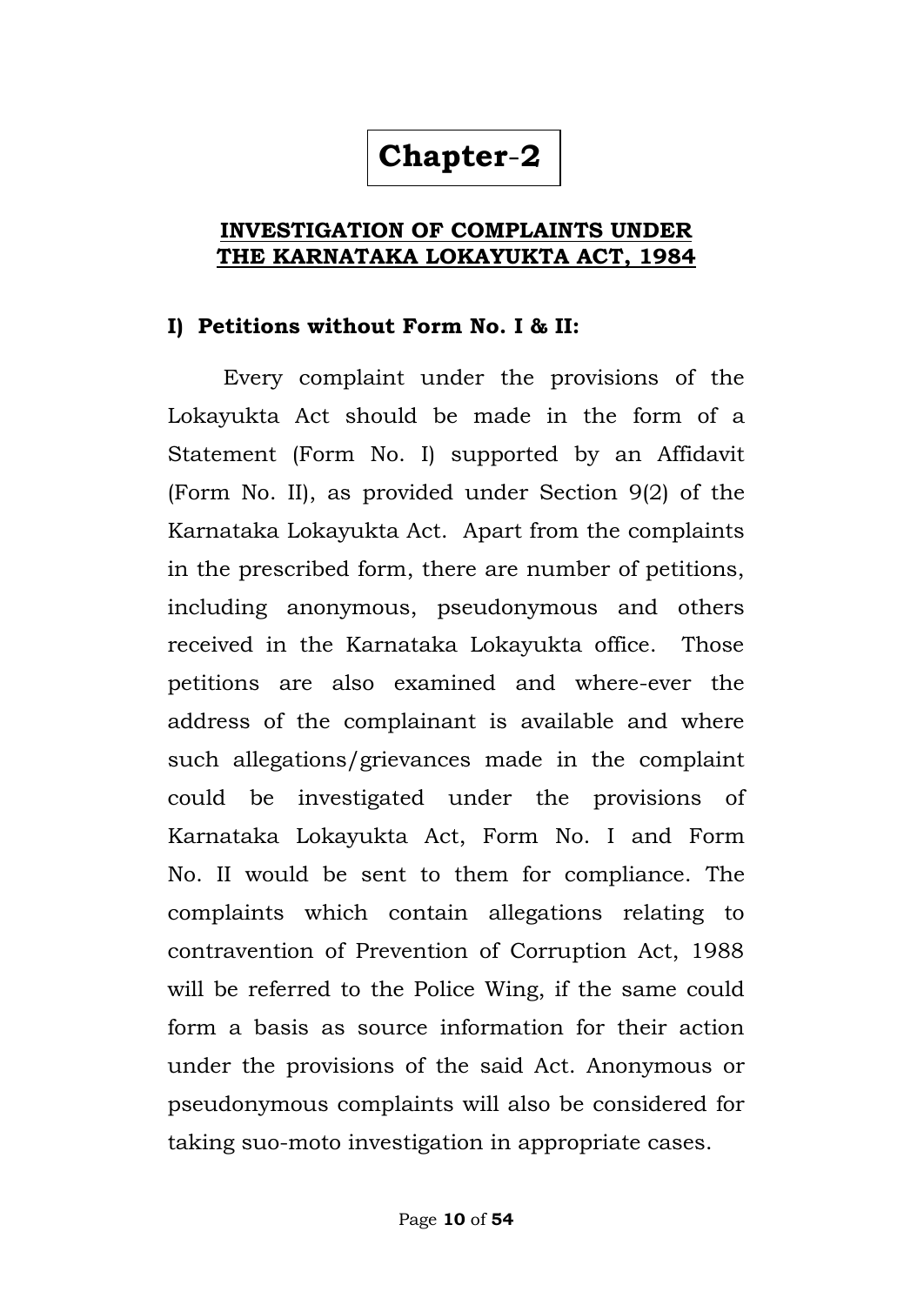## **II) Complaints in Form No.I with Affidavit in Form No.II:**

The complaints which are filed in accordance with the provisions of Lokayukta Act and Rules have been registered such complaints are initially scrutinized by the Scrutiny Officers. After making such preliminary scrutiny, if the Lokayukta/ Upalokayuktas propose to proceed to conduct any investigation under the Karnataka Lokayukta Act, the copy of the complaint will be sent to the public servant/s concerned and the competent authority and such public servant/s will be given an opportunity to offer his/their comments on such complaint/s. If the complaint is frivolous or vexatious or is not made in good faith or there are no sufficient grounds for investigating or, for continuing the investigation; or other appropriate remedies are available to the complainant, the Lokayukta/Upalokayuktas may refuse to investigate or cease to investigate such complaint after recording reasons and communicates the same to the complainant/s.

In conducting the investigations into the complaints as per the provisions of the Karnataka Lokayukta Act, the Lokayukta/ Upalokayuktas will be assisted by the Additional Registrars/Deputy Registrars/Assistant Registrars (Legal Opinion)/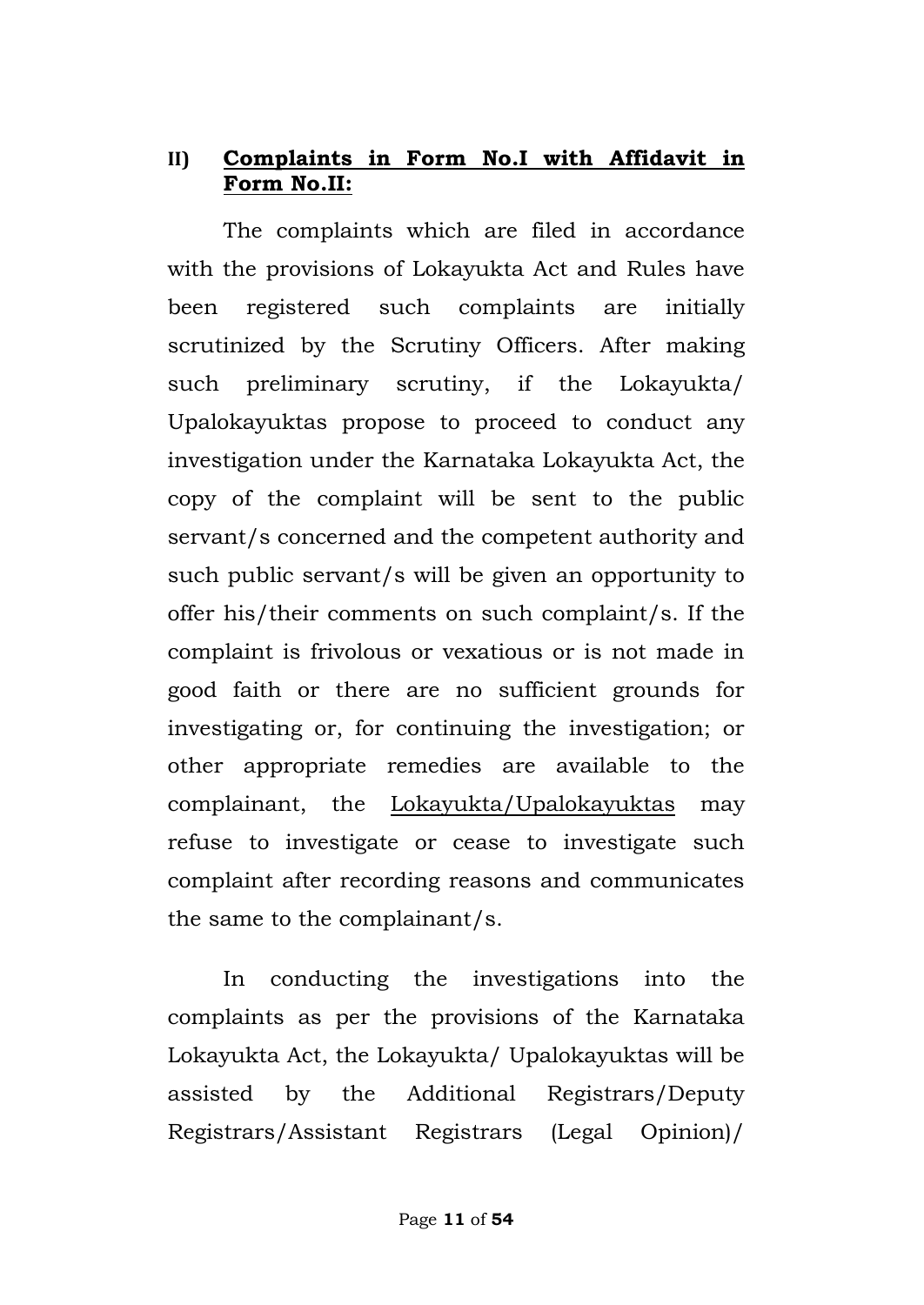Public Prosecutor. The Lokayukta/Upalokayuktas will also get the complaints investigated through the Technical Wing or the Police Wing of the Lokayukta organization. Further, the Hon"ble Lokayukta/ Upalokayuktas may also utilize the services of Officers of the State Government or Officers of the Central Government with the concurrence of that Government or the services of any other person or agency for investigation of the complaints, under Section 15(3) of the Karnataka Lokayukta Act.

Further, as per Section 8 of the Lokayukta Act, the Lokayukta/Upalokayuktas shall not conduct any investigation under the Act in case of complaints involving grievance in respect of any action specified in Schedule –II, namely,

- a) Action taken for the purpose of investigating crimes relating to the security of the State;
- b) Action taken in the exercise of powers in relation to determining whether a matter shall go to a court or not;
- c) Action taken in matters which arise out of the terms of a contract governing purely commercial relations of the administration with customers or suppliers except where the complainant alleges harassment or gross delay in meeting contractual obligations;
- d) Action taken in respect of appointments, removals, pay, discipline, superannuation or other matters relating to conditions of service of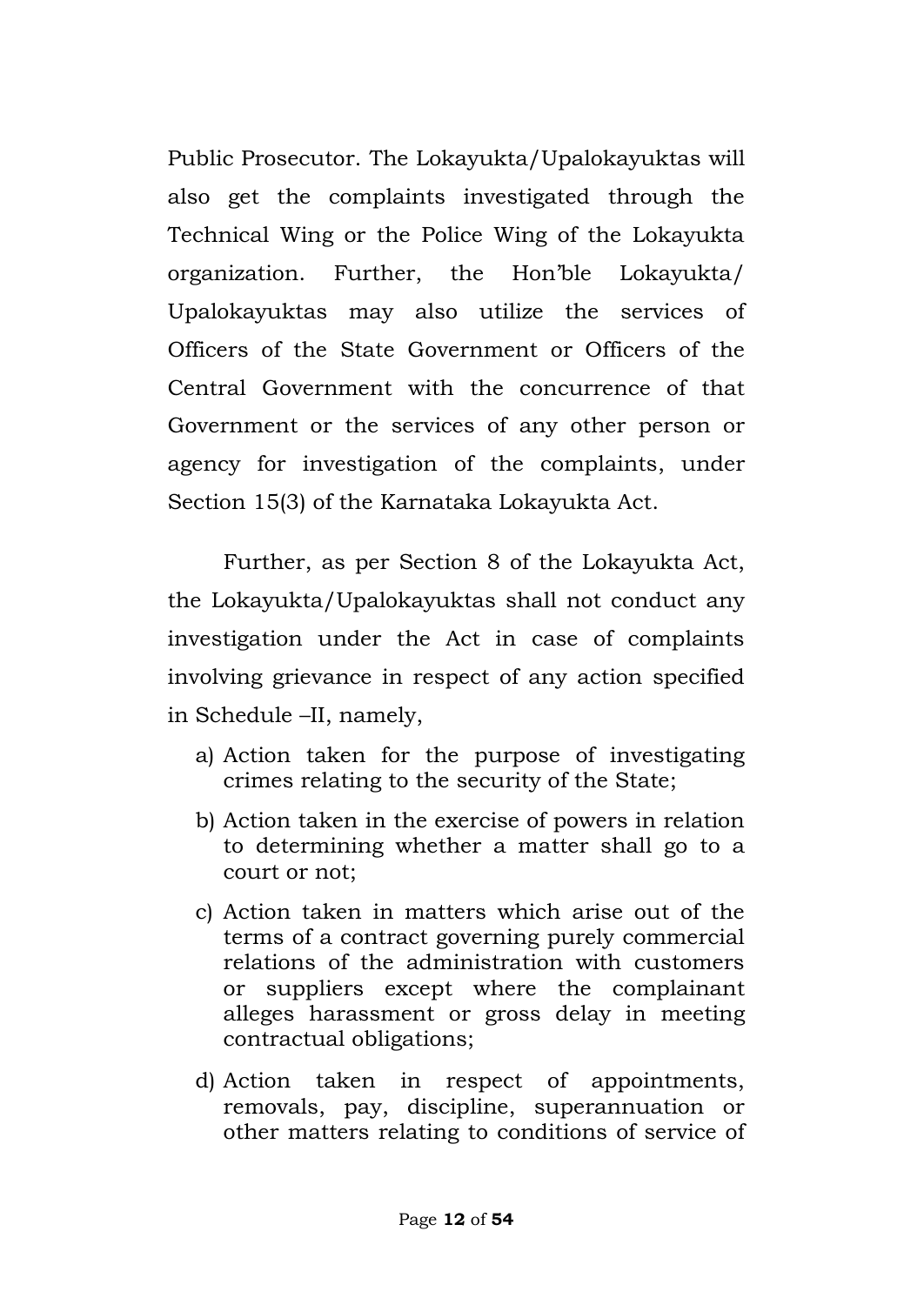public servants but not including action relating to claims for pension, gratuity, provident fund or to any claims which arise on retirement, removal or termination of service;

e) Grant of honours and awards.

Further, the Lokayukta/Upalokayuktas cannot investigate any complaint involving grievance if the complainant has or had, any remedy by way of appeal, revision, review or other proceedings before any Tribunal, Court, or other authority and has not availed of the same.

3) The Lokayukta/Upalokayuktas for the purpose of any investigation (including preliminary enquiry before such investigation) under the Karnataka Lokayukta Act, is empowered to summon relevant documents/witnesses and record evidence.

4) If the Lokayukta/Upalokayuktas is/are satisfied that the action of the public servant has resulted in unjust or undue hardship to the complainant or to any other person, a report will be sent to the Competent Authority under Section 12(1) of the Lokayukta Act, recommending that such injustice or hardship shall be remedied or redressed in such a manner and within such time, as may be specified in the report and the Competent Authority shall within one month of the expiry of the period specified in the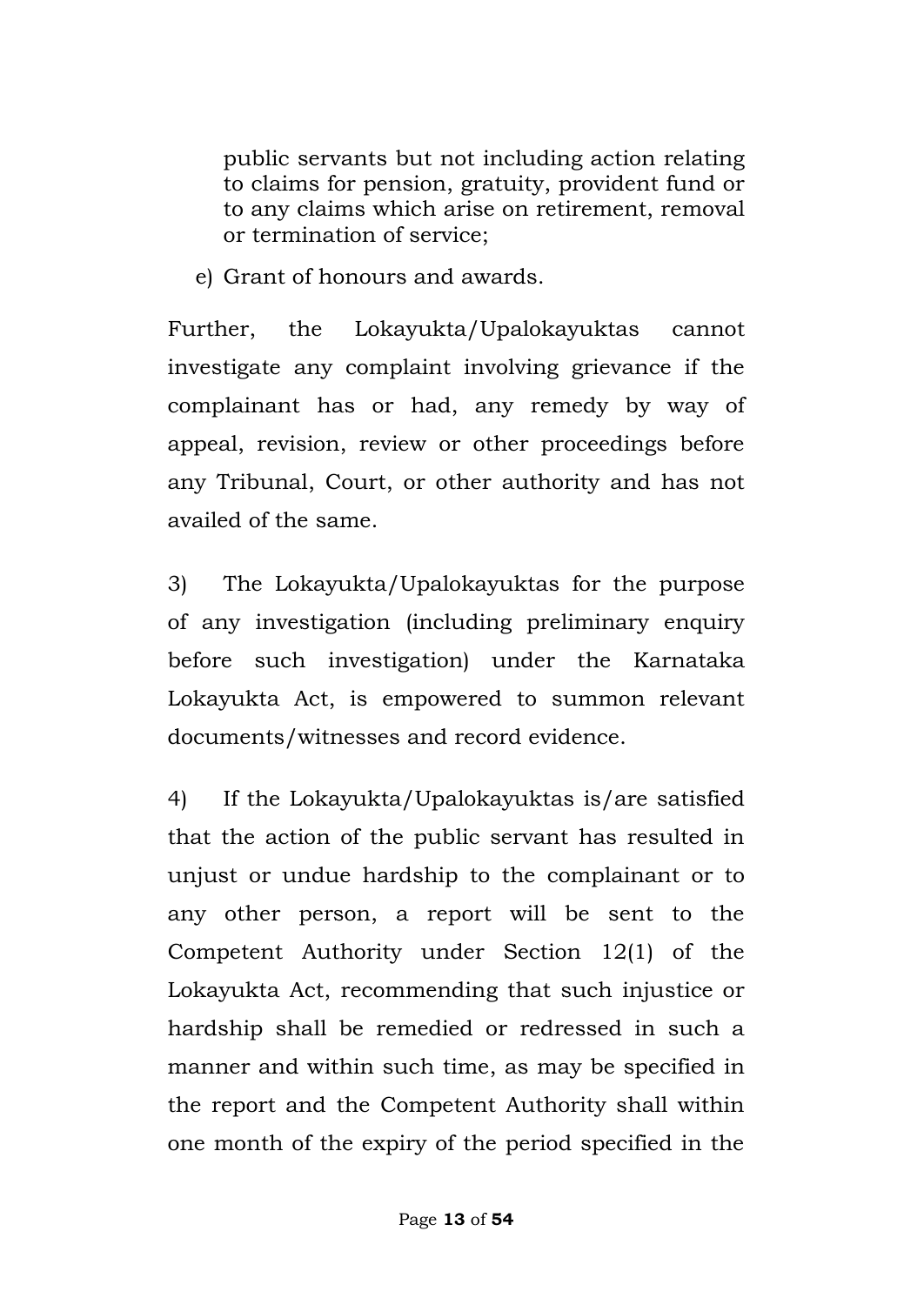report, intimate the Lokayukta or the Upalokayuktas the action taken on the report under Section 12(2) of the Lokayukta Act.

5) If the Lokayukta/Upalokayuktas is/are satisfied that an allegation is substantiated either wholly or partly, a report will be sent to the Competent Authority under Section 12(3) of the Karnataka Lokayukta Act, recommending suitable action and such Competent Authority shall within three months of the date of receipt of the report, intimate the Lokayukta/Upalokayuktas the action taken or proposed to be taken on the basis of the report under Section 12(4) of the Lokayukta Act.

6) If the Lokayukta/Upalokayuktas is/are satisfied with the action taken or proposed to be taken on the recommendation or findings under Section 12(1)or 12(3) of the Act, the case will be closed under intimation to the complainant, the public servant and the competent authority concerned; but where Lokayukta/Upalokayuktas is/are not so satisfied and if he considers that the case so deserves, he may make a special report to His Excellency the Governor of Karnataka under Section 12(5) of the Lokayukta Act and also inform the Competent Authority concerned and the Complainant.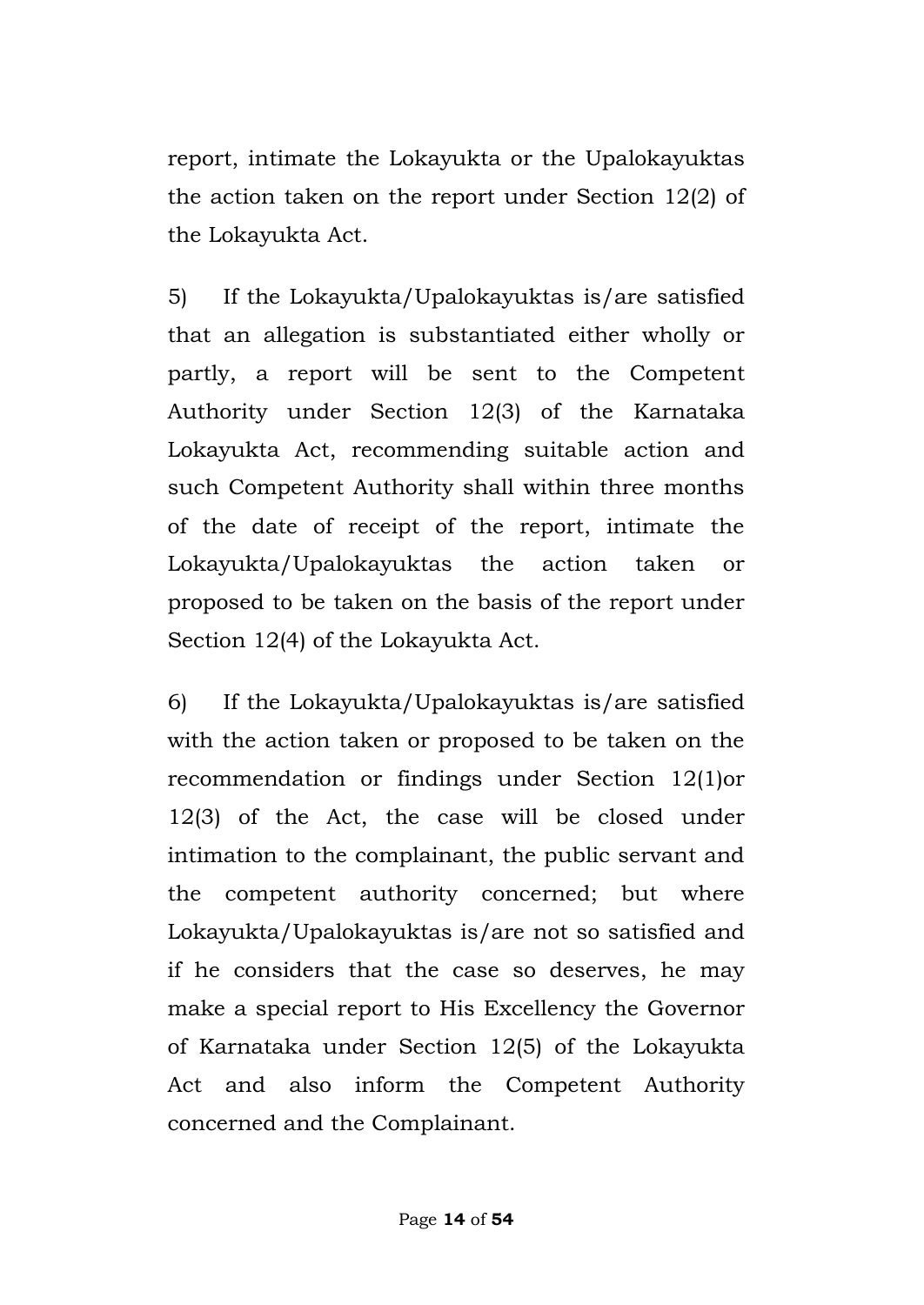7) The statements and details regarding the complaints received, disposed off and pending for the year 2017-18 are furnished hereunder:

#### **STATEMENT SHOWING COMPLAINTS (WITH AFFIDAVIT) PENDING AT THE BEGINNING, RECEIVED AND DISPOSED OFF DURING THE YEAR AND PENDING AT THE END OF THE YEAR**

| Jurisdiction              | Pending as<br><b>on</b><br>31/03/2017 | <b>Received</b><br>From<br>01/04/2017<br>to<br>31/03/2018 | Total | No. of cases<br>disposed of<br>from<br>01/04/2017<br>to<br>31/03/2018 | Total No. of<br>cases<br>pending as<br>on<br>31/03/2018 |
|---------------------------|---------------------------------------|-----------------------------------------------------------|-------|-----------------------------------------------------------------------|---------------------------------------------------------|
| Hon'ble<br>Lokayukta      | 2454                                  | 1455                                                      | 3909  | 1452                                                                  | 2457                                                    |
| Hon'ble<br>Upalokayukta-1 | 1153                                  | 1077                                                      | 2240  | 1143                                                                  | 1097                                                    |
| Hon'ble<br>Upalokayukta-2 | 3031                                  | 2144                                                      | 5175  | 2554                                                                  | 2621                                                    |
| <b>Total</b>              | 6638                                  | 4686                                                      | 11324 | 5149                                                                  | 6175                                                    |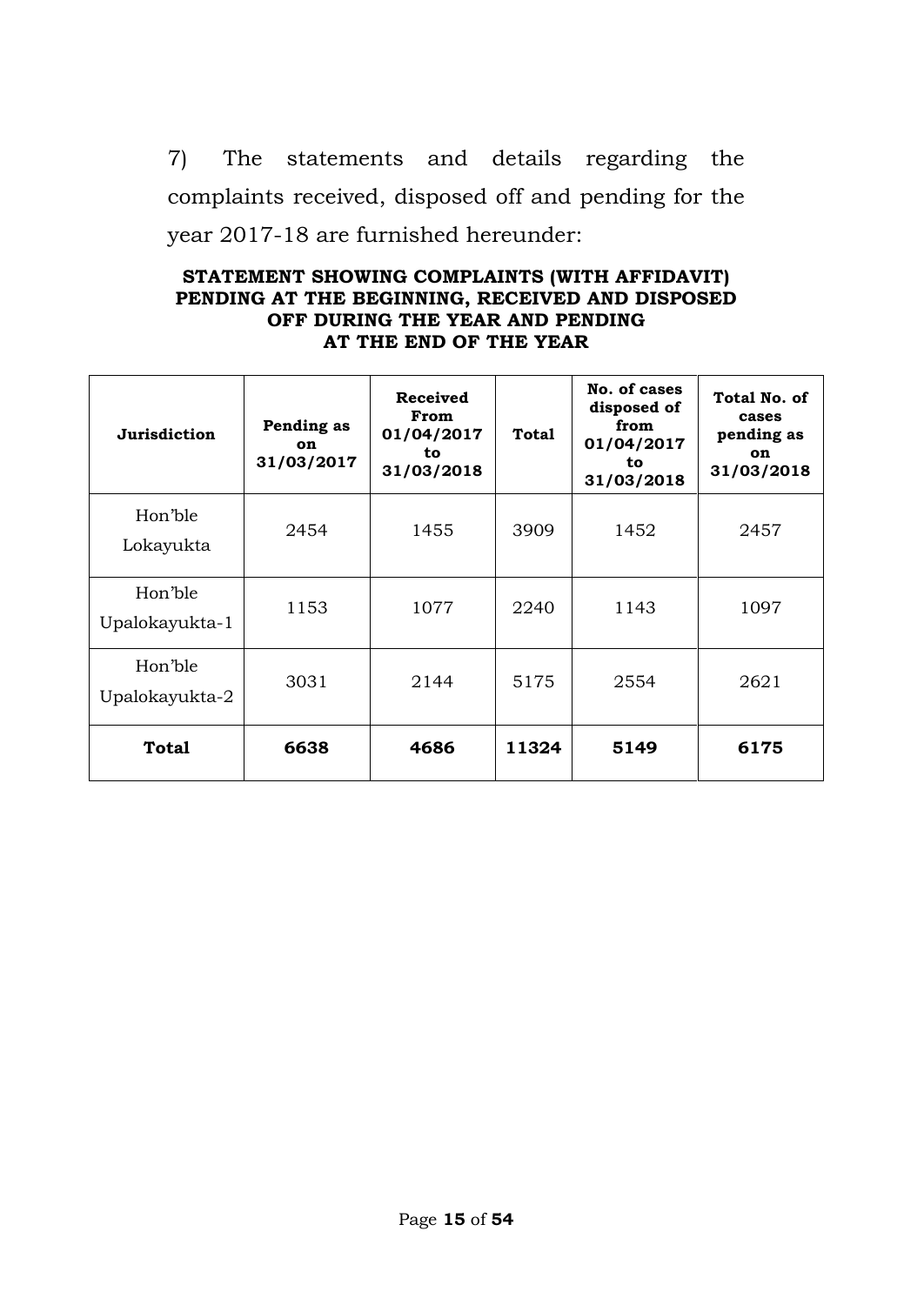#### **MANNER OF DISPOSAL OF COMPLAINTS**

| Jurisdiction              | No. of cases disposed off by way 12(3)<br>Report sent | No. of cases disposed off by way of 12(1)<br>Report sent | complainants redressed<br>as the<br>No. of cases disposed off<br>grievance of the | complainants not maintainable u/Sec.8<br>No. of cases disposed off as the<br>allegations/grievance of the | grievance of the complainants<br>No. of cases disposed off as the<br>u/Sec.9<br>not established<br>allegations/ | No. of cases in which the complainants<br>complaints<br>have withdrawn their | Others         | Total |
|---------------------------|-------------------------------------------------------|----------------------------------------------------------|-----------------------------------------------------------------------------------|-----------------------------------------------------------------------------------------------------------|-----------------------------------------------------------------------------------------------------------------|------------------------------------------------------------------------------|----------------|-------|
| Hon'ble<br>Lokayukta      | 20                                                    | 3                                                        | 221                                                                               | 812                                                                                                       | 394                                                                                                             | 9                                                                            | $\overline{2}$ | 1461  |
| Hon'ble<br>Upalokayukta-1 | 324                                                   | 38                                                       | 122                                                                               | 135                                                                                                       | 493                                                                                                             | $\overline{0}$                                                               | $\mathbf{1}$   | 1113  |
| Hon'ble<br>Upalokayukta-2 | 399                                                   | 276                                                      | 351                                                                               | 832                                                                                                       | 710                                                                                                             | $\overline{4}$                                                               | 3              | 2575  |
| <b>Total</b>              | 743                                                   | 317                                                      | 694                                                                               | 1779                                                                                                      | 1597                                                                                                            | 13                                                                           | 6              | 5149  |

### **Government Referred Cases**

Apart from the complaints filed under Sec.7 (1) or 7(2), the Government may also refer the complaints to the Lokayukta/Upalokayuktas under Sec.7 (2-A) of the Karnataka Lokayukta Act. These cases are also dealt with, as in the case of complaint cases. The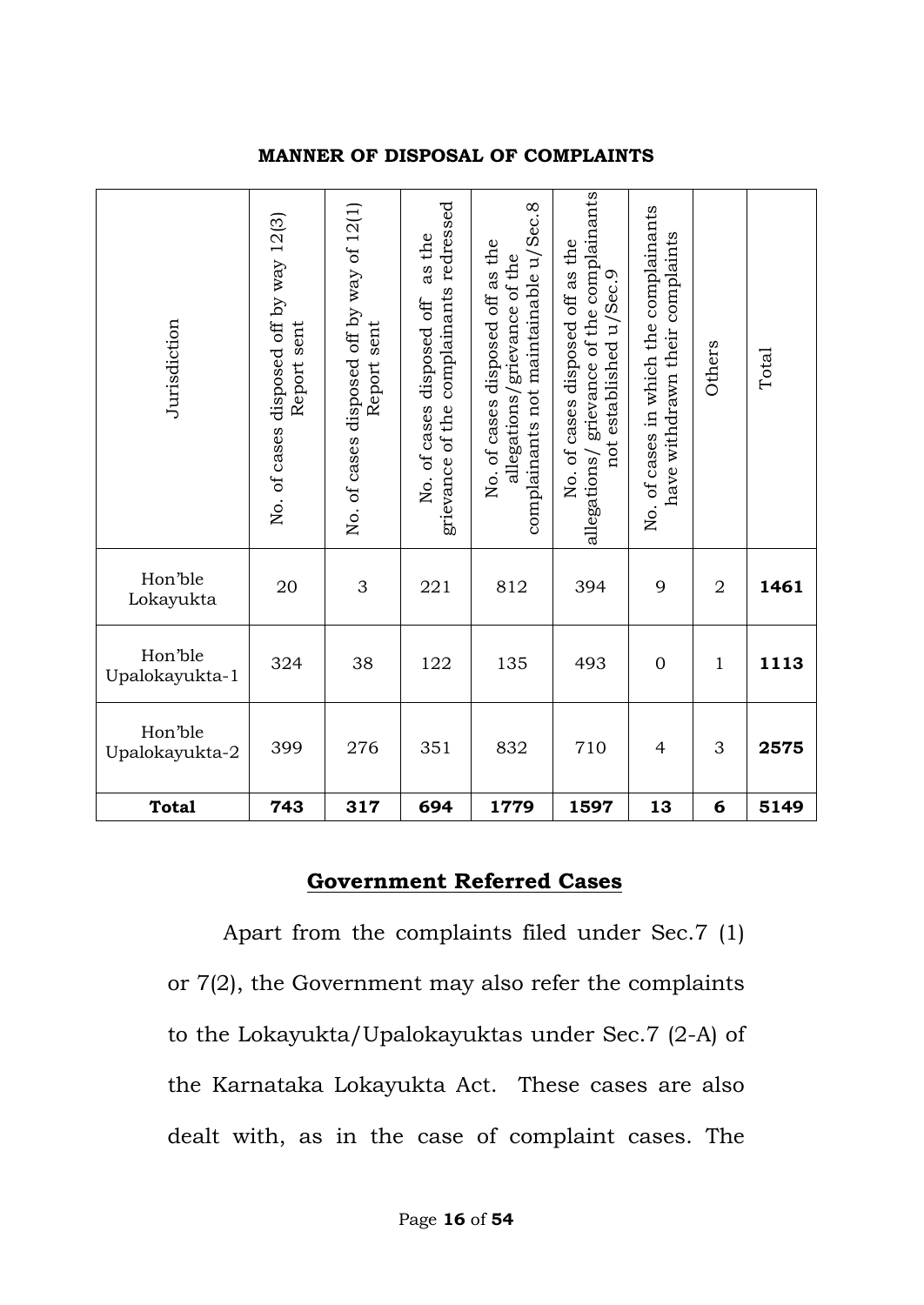same will be allotted to scrutiny officers and after investigation of the same; a report will be sent to the Government. The details of such Government referred cases during the year are, as under:-

| Jurisdiction              | Pending as on $31/03/2017$ | $\mathbf{c}$<br>Received from<br>$\infty$<br>01/04/2017<br>31/03/2018 | Total        | No. of references<br>as<br>disposed off<br>Closed | which action was<br>u/Sec.12(3) of<br>Lokayukta Act<br>No. of cases in<br>recommended | Total No. of cases<br>50<br>pending as on<br>$31/03/2018$ |
|---------------------------|----------------------------|-----------------------------------------------------------------------|--------------|---------------------------------------------------|---------------------------------------------------------------------------------------|-----------------------------------------------------------|
| Hon'ble<br>Lokayukta      | 12                         | $\overline{4}$                                                        | 16           | $\mathbf 0$                                       | $\mathbf 0$                                                                           | 16                                                        |
| Hon'ble<br>Upalokayukta-1 | $\mathbf{1}$               | $\overline{0}$                                                        | $\mathbf{1}$ | $\mathbf{1}$                                      | $\mathbf{0}$                                                                          | $\overline{0}$                                            |
| Hon'ble<br>Upalokayukta-2 | 5                          | 6                                                                     | 11           | 3                                                 | $\mathbf 0$                                                                           | 8                                                         |
| <b>Total</b>              | 18                         | 10                                                                    | 28           | 4                                                 | $\mathbf 0$                                                                           | 24                                                        |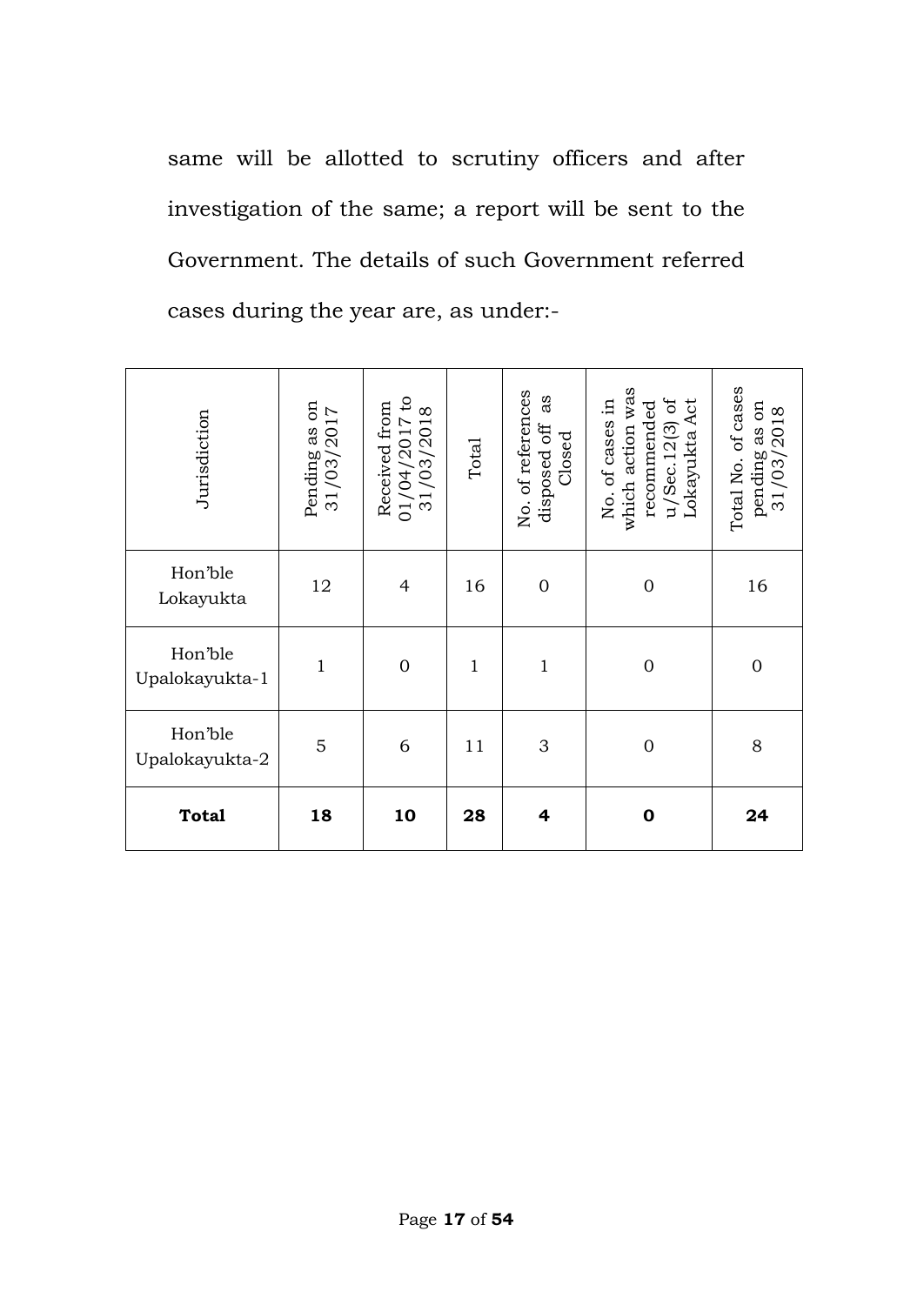#### **STATEMENT SHOWING THE REPORTS UNDER SEC. 12(1), 12(3) AND 12(5) OF THE KARNATAKA LOKAYUKTA ACT SENT DURING THE YEAR**

| S1.<br>No.     | <b>Particulars</b>                                                                                        | Hon'ble<br>Lokayukta<br>Jurisdiction | Hon'ble<br>Upalokayukta-1<br>Jurisdiction | Hon'ble<br>Upalokayukta-2<br>Jurisdiction | <b>Total</b> |
|----------------|-----------------------------------------------------------------------------------------------------------|--------------------------------------|-------------------------------------------|-------------------------------------------|--------------|
| $\mathbf{1}$   | of<br>Number<br>reports<br>sent<br>under Section<br>$12(1)$ of the<br>Karnataka<br>Lokayukta Act.         | 3                                    | 38                                        | 276                                       | 317          |
| $\overline{2}$ | <sub>of</sub><br>Number<br>reports sent<br>under Section<br>$12(3)$ of the<br>Karnataka<br>Lokayukta Act. | 20                                   | 324                                       | 399                                       | 743          |
| 3              | Number<br>of<br>Reports sent<br>under Section<br>$12(5)$ of the<br>Karnataka<br>Lokayukta Act.            |                                      | 38                                        | 3                                         | 41           |

The list showing the details of Reports sent under Section 12(1) of the Karnataka Lokayukta Act, 1984, is appended to this Report at Annexure-'A'.

The List showing the details of Reports sent under Section 12(3) of the Karnataka Lokayukta Act, 1984, is appended to this Report at Annexure-'B'.

The List showing the details of Reports sent under Section 12(5) of the Karnataka Lokayukta Act, 1984, is appended to this Report at Annexure-'C'.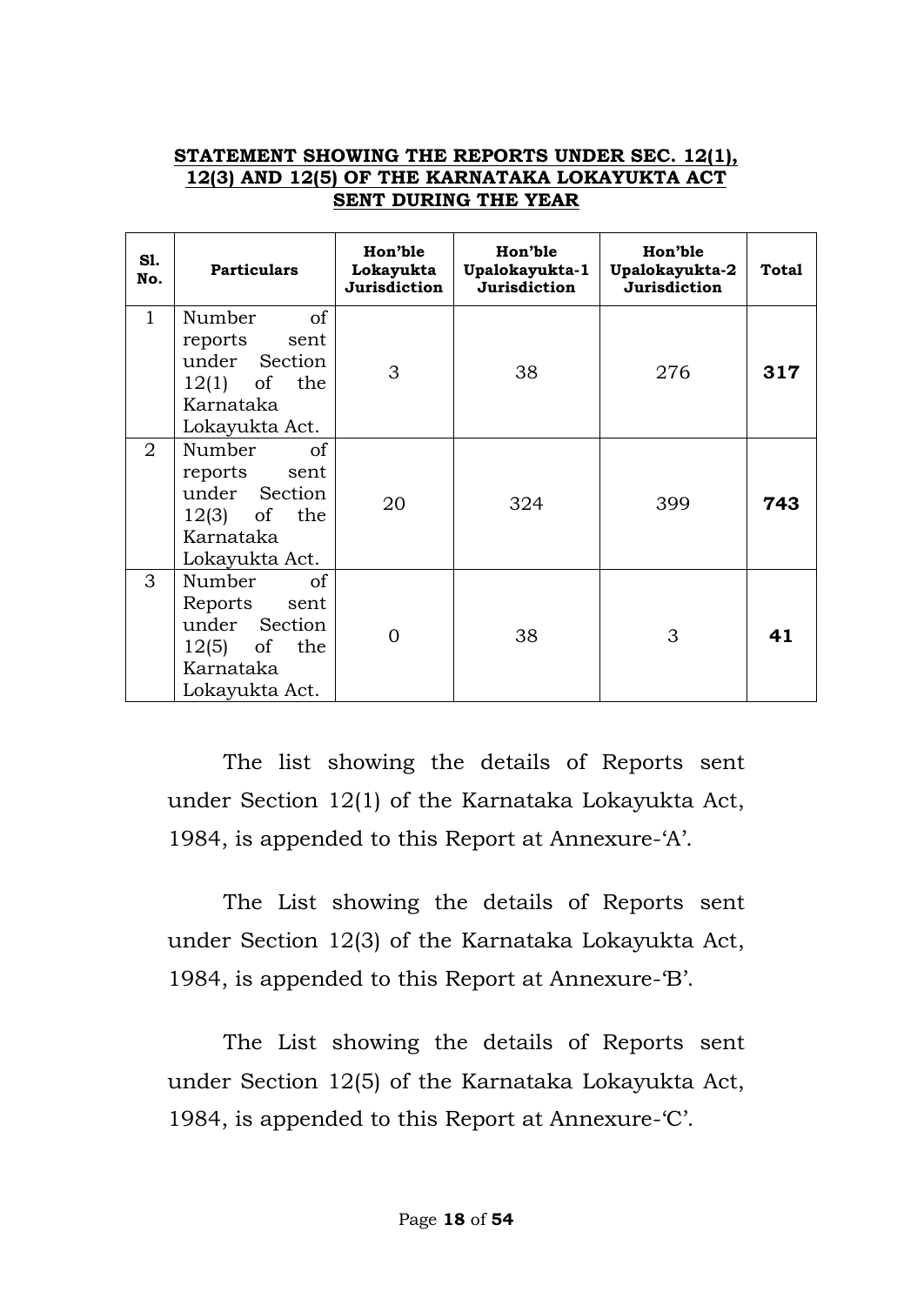#### **STATEMENT SHOWING THE NUMBER OF REPORTS SENT UNDER SECTION12(1) OF THE KARNATAKA LOKAYUKTA ACT TO THE COMPETENT AUTHORITY & ACTION TAKEN BY COMPETENT AUTHORITY ON IT DURING THE YEAR AND PENDING AT THE END OF 31/03/2018**

| Jurisdiction               | Competent<br>12(1<br>5<br>7017<br>3g<br>ပ္ၿ<br>บั∕ธั<br>pending with<br>(63)<br><b>Authorit</b><br>Report<br>$\overline{1}$ | sent<br>to the Competent<br>/03/2018<br>Authority from<br>Report u/Sec.12(1)<br>01/04/2017<br>$\frac{1}{3}$<br>СO | Total | ទី<br>Repor<br>received<br>from<br>٥,<br>œ<br>/20<br><u>ัด</u><br>12(1)<br>ဗိ<br>Compliance<br>Section<br>u/Sec.<br>$\overline{3}1$<br>$\overline{1}$ | 3g<br>12(1<br>Authority<br>the<br>31/3/2018<br>pending with<br>Reports u/Sec.<br>Competent<br>$\overline{5}$ |
|----------------------------|-----------------------------------------------------------------------------------------------------------------------------|-------------------------------------------------------------------------------------------------------------------|-------|-------------------------------------------------------------------------------------------------------------------------------------------------------|--------------------------------------------------------------------------------------------------------------|
| Hon'ble<br>Lokayukta       | 20                                                                                                                          | 3                                                                                                                 | 23    | 5                                                                                                                                                     | 18                                                                                                           |
| Hon'ble<br>Upa-Lokayukta-1 | 82                                                                                                                          | 38                                                                                                                | 120   | 77                                                                                                                                                    | 43                                                                                                           |
| Hon'ble<br>Upa-Lokayukta-2 | 67                                                                                                                          | 276                                                                                                               | 343   | 243                                                                                                                                                   | 100                                                                                                          |
| <b>Total</b>               | 169                                                                                                                         | 317                                                                                                               | 486   | 325                                                                                                                                                   | 161                                                                                                          |

#### **STATEMENT SHOWING THE NUMBER OF REPORTS UNDER SECTION 12(3) SENT TO THE COMPETENT AUTHORITY, ACTION TAKEN BY THE COMPETENT AUTHORITY ON IT AND PENDING AT THE END OF 31/03/2018**

| Jurisdiction               | Authority<br>12(3)<br>31/03/2017<br>with<br>း<br>၁၉<br>pending<br>Competent<br>p<br>Report<br>$\overline{a}$<br>as<br>a | ority<br>೭<br>12(3)<br>œ<br>႙<br>H<br>Ě<br>/Sec.<br>$\overline{a}$<br><u>ទ</u><br>က<br>Ē<br>sent<br>0<br>5<br>Report<br>Compet<br>ო<br>from | Total | ಕ<br>۵<br>$\dot{\text{e}}$<br>ထ<br>Ō<br>ω<br>ន្ត<br>8<br>ω<br>Complianc<br>Ë<br>ო<br>∍<br>ق<br>م<br>Report<br>0<br>ო<br>from<br>$\overline{a}$ | Authority<br>12(3)<br>03/2018<br>the<br>with<br>u/Sec.<br>Competent<br>$\frac{31}{3}$<br>pending<br>Reports<br>$\overline{a}$<br>as |
|----------------------------|-------------------------------------------------------------------------------------------------------------------------|---------------------------------------------------------------------------------------------------------------------------------------------|-------|------------------------------------------------------------------------------------------------------------------------------------------------|-------------------------------------------------------------------------------------------------------------------------------------|
| Hon'ble Lokayukta          | 43                                                                                                                      | 20                                                                                                                                          | 63    | 21                                                                                                                                             | 42                                                                                                                                  |
| Hon'ble<br>Upa-Lokayukta-1 | 390                                                                                                                     | 324                                                                                                                                         | 714   | 526                                                                                                                                            | 188                                                                                                                                 |
| Hon'ble<br>Upa-Lokayukta-2 | 407                                                                                                                     | 399                                                                                                                                         | 806   | 512                                                                                                                                            | 294                                                                                                                                 |
| <b>Total</b>               | 840                                                                                                                     | 743                                                                                                                                         | 1639  | 1059                                                                                                                                           | 524                                                                                                                                 |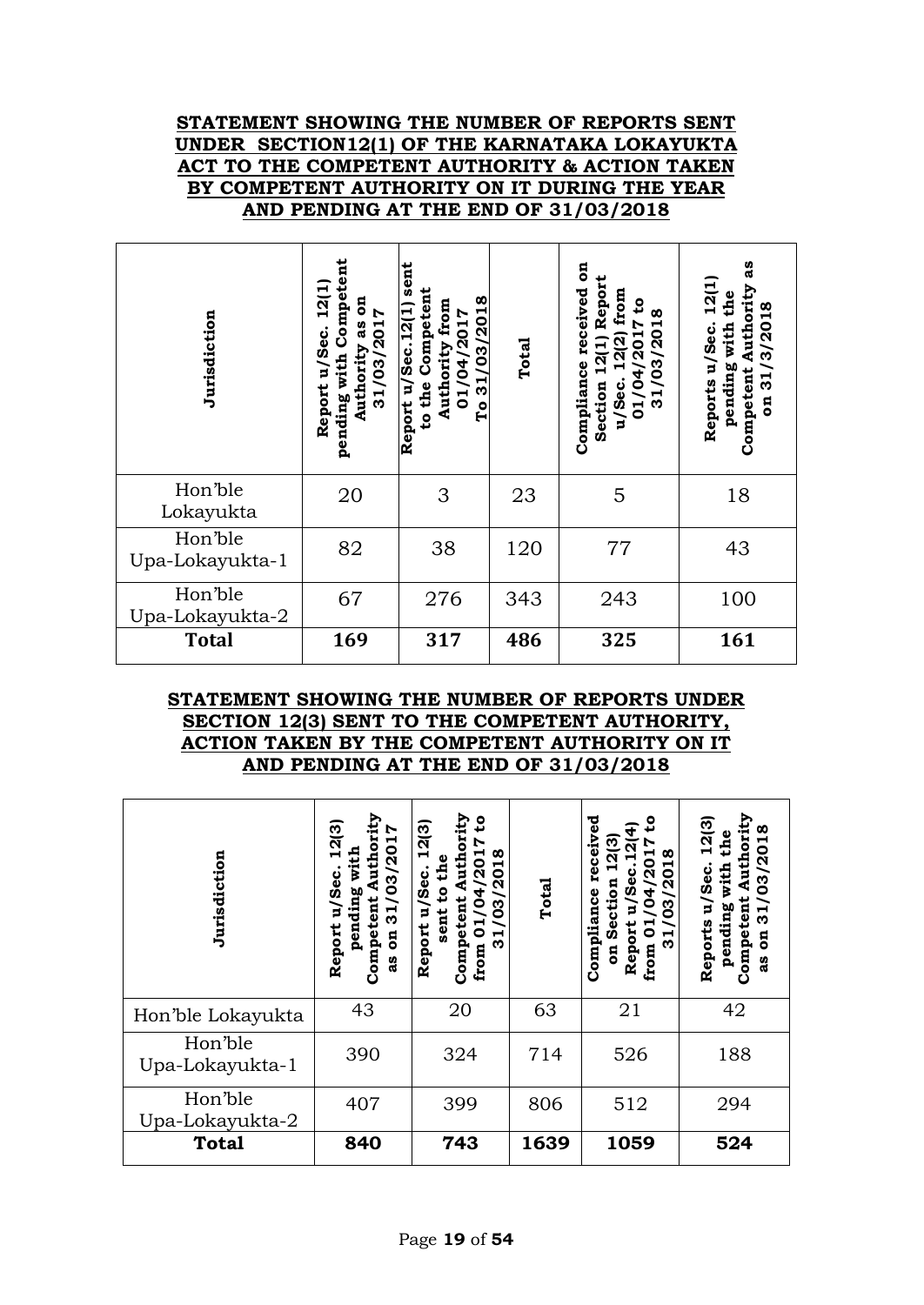#### **STATEMENT SHOWING THE NUMBER OF REPORTS UNDER SECTION 12(5) SENT TO HIS EXCELLENCY THE GOVERNOR OF KARNATAKA, ACTION TAKEN ON IT AND PENDING AT THE END OF 31/03/2018**

| Jurisdiction               | pending<br>with Competent Authority<br>31/03/2017<br>Report u/Sec.12(5)<br>$\mathbf{g}$<br>as | $\mathbf{c}$<br>Authority<br>sent<br>ರಿ<br>12(5)<br>from $1/4/2017$<br>31/3/2018<br>Competent<br>Report u/Sec.<br>the | Total | period<br>12(5)<br>٥,<br>31/3/2018<br><b>DO</b><br>the<br><b>ZO1</b><br>taken<br>report during<br>4<br>$\blacksquare$<br>from<br>Action | ã<br>as<br>12(5)<br>pending with the<br>Competent Authority<br>31/3/2018<br>u/Sec.<br>Reports |
|----------------------------|-----------------------------------------------------------------------------------------------|-----------------------------------------------------------------------------------------------------------------------|-------|-----------------------------------------------------------------------------------------------------------------------------------------|-----------------------------------------------------------------------------------------------|
| Hon'ble Lokayukta          | 22                                                                                            | $\overline{0}$                                                                                                        | 22    | 4                                                                                                                                       | 18                                                                                            |
| Hon'ble<br>Upa-Lokayukta-1 | 9                                                                                             | 38                                                                                                                    | 47    | 9                                                                                                                                       | 38                                                                                            |
| Hon'ble<br>Upa-Lokayukta-2 | 5                                                                                             | 3                                                                                                                     | 8     | 3                                                                                                                                       | 5                                                                                             |
| <b>Total</b>               | 36                                                                                            | 41                                                                                                                    | 77    | 16                                                                                                                                      | 61                                                                                            |

\*\*\*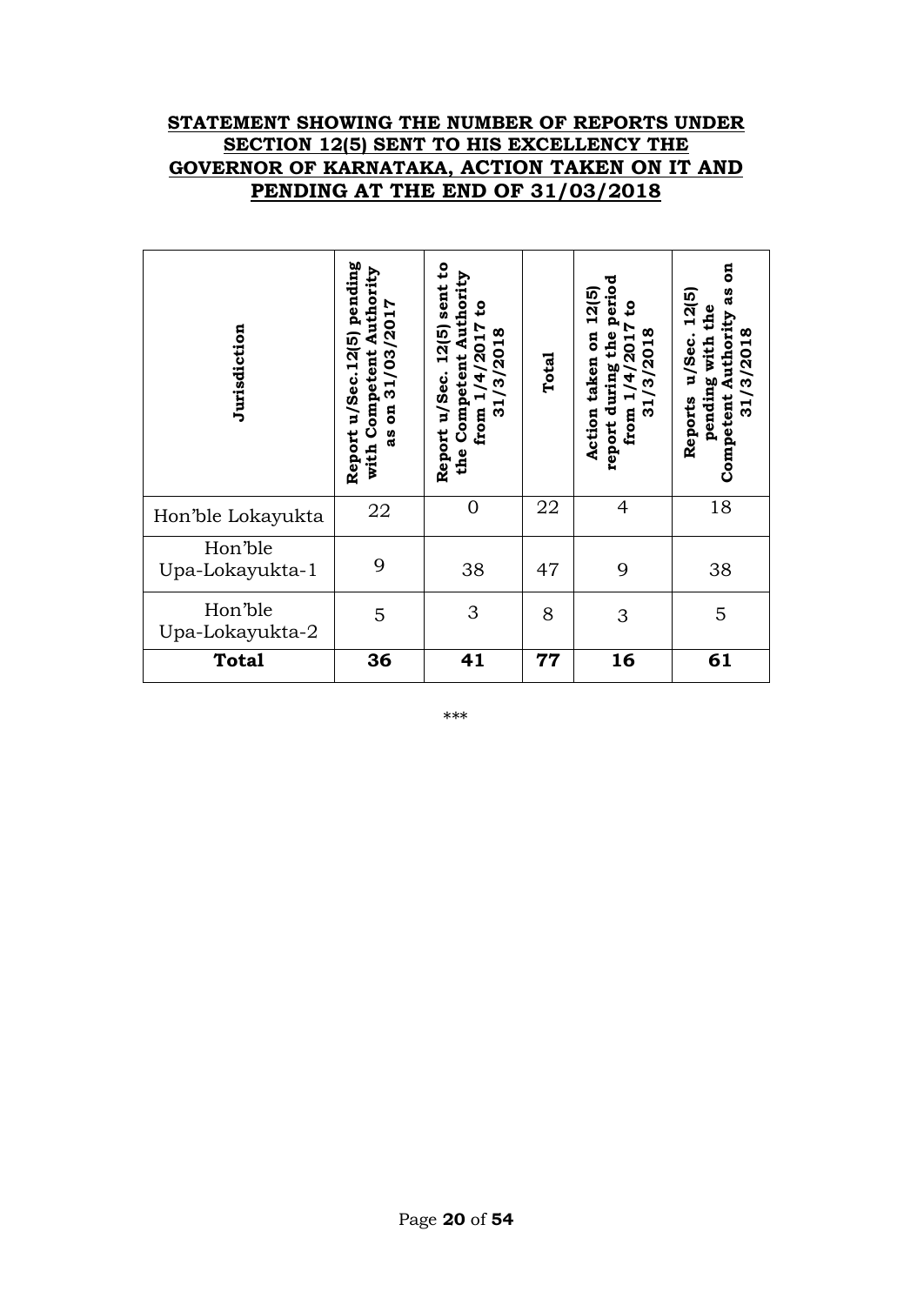## **Chapter**-**3**

#### **DEPARTMENTAL INQUIRIES**

The Government on taking action on the recommendations made in the Reports sent by the Hon"ble Lokayukta or the Hon"ble Upalokayuktas under Sec. 12(3) of the Karnataka Lokayukta Act, will entrust enquiries against the Respondents to the Hon"ble Lokayukta or the Hon"ble Upalokayuktas, under Rule 14-A of the Karnataka Civil Services (Classification, Control and Appeal) Rules, 1957. In pursuance to the said entrustment of inquiry by the Government, Hon"ble Lokayukta/Upalokayuktas will nominate the Inquiry Officer to frame charges, conduct Inquiry and submit the report. During the year 2017-18, nominations in 906 cases have been done. In respect of the enquiries entrusted to the Hon"ble Lokayukta/Upalokayuktas by the Government under Rule 14-A of the said KCS (CCA) Rules, after conducting the enquiry, the Enquiry Officers will submit their reports to the Lokayukta/Upalokayuktas, as the case may be, recording their findings on the charges along with supporting evidence and connected records. In turn, these Reports will be sent to the concerned Disciplinary Authority by the Hon"ble Lokayukta/Upalokayuktas, along with their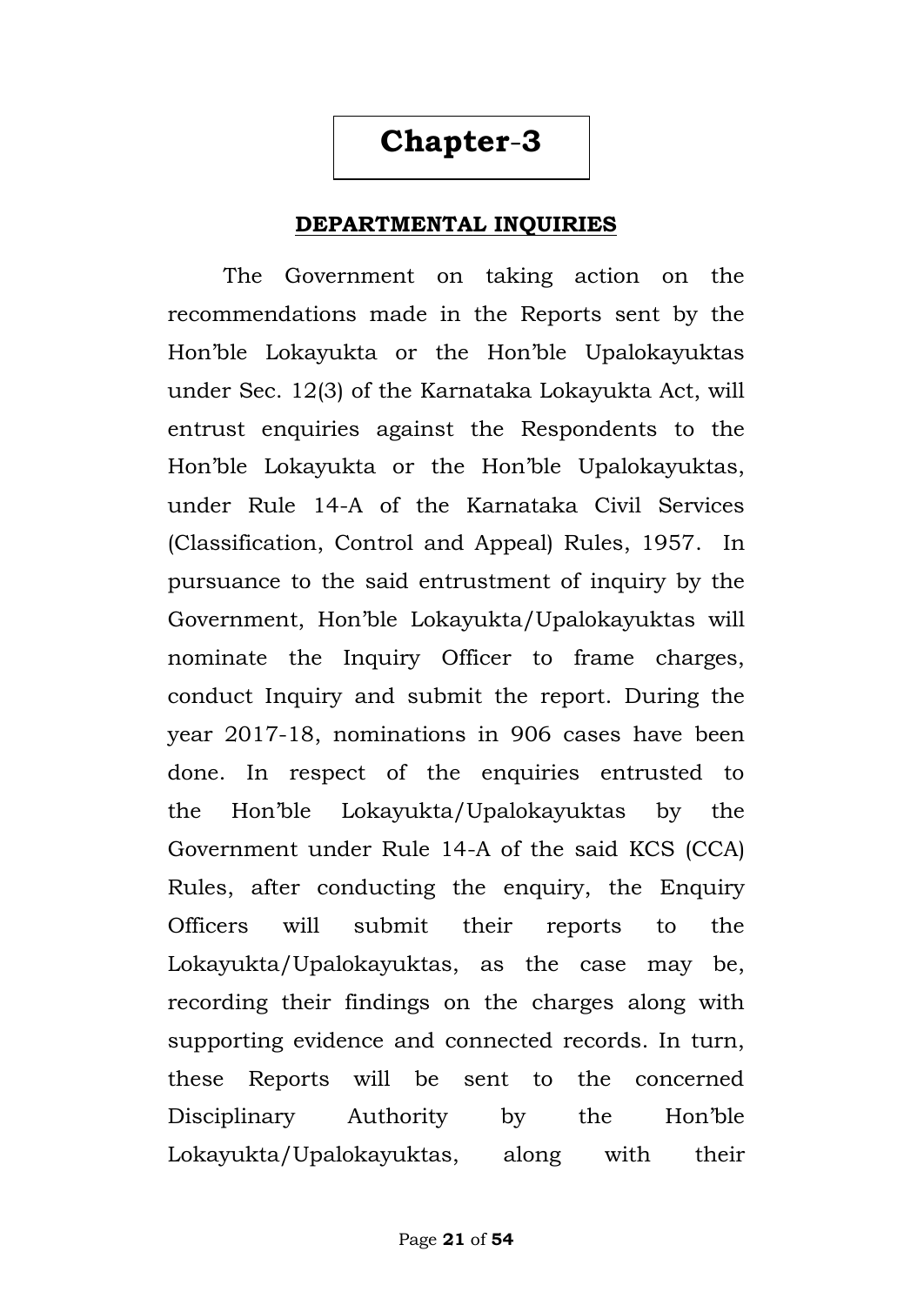recommendations. On receipt of the same, the Disciplinary Authority will take action in accordance with Rule 11-A of the Karnataka Civil Services (C C & A) Rules, 1957.

#### **STATEMENT SHOWING THE DEPARTMENTAL ENQUIRIES PENDING AT THE BEGINNING OF THE YEAR, RECEIVED, DISPOSED OFF DURING THE YEAR AND PENDING AT THE END OF THE YEAR**

| S1.<br>No.     | <b>Particulars</b>                                  | Under<br>Rule 14-A | Under<br><b>Rule 11(2)</b> | Other<br>Acts | <b>Total</b> |
|----------------|-----------------------------------------------------|--------------------|----------------------------|---------------|--------------|
| 1              | Cases pending as on<br>31/03/2017                   | 3038               | 3                          |               | 3041         |
| 2              | Cases received from<br>01/04/2017 to 31/03/2018     | 906                | 2                          |               | 908          |
| 3              | <b>Total</b>                                        | 3944               | 5                          |               | 3949         |
| $\overline{4}$ | Cases disposed off from<br>01/04/2017 to 31/03/2018 | 657                | 3                          |               | 660          |
| $\overline{5}$ | Cases pending as on<br>31/03/2018                   | 3287               | 2                          |               | 3289         |

#### **MANNER OF DISPOSAL OF ENQUIRY CASES**

| Type of<br>Cases      | No. of cases<br>in which charges<br>held proved and<br>penalty recommended<br>to Government | No. of cases in<br>which charges<br>held not<br>proved | Other<br><b>Modes</b> | Total |
|-----------------------|---------------------------------------------------------------------------------------------|--------------------------------------------------------|-----------------------|-------|
| Under<br>Rule 14-A    | 569                                                                                         | 60                                                     | 28                    | 657   |
| Under<br>Rule $11(2)$ |                                                                                             | 3                                                      |                       | 3     |
| Other Acts            |                                                                                             | ∩                                                      | $\Omega$              | ∩     |
| Total                 | 569                                                                                         | 63                                                     | 28                    | 660   |

The statement showing details of inquiries in which the Inquiry Reports along with the Recommendations of Hon"ble Lokayukta and Hon"ble Upalokayukas have been sent to the Competent Authority during the year is appended to this Report at Annexure- "D".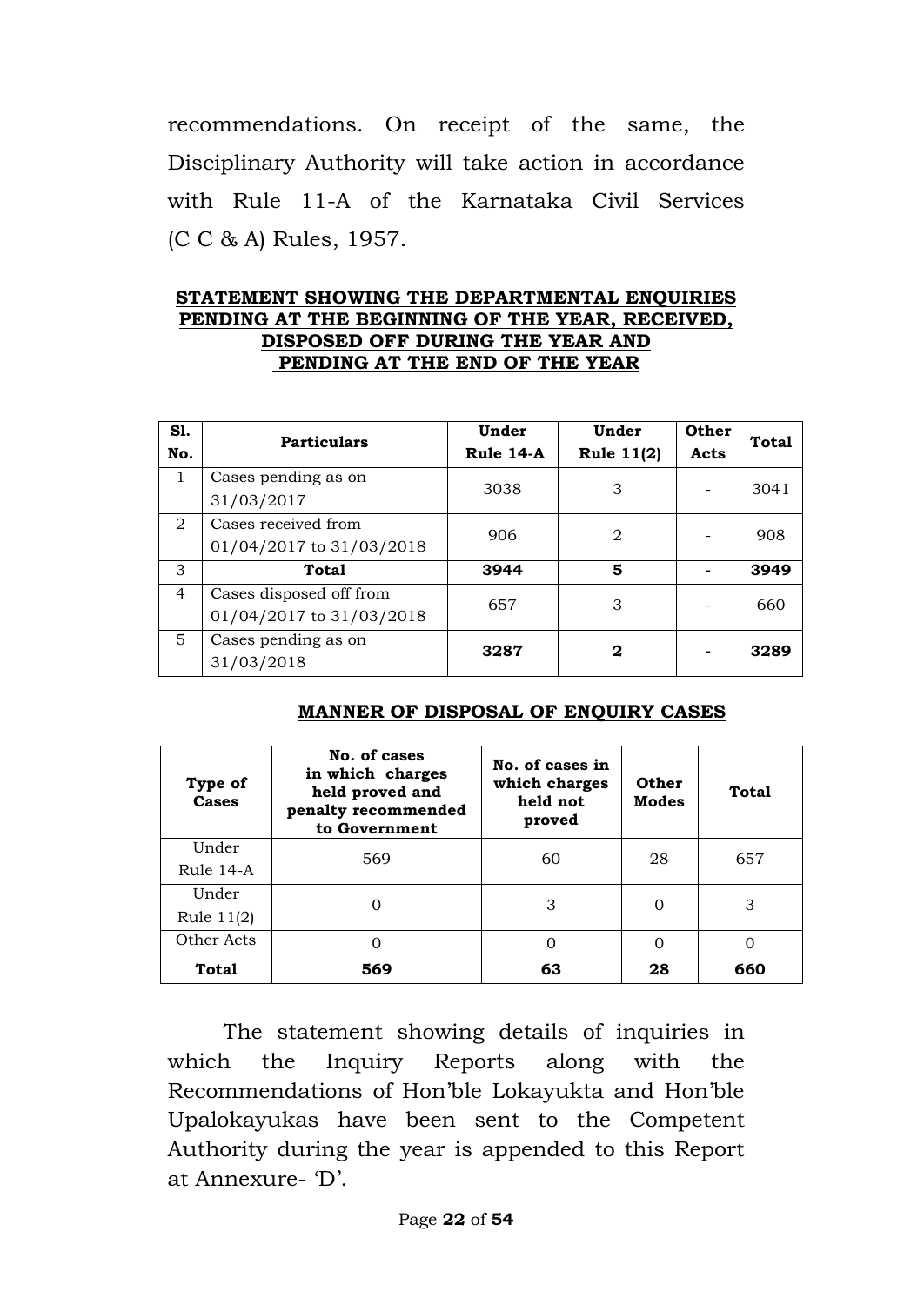The statement showing the details of Inquiry Reports on which the Competent Authority has taken action during the year under Report is appended to this Report at Annexure- 'E'.

\*\*\*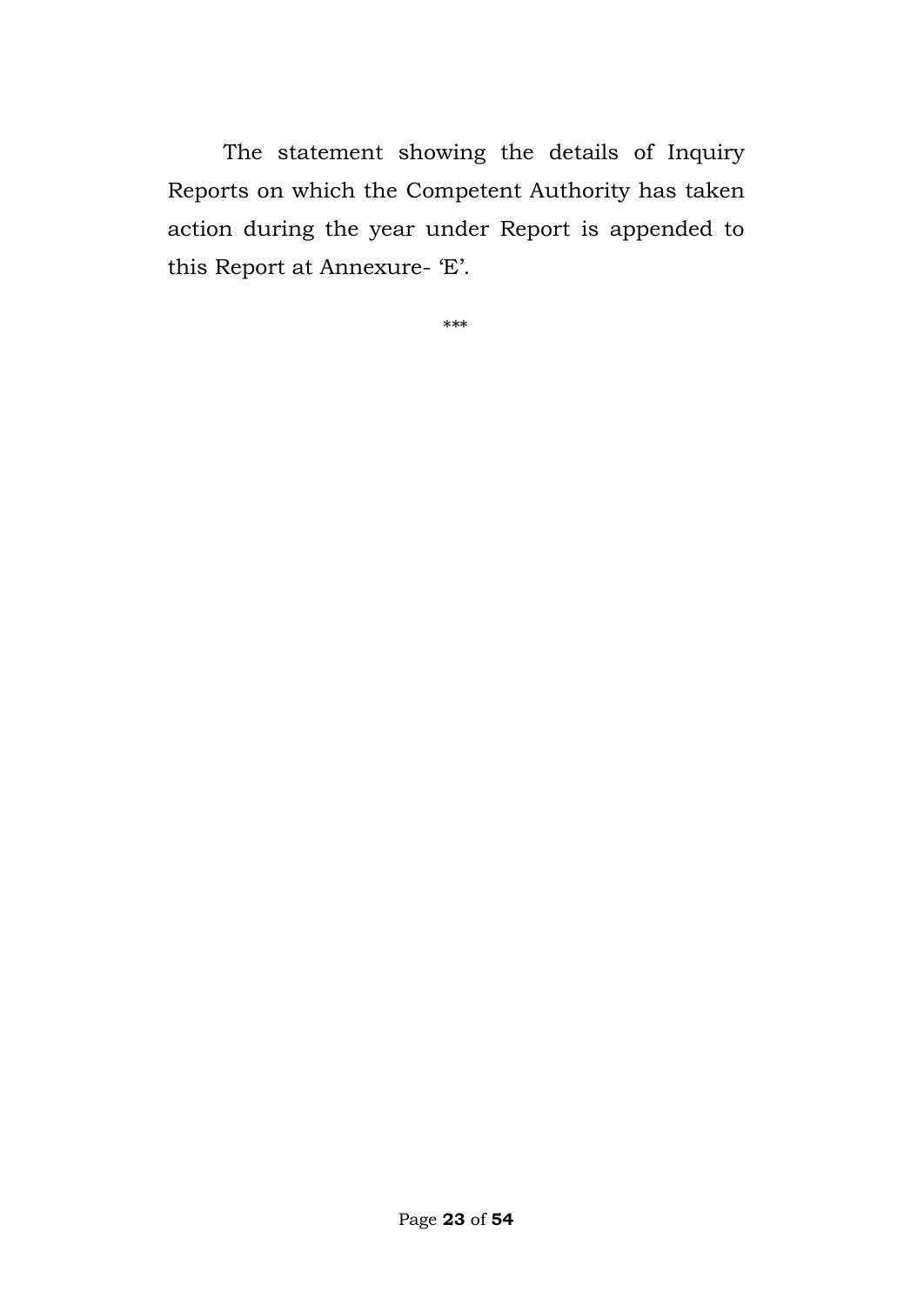## **Chapter**-**4**

#### **CASES REGISTERED UNDER THE PROVISIONS OF**

#### **THE PREVENTION OF CORRUPTION ACT, 1988**

Apart from investigation under the Lokayukta Act, the Police Officers deputed to the Karnataka Lokayukta institution are vested with powers to register and investigate the cases under the provisions of the Prevention of Corruption Act, 1988, prior to the establishment of Anti Corruption Bureau by the Karnataka State. The Government by its Order No. DPAR 14 SLU 2016 dated 14-03-2016 established a separate body known as "Anti Corruption Bureau" for registration of offences and conducting investigation under the Prevention of Corruption Act, 1988.

On 7/4/2016, the Hon"ble High Court of Karnataka, in Writ Petition No. 19386/2016 has passed an interim order directing that during the pendency of writ petition, the cases under investigation and pending sanction at the Police Wing of the Karnataka Lokayukta, shall not be transferred to the newly formed Anti Corruption Bureau. Any other action shall, however, abide by the result of the writ petition. Further, on 26/4/2017, the Hon"ble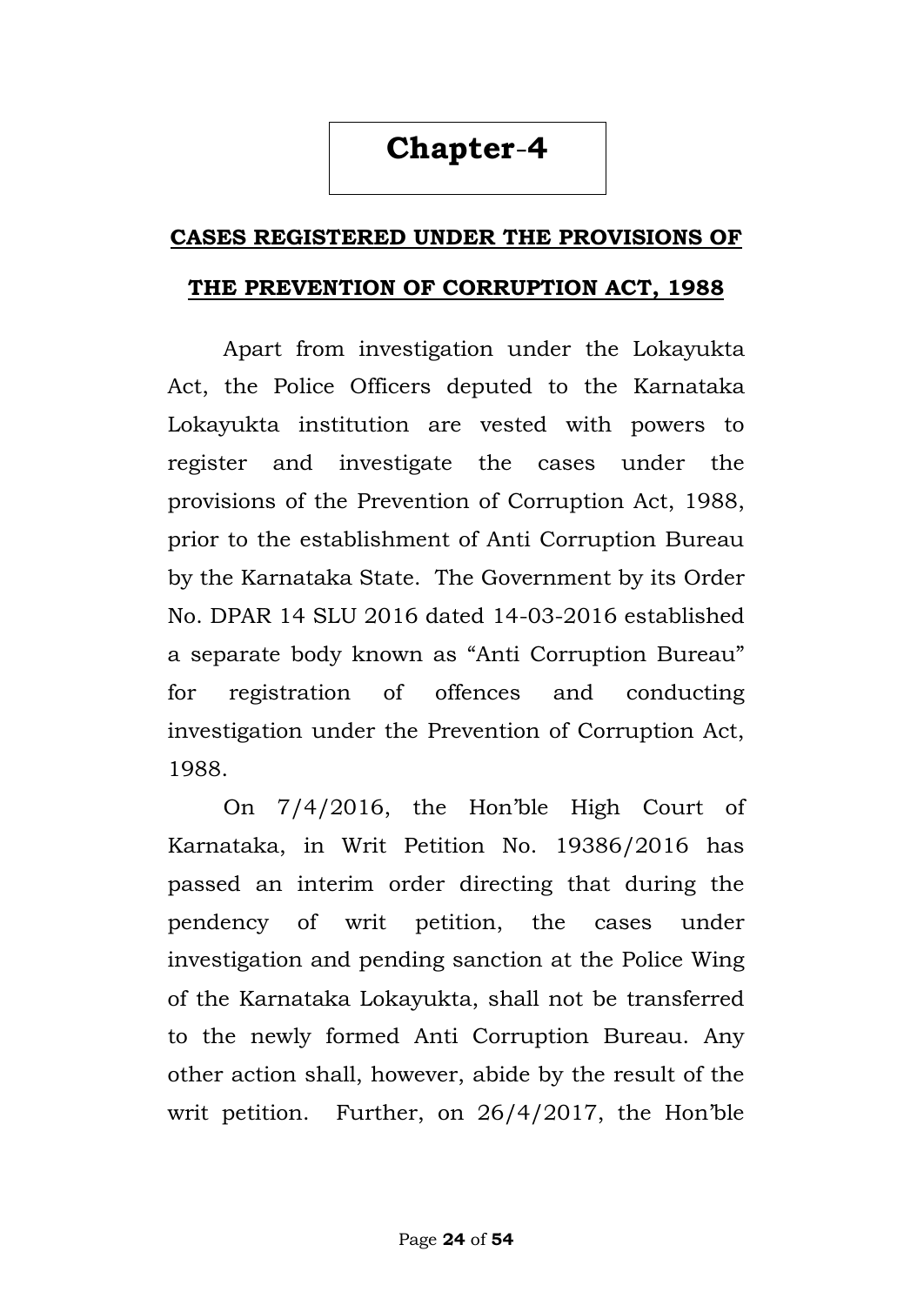High Court of Karnataka has passed the following order:

"…..The interim order, already, granted on April 7, 2016, that the cases under investigation and pending sanction at the Police Wing of the Karnataka Lokayukta should not be transferred to the newly formed Anti Corruption Bureau shall continue. However, this will not prevent the police officers attached to the Karnataka Lokayukta to continue with the investigation in those cases…….."

The statistics showing the number of cases investigated, its disposal and pending trial cases, etc., are shown in the following tables.

Statement showing the cases under the Prevention of Corruption Act pending at the beginning of the year, cases registered during the year and the cases disposed off, during the year and pending at the end of the year 31/3/2018

| Nature of<br>cases | Cases<br>pending<br>as on<br>31-03-2017 | Cases<br>registered<br>from 1-4-2017<br>to<br>31-03-2018 | Total | Cases disposed<br>from 1-4-2017<br>to 31-03-2018 | No. o f<br>cases<br>pending<br>as on<br>31-03-2018 |
|--------------------|-----------------------------------------|----------------------------------------------------------|-------|--------------------------------------------------|----------------------------------------------------|
| Raid               | 146                                     | $\overline{0}$                                           | 146   | 63                                               | 83                                                 |
| Trap               | 55                                      | $\overline{0}$                                           | 55    | 28                                               | 27                                                 |
| Others             | 288                                     | $\overline{0}$                                           | 288   | 83                                               | 205                                                |
|                    | 489                                     | Ω                                                        | 489   | 174                                              | 315                                                |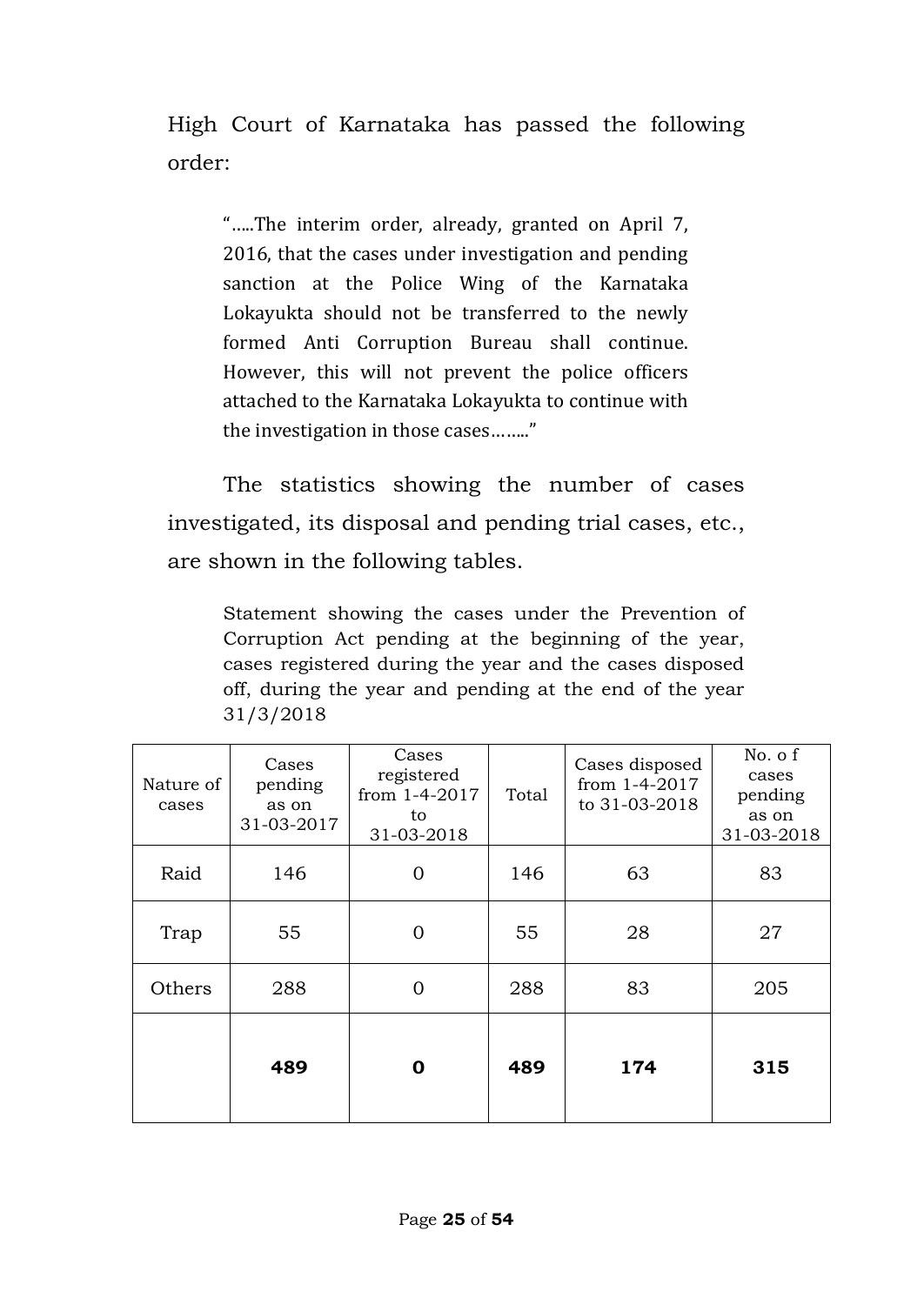| Nature of<br>cases | No.of cases recommended<br>for both D.E and<br>prosecution | No. of cases in which DE<br>recommended but no<br>prosecution | prosecution launched<br>No.of cases in which | $\mathbf{\hat{B}}$<br>closed cases/abated<br>No.of cases in which<br>report submitted/ | Total No. of cases disposed<br>off by the Police Wing |
|--------------------|------------------------------------------------------------|---------------------------------------------------------------|----------------------------------------------|----------------------------------------------------------------------------------------|-------------------------------------------------------|
| Raid               |                                                            |                                                               | 59                                           | $\overline{4}$                                                                         | 63                                                    |
| Trap               |                                                            |                                                               | 28                                           | $\mathbf 0$                                                                            | 28                                                    |
| Other              |                                                            |                                                               | 64                                           | 19                                                                                     | 83                                                    |
| <b>Total</b>       |                                                            |                                                               | 151                                          | 23                                                                                     | 174                                                   |

#### **Manner of disposal of the cases registered under the Prevention of Corruption Act 1988**

#### **Statement showing the Prosecution Sanction orders sought, received and pending with the Competent Authority during the year**

| No.of cases<br>pending for<br>prosecution<br>sanction as<br><sub>on</sub><br>31/3/2017 | No.of cases<br>in which<br>sanction for<br>prosecution<br>sought<br>during the<br>period<br>from<br>01-4-2017<br>to<br>31-03-2018 | Total | No.of cases<br>in which<br>sanction for<br>prosecution<br>issued /<br>rejected by<br>the CAs<br>during the<br>period from<br>01-4-2017<br>to<br>31-03-2018 | No.of cases<br>in which<br>sanction for<br>prosecution<br>pending<br>with the<br>Competent<br>Authorities |
|----------------------------------------------------------------------------------------|-----------------------------------------------------------------------------------------------------------------------------------|-------|------------------------------------------------------------------------------------------------------------------------------------------------------------|-----------------------------------------------------------------------------------------------------------|
| 95                                                                                     | 44                                                                                                                                | 139   | 109                                                                                                                                                        | 30                                                                                                        |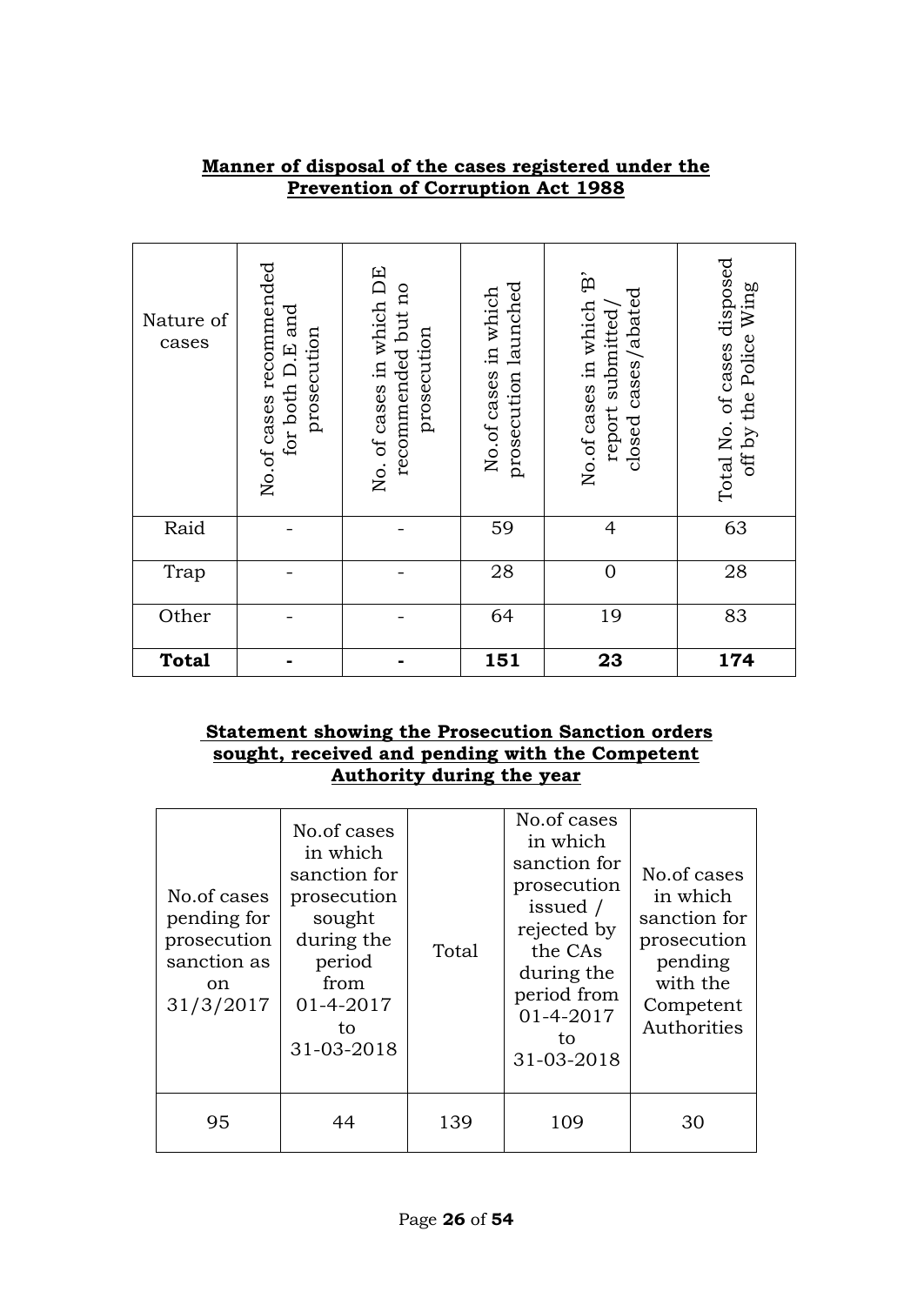#### **Statement showing the details of Trial cases pending at the beginning of the cases filed during the year and disposed off during the year**

| Nature of cases | No.of trial cases<br>$\mathfrak{g}$<br>pending as on<br>$31/03/2017$ | Prosecution launched<br>$\mathsf{c}_1$<br>31-03-2018<br>01-04-2017<br>from | Total | from<br>Cases disposed off by<br>31-03-2018<br>the Trial Courts<br>01-04-2017<br>$\mathbf{c}$ | S<br>Cases pending as<br>31/3/2018 |
|-----------------|----------------------------------------------------------------------|----------------------------------------------------------------------------|-------|-----------------------------------------------------------------------------------------------|------------------------------------|
| Raid            | 371                                                                  | 59                                                                         | 430   | 34                                                                                            | 396                                |
| Trap            | 1116                                                                 | 28                                                                         | 1144  | 250                                                                                           | 894                                |
| Other           | 176                                                                  | 64                                                                         | 240   | 20                                                                                            | 220                                |
| <b>Total</b>    | 1663                                                                 | 151                                                                        | 1814  | 304                                                                                           | 1510                               |

#### **Manner of disposal of court cases**

| Nature of<br>cases | No.of<br>cases<br>acquitted | No.of<br>cases<br>convicted | No.of cases<br>discharged/<br>abated, etc. | Total |
|--------------------|-----------------------------|-----------------------------|--------------------------------------------|-------|
| Raid               | 17                          | 2                           | 15                                         | 34    |
| Trap               | 190                         | 55                          | 5                                          | 250   |
| Others             | 7                           | 7                           | 6                                          | 20    |
| Total              | 214                         | 64<br>26                    |                                            | 304   |

#### **Details of the Raid Cases registered during the period from 01/04/2017 to 31/03/2018**

| Sl.No. | Crime No.<br>Name of the<br>PS<br>Date of<br>Registration | Name and<br>address of<br>the<br>complainant | Name<br>and<br>address<br>of the<br>AGO | Group | <b>Brief</b><br>facts of<br>the case. |  |  |  |  |
|--------|-----------------------------------------------------------|----------------------------------------------|-----------------------------------------|-------|---------------------------------------|--|--|--|--|
| Ni1    |                                                           |                                              |                                         |       |                                       |  |  |  |  |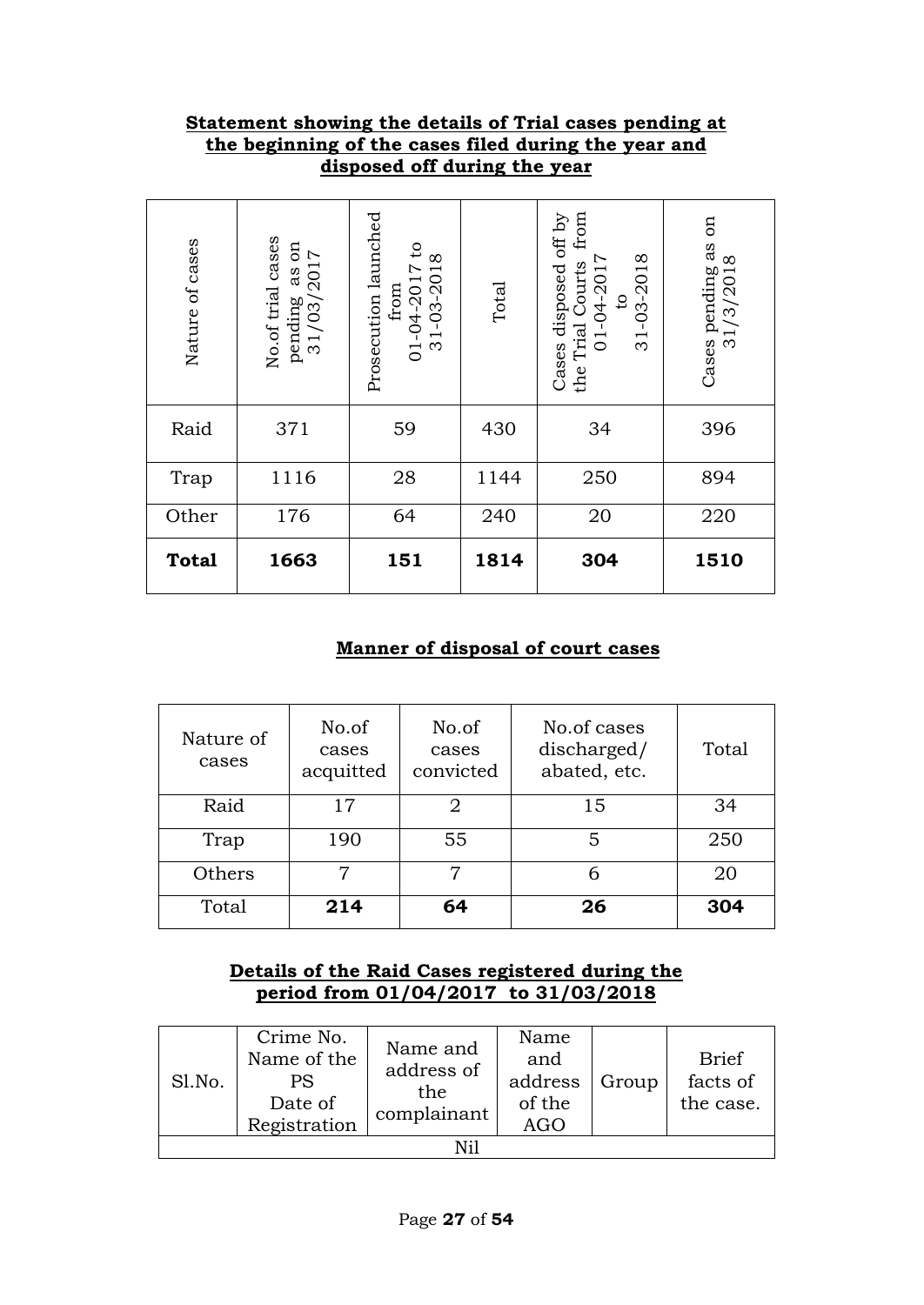#### **Details of the Trap Cases registered during the period from 01/04/2017 to 31/03/2018**

| Sl.No. | Crime No.<br>Name of the<br>PS<br>Date of<br>Registration | Name and<br>address of<br>the<br>complainant | Name<br>and<br>address<br>of the<br><b>AGO</b> | Group | <b>Brief</b><br>facts of<br>the<br>case. |  |  |  |  |
|--------|-----------------------------------------------------------|----------------------------------------------|------------------------------------------------|-------|------------------------------------------|--|--|--|--|
| Ni1    |                                                           |                                              |                                                |       |                                          |  |  |  |  |

#### **Details of the Other Cases registered during the period from 01/04/2017 to 31/03/2018**

| Sl.No. | Crime No.<br>Name of the<br><b>PS</b><br>Date of<br>Registration | Name and<br>address of<br>the<br>complainant | Name<br>and<br>address<br>of the<br><b>AGO</b> | Group | <b>Brief</b><br>facts of<br>the<br>case. |  |  |  |
|--------|------------------------------------------------------------------|----------------------------------------------|------------------------------------------------|-------|------------------------------------------|--|--|--|
| Ni1    |                                                                  |                                              |                                                |       |                                          |  |  |  |

The list showing the details of cases in which the Special Courts have ordered for Conviction of the Accused Government Officers/Officials, during the year 2017-18 is appended to this Report at Annexure-'F'.

\*\*\*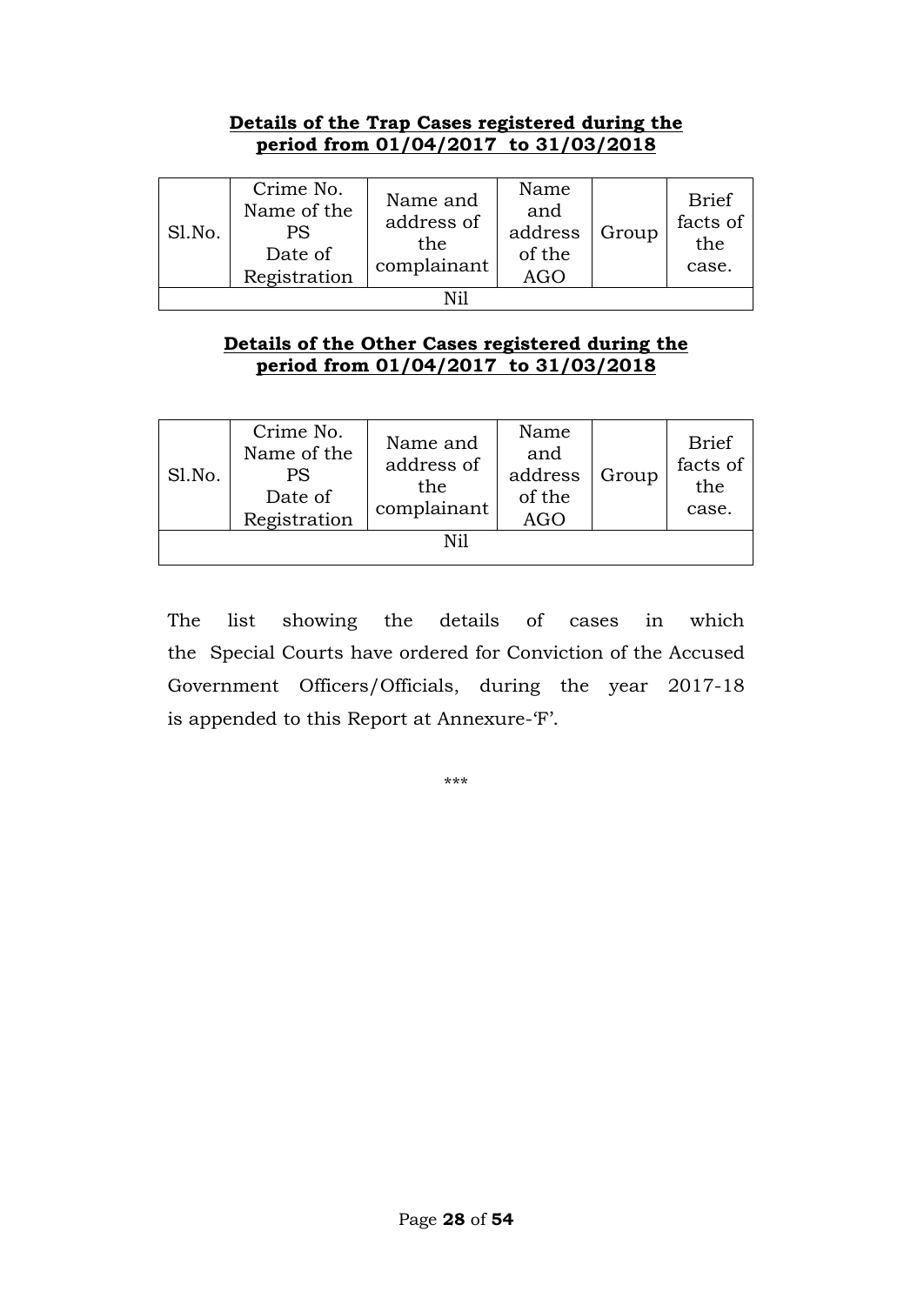## **Chapter**-**5**

### **CASES REFERRED TO THE TECHNICAL WING**

The following statement shows the complaints/cases referred to Technical Wing of the Karnataka Lokayukta for the period from 01/04/2017 to 31/03/2018.

| Wing/<br><b>Sections</b> | <b>Cases pending</b><br>as on<br>31-03-2017 | Cases<br>received<br>from<br>01-04-2017<br>to<br>31-03-2018 | <b>Total</b> | Cases<br>disposed off<br>from<br>01-04-2017<br>to<br>31-03-2018 | Cases<br>pending<br>as on<br>31-03-2018 |
|--------------------------|---------------------------------------------|-------------------------------------------------------------|--------------|-----------------------------------------------------------------|-----------------------------------------|
| Technical<br>Section     | 203                                         | 129                                                         | 332          | 258                                                             | 74                                      |
| Accounts<br>Section      | 145                                         | 09                                                          | 154          | 37                                                              | 117                                     |
| <b>Total</b>             | 348                                         | 138                                                         | 486          | 295                                                             | 191                                     |
| Valuation<br>Cases       | $+132$                                      | $+00$                                                       | $+132$       | $+131$                                                          | $+01$                                   |
| <b>Total</b>             | 480                                         | 138                                                         | 618          | 426                                                             | 192                                     |

 **Note:** While submitting Annual Administration Report for the year 2016-17, cases pending as on 31-03-2017 were shown as follows:

| Wing                     | Cases as on 31-03-2017 |
|--------------------------|------------------------|
| <b>Technical Section</b> | 278                    |
| <b>Accounts Section</b>  | 169                    |
| Total                    | 447                    |
| <b>Valuation Cases</b>   | 132                    |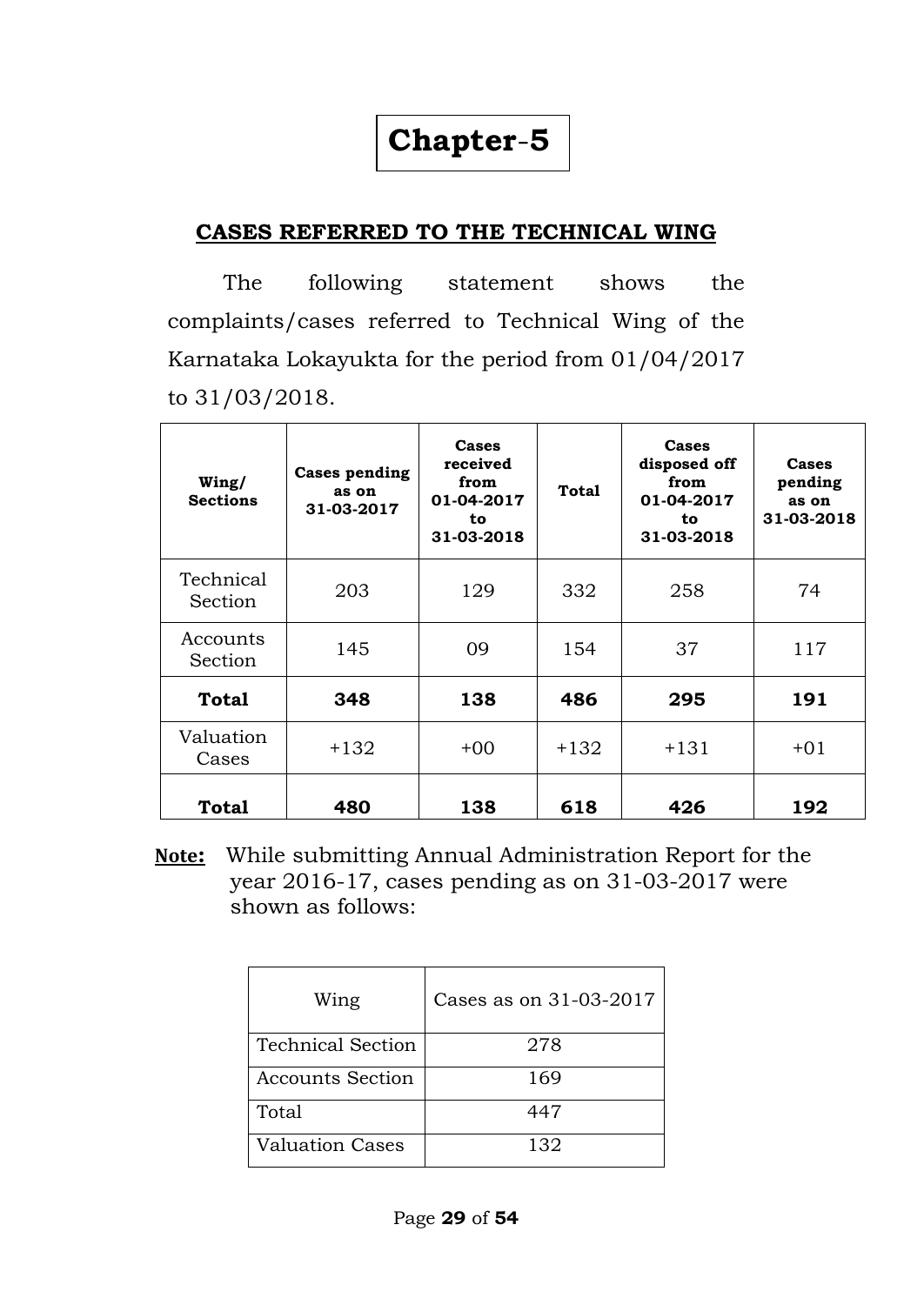Upon seeking the clarification as regards to variation in statistics, in-charge Chief Engineer, Technical Wing of Karnataka Lokayukta, has stated that the receipts of complaint files during the year 2017-18 and the disposals of complaint files from TAC have been verified from the Registers maintained in the TAC and the actual figures arrived at are furnished in the prescribed proforma. He has further stated that the statistics in the CISLOK does not tally with each other and he has given the statistics as per the physical verification of records.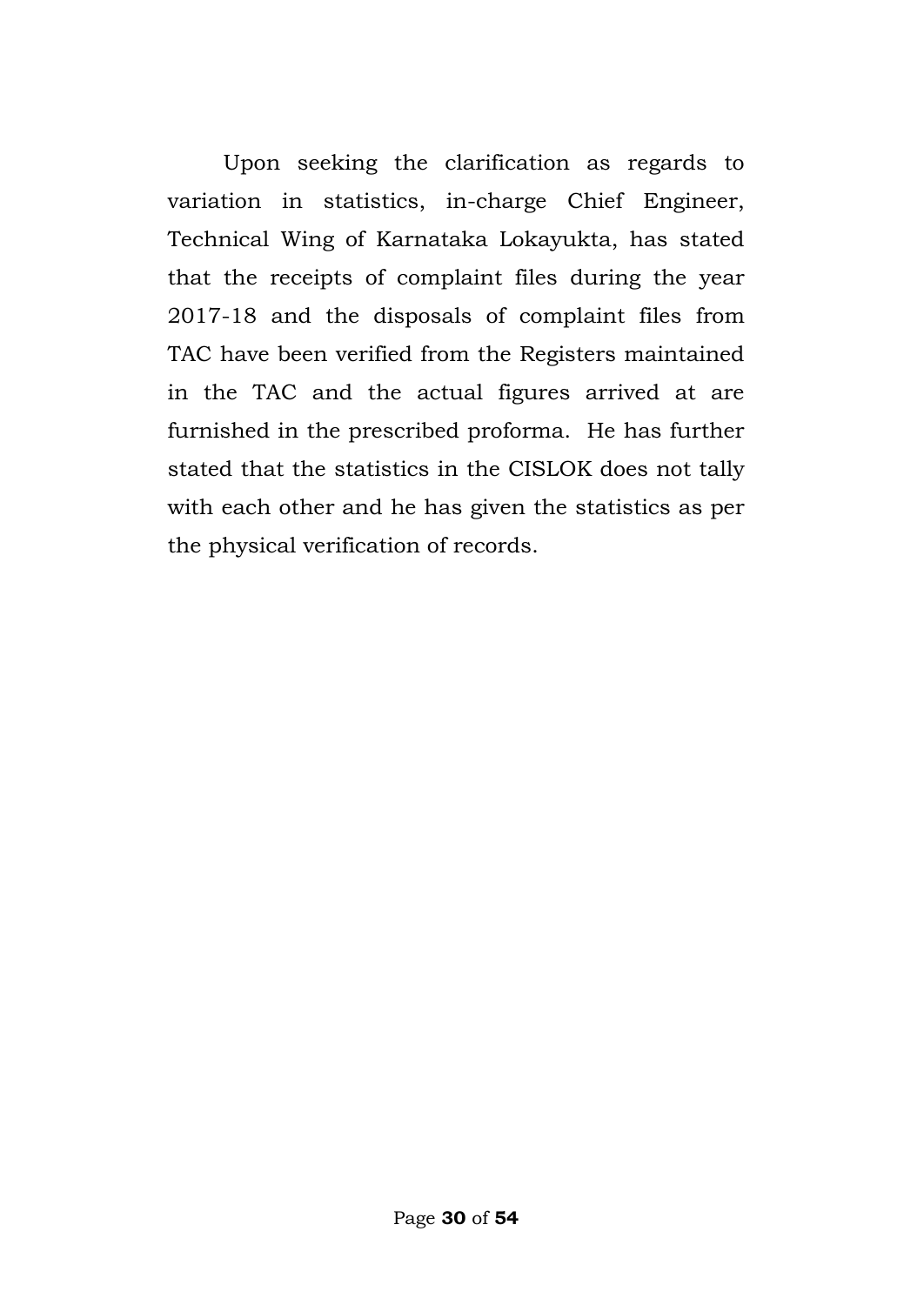## **Chapter**-**6**

#### **ADMINISTRATION SECTION**

The following is the Statement showing the Budget Grant and Expenditure incurred for the year 2017-18 under the Head of Account 2070-00-104-0-02 Karnataka Lokayukta, Bengaluru.

| S1.<br>No.     | Item under Head<br>of Account 2070-<br>00-104-0-02 | <b>Total Grant</b><br>Allotted<br>₹ | Addl.<br>Grant<br>₹      | Reappro-<br>priation<br>₹ | Grand<br>Total<br>₹ | Expenditure<br>₹         |  |  |
|----------------|----------------------------------------------------|-------------------------------------|--------------------------|---------------------------|---------------------|--------------------------|--|--|
| $\mathbf{1}$   | $\overline{2}$                                     | 3                                   | $\overline{4}$           | 5                         | 6                   | $\overline{7}$           |  |  |
| $\mathbf{1}$   | Salaries - Officers<br>002                         | 3,04,50,822                         |                          |                           | 3,04,50,822         | 3,04,50,822              |  |  |
| $\overline{2}$ | Salaries-<br>Staff 003                             | 3,65,00,185                         |                          |                           | 3,65,00,185         | 3,65,00,185              |  |  |
| 3              | Dearness Allowance<br>011                          | 3,18,61,310                         |                          |                           | 3,18,61,310         | 3,18,61,310              |  |  |
| $\overline{4}$ | Other Allowances<br>014                            | 1,92,65,640                         |                          |                           | 1,92,65,640         | 1,92,65,640              |  |  |
| $\overline{5}$ | Medical Allowance<br>020                           | 1,67,415                            |                          |                           | 1,67,415            | 1,67,415                 |  |  |
|                | <b>TOTAL SALARY (A)</b>                            | 11,82,45,372                        |                          |                           | 11,82,45,372        | 11,82,45,372             |  |  |
| 6              | Subsidiary<br>Expenses-015                         | 70,00,000                           | $\overline{\phantom{a}}$ | $\equiv$                  | 70,00,000           | 32,51,914                |  |  |
| $\overline{7}$ | Medical<br>Reimbursement -<br>021                  | 15,00,000                           |                          |                           | 15,00,000           | 12, 14, 943              |  |  |
| 8              | Outsource/<br>$Contract - 034$                     | 1,31,00,000                         | $\overline{a}$           | $\overline{a}$            | 1,31,00,000         | 1,16,31,548              |  |  |
| 9              | Travel Expenses -<br>041                           | 13,00,000                           | $\overline{\phantom{a}}$ |                           | 13,00,000           | 3,83,155                 |  |  |
| 10             | General Expenses -<br>051                          | 37,00,000                           | $\overline{\phantom{a}}$ | $+5,00,000$               | 42,00,000           | 41,93,837                |  |  |
| 11             | Other Expenses -<br>059                            | 5,00,000                            |                          |                           | 5,00,000            | 5,00,000                 |  |  |
| 12             | Building Expenses -<br>071                         | 10,00,000                           | $+12,00,000$             |                           | 22,00,000           | 16,73,227                |  |  |
| 13             | Machinery &<br>Equipments-180                      | 6,00,000                            | $\overline{\phantom{a}}$ |                           | 6,00,000            | 1,49,389                 |  |  |
| 14             | Transport<br>Expenses-195                          | 37,00,000                           |                          |                           | 37,00,000           | 35,22,100                |  |  |
|                | TOTAL (B)                                          | 3,24,00,000                         | $+12,00,000$             | $+5,00,000$               | 3,41,00,000         | 2,60,20,113              |  |  |
|                |                                                    |                                     |                          |                           | Amount Surrendered  | 80,79,887<br>3,41,00,000 |  |  |
| Grand Total    |                                                    |                                     |                          |                           |                     |                          |  |  |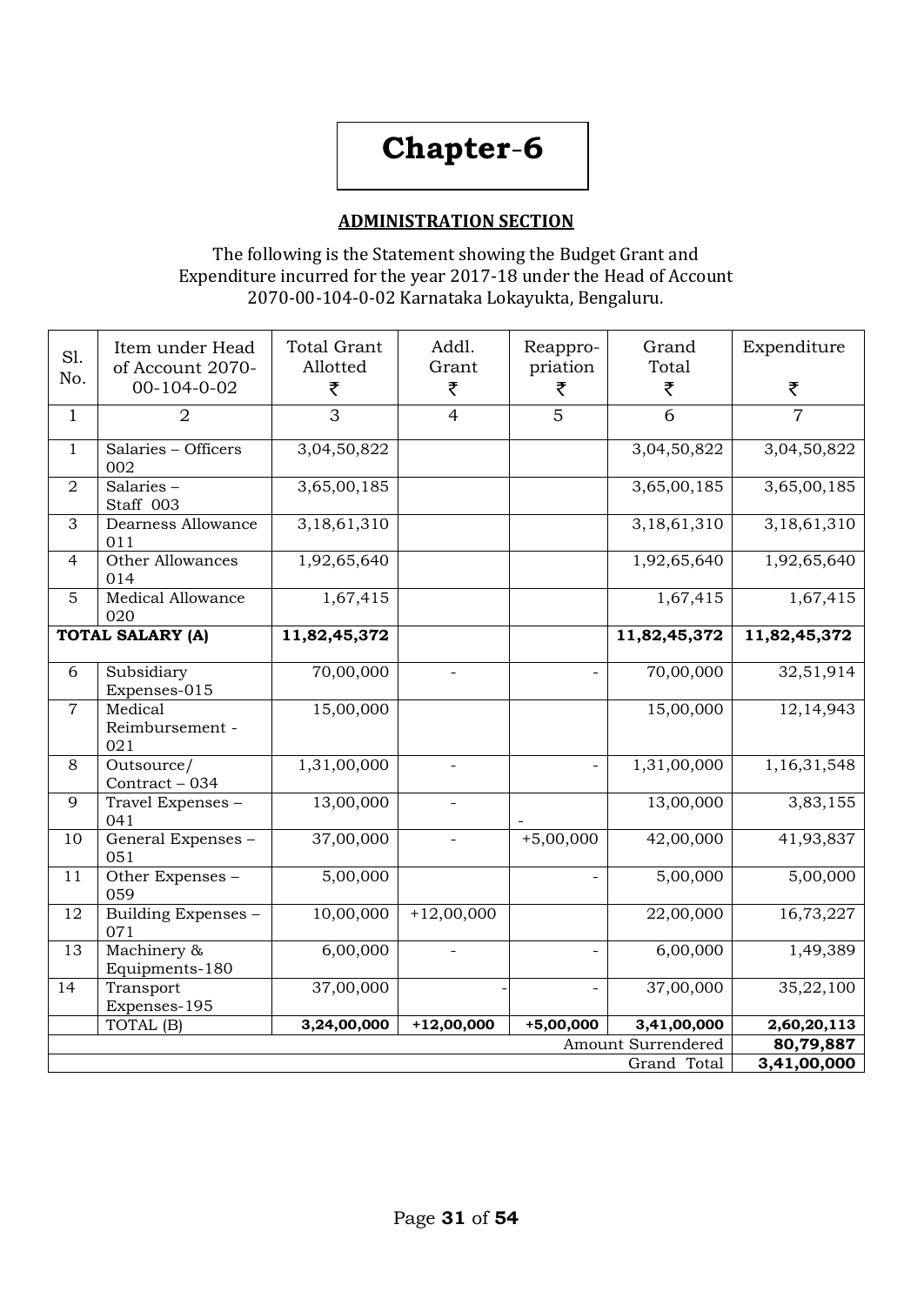#### **The following is the Statement showing the Budget Grant and Expenditure incurred for the year 2017-18 under the Head of Account 2070-00-104-0-03 Vigilance 03-Director General, Bureau of Investigation, Karnataka Lokayukta, Bengaluru.**

|                    | Item under                       |                          |                          |                |                           |                            |  |  |
|--------------------|----------------------------------|--------------------------|--------------------------|----------------|---------------------------|----------------------------|--|--|
| S1.                | Head of Account                  | <b>Total Grant</b>       | Addl.                    | Re-appro-      | Grand                     | Expen-                     |  |  |
| No.                | 2070-00-104-                     | Allotted                 | Grant                    | priation       | Total                     | diture                     |  |  |
|                    | $0 - 03$                         |                          |                          |                |                           |                            |  |  |
| $\mathbf{1}$       | $\overline{2}$                   | 3                        | $\overline{4}$           | 5              | 6                         | $\overline{7}$             |  |  |
| $\mathbf{1}$       | Salaries-                        | 4,30,47,608              |                          |                | 4,30,47,608               | 4,30,47,608                |  |  |
|                    | Officers 002                     |                          |                          |                |                           |                            |  |  |
| $\overline{2}$     | Salaries-                        | 14,87,20,940             |                          |                | 14,87,20,940              | 14,87,20,940               |  |  |
|                    | Staff 003                        |                          |                          |                |                           |                            |  |  |
| 3                  | Dearness                         | 8,11,08,591              |                          |                | 8,11,08,591               | 8,11,08,591                |  |  |
|                    | Allowance 011                    |                          |                          |                |                           |                            |  |  |
| $\overline{4}$     | Other                            | $\overline{5,73,29,915}$ |                          |                | 5,73,29,915               | 5,73,29,915                |  |  |
|                    | Allowances 014                   |                          |                          |                |                           |                            |  |  |
| 5                  | Medical                          | 7,57,617                 |                          |                | 7,57,617                  | 7,57,617                   |  |  |
|                    | Allowance 020                    |                          |                          |                |                           |                            |  |  |
|                    | TOTAL (A)                        | 33,09,64,671             |                          |                | 33,09,64,671              | 33,09,64,671               |  |  |
| 6                  | Subsidiary                       | 43,00,000                | $(+)35,00,000$           | $(+)30,00,000$ | 1,08,00,000               | 89,89,408                  |  |  |
|                    | Expenses-015                     |                          |                          |                |                           |                            |  |  |
| $\overline{7}$     | Medical                          | 62,00,000                | $\overline{\phantom{0}}$ |                | 62,00,000                 | 16,73,212                  |  |  |
|                    | Reimbursement                    |                          |                          |                |                           |                            |  |  |
|                    | $-021$                           |                          |                          |                |                           |                            |  |  |
| 8                  | Outsource/                       | 65,00,000                |                          |                | 65,00,000                 | 34,69,500                  |  |  |
|                    | Contract - 034                   |                          |                          |                |                           |                            |  |  |
| 9                  | <b>Travel Expenses</b><br>$-041$ | 1,07,00,000              | $\qquad \qquad -$        | $(-)20,00,000$ | 87,00,000                 | 62,53,933                  |  |  |
| 10                 | General                          | 1,22,00,000              | $\qquad \qquad -$        | $(-20,00,000)$ | 1,02,00,000               | 87,11,266                  |  |  |
|                    | Expenses - 051                   |                          |                          |                |                           |                            |  |  |
| 11                 | Refund of Trap                   | 7,00,000                 | $\overline{\phantom{0}}$ |                | 17,00,000                 | 7,87,498                   |  |  |
|                    | Amount &                         |                          |                          | $(+)10,00,000$ |                           |                            |  |  |
|                    | Investigation                    |                          |                          |                |                           |                            |  |  |
|                    | Expenses - 059                   |                          |                          |                |                           |                            |  |  |
| 12                 | Building                         | 56,00,000                |                          |                | 56,00,000                 | 45,38,289                  |  |  |
|                    | Expenses $-071$                  |                          |                          |                |                           |                            |  |  |
| 13                 | Scholarship &                    | 49,00,000                |                          |                | 49,00,000                 | 49,00,000                  |  |  |
|                    | Incentives-117                   |                          |                          |                |                           |                            |  |  |
| 14                 | Machinery &                      | 30,00,000                | $\overline{\phantom{0}}$ |                | 30,00,000                 | 1,60,600                   |  |  |
|                    | Equipment -180                   |                          |                          |                |                           |                            |  |  |
| 15                 | Transport                        | 2,12,00,000              |                          | $(-)5,00,000$  | 2,07,00,000               | 1,74,92,498                |  |  |
|                    | Expenses-195                     |                          |                          |                |                           |                            |  |  |
|                    | TOTAL (B)                        | 7,53,00,000              | 35,00,000                | $(-15,00,000)$ | 7,83,00,000               | 5,69,76,204                |  |  |
|                    |                                  |                          |                          |                | <b>Amount Surrendered</b> | 2,13,23,796<br>7,83,00,000 |  |  |
| <b>Grand Total</b> |                                  |                          |                          |                |                           |                            |  |  |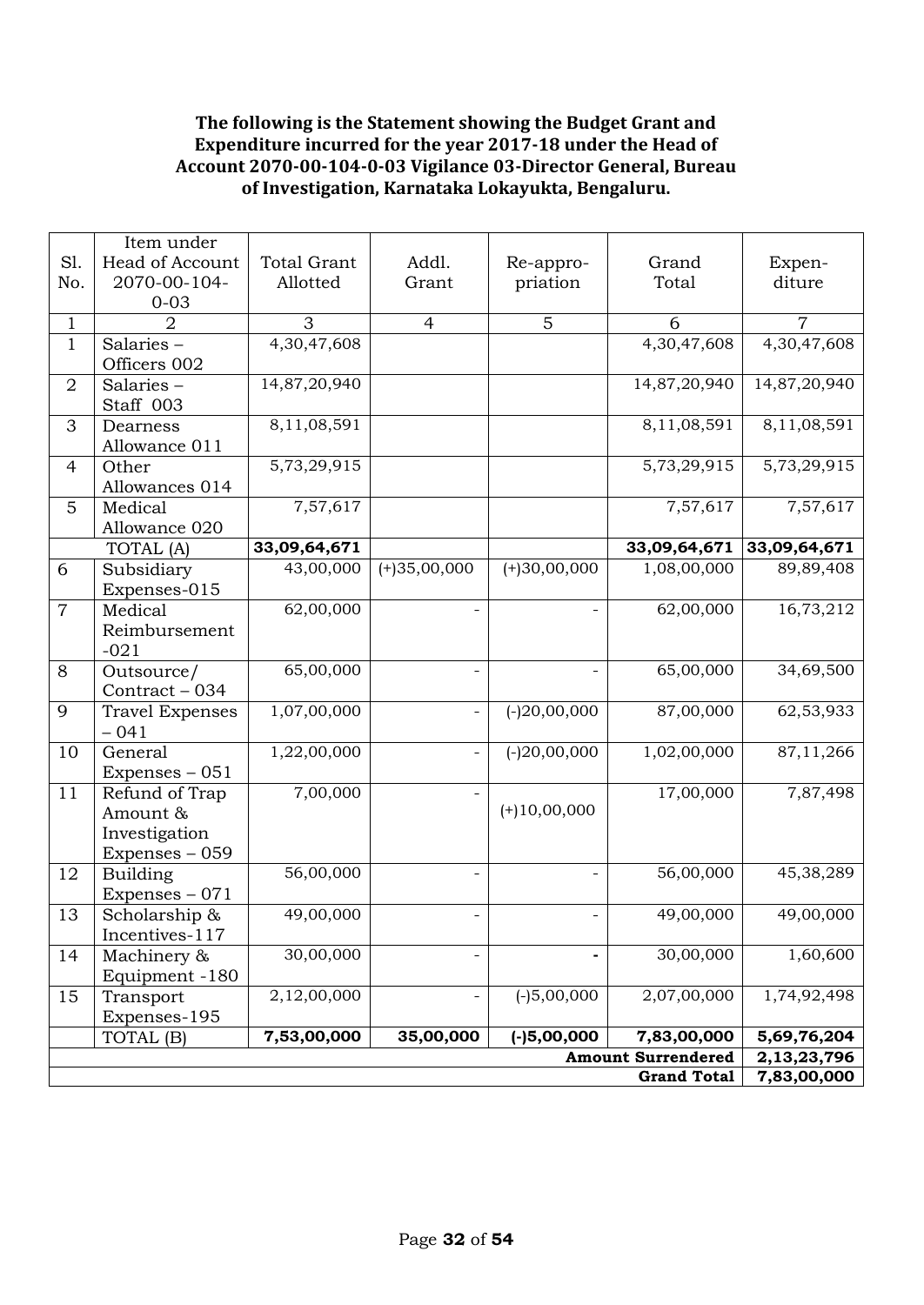| S1.<br>No.     | <b>Particulars</b>                                    | Amount<br>received |
|----------------|-------------------------------------------------------|--------------------|
|                | Deposition Copy fees and others                       | $4,15,941=00$      |
| $\overline{2}$ | Information fee under the Right to<br>Information Act | 80,740=00          |
| 3              | Sale of old news papers                               | 5,976=00           |
|                | <b>Total</b>                                          | 5,02,657=00        |

#### The Statement showing the Revenue received during the year 2017-18

\*\*\*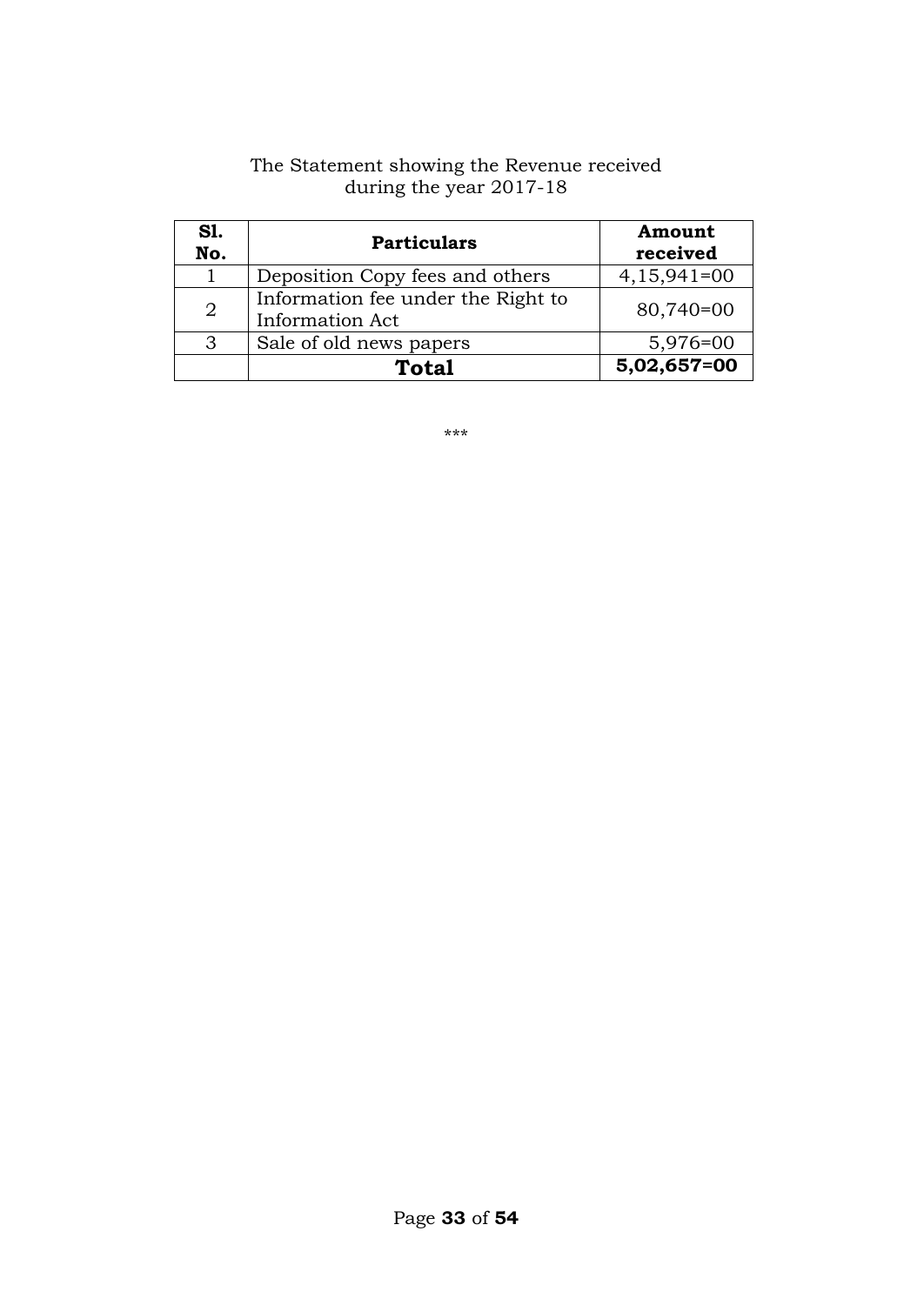### **CLASSIFICATION OF EMPLOYEES AS ON 31-03-2018**

| S1.<br>No.     | Designation                            | <b>Number of Employees</b> |                  |                              |                     | calendar<br>Vacancies to be filled up<br>year | Vacancies        | Remarks                  |
|----------------|----------------------------------------|----------------------------|------------------|------------------------------|---------------------|-----------------------------------------------|------------------|--------------------------|
|                |                                        | Sanctioned                 | Men              | women                        | Working             | during the next                               |                  |                          |
| $\mathbf{1}$   | $\mathbf 2$                            | $\overline{\mathbf{3}}$    | 4                | $\overline{\mathbf{5}}$      | $\overline{\bf{6}}$ | $\overline{\mathbf{7}}$                       | 8                | 9                        |
|                |                                        |                            |                  | CLASS I (GROUP 'A') OFFICERS |                     |                                               |                  |                          |
| $\mathbf{1}$   | Hon'ble Lokayukta                      | $\mathbf{1}$               | 1                | $\mathbf 0$                  | $\mathbf 1$         | $\mathbf 0$                                   | $\boldsymbol{0}$ | $\overline{\phantom{0}}$ |
| $\overline{a}$ | Hon'ble<br>Upalokayukta                | $\overline{a}$             | $\mathbf{1}$     | $\boldsymbol{0}$             | $\mathbf 1$         | $\mathbf{1}$                                  | $\mathbf{1}$     |                          |
| 3              | Registrar                              | $\mathbf{1}$               | $\mathbf{1}$     | $\boldsymbol{0}$             | $1\,$               | $\boldsymbol{0}$                              | $\boldsymbol{0}$ |                          |
| $\overline{4}$ | <b>Chief Engineer</b>                  | $\overline{1}$             | $\overline{0}$   | $\overline{0}$               | $\overline{0}$      | $\mathbf{1}$                                  | $\mathbf{1}$     |                          |
| 5              | Addl. Registrar<br>Enquiries*          | 16                         | 9                | $\mathbf{1}$                 | 10                  | 6                                             | 6                |                          |
| 6              | Deputy Registrar<br>Enquiries          | 5                          | 5                | $\boldsymbol{0}$             | 5                   | $\mathbf{0}$                                  | $\mathbf{0}$     |                          |
| $\overline{7}$ | Secretary to<br>Lokayukta              | $\mathbf{1}$               | $\mathbf 0$      | $\boldsymbol{0}$             | $\boldsymbol{0}$    | $\mathbf{1}$                                  | $\mathbf{1}$     |                          |
| 8              | Deputy Registrar<br>$(Admn.-1)$        | $\mathbf{1}$               | $\mathbf{1}$     | $\boldsymbol{0}$             | $\mathbf{1}$        | $\mathbf{0}$                                  | $\mathbf{0}$     |                          |
| 9              | Deputy Registrar<br>$(Admn.-2)$        | $\mathbf{1}$               | $\mathbf 0$      | $\boldsymbol{0}$             | $\boldsymbol{0}$    | $\mathbf{1}$                                  | $\mathbf{1}$     |                          |
| 10             | Superintending<br>Engineer             | $\mathbf{1}$               | $\mathbf{0}$     | $\boldsymbol{0}$             | $\mathbf 0$         | $\mathbf{1}$                                  | $\mathbf{1}$     |                          |
| 11             | <b>Executive Engineer</b>              | $\overline{3}$             | $\overline{2}$   | $\overline{0}$               | $\overline{2}$      | $\mathbf{1}$                                  | $\mathbf{1}$     |                          |
| 12             | Deputy Controller<br>of Accounts       | $\mathbf{1}$               | $\mathbf{1}$     | $\boldsymbol{0}$             | $\mathbf 1$         | $\mathbf 0$                                   | $\boldsymbol{0}$ |                          |
| 13             | Private Secy. to<br>Hon'ble Lokayukta  | $\mathbf 1$                | $\mathbf 0$      | $\boldsymbol{0}$             | $\boldsymbol{0}$    | $\mathbf{1}$                                  | $\mathbf 1$      |                          |
| 14             | Private Secretary to<br>Hon'ble ULA    | $\overline{2}$             | $\mathbf{0}$     | $\mathbf{O}$                 | $\overline{O}$      | $\overline{2}$                                | $\overline{2}$   | $\overline{\phantom{a}}$ |
| 15             | Public Prosecutor                      | $\mathbf{1}$               | $\boldsymbol{0}$ | $\mathbf{1}$                 | $\mathbf{1}$        | $\mathbf{0}$                                  | $\mathbf 0$      | $\overline{\phantom{0}}$ |
| 16             | Senior Asst. Public<br>Prosecutor**    | 11                         | 8                | $\overline{2}$               | 10                  | $\mathbf{1}$                                  | $\mathbf{1}$     |                          |
| 17             | Asst. Registrar<br>(Legal Opinion)     | 5                          | $\overline{2}$   | $\mathbf{0}$                 | $\overline{2}$      | 3                                             | 3                |                          |
| 18             | Asst. Executive<br>Engineer            | 5                          | $\mathbf{1}$     | $\mathbf{0}$                 | $\mathbf{1}$        | $\overline{4}$                                | $\overline{4}$   |                          |
| 19             | Assistant Registrar<br>(Admn.)         | 3                          | $\mathbf{1}$     | $\boldsymbol{0}$             | $\mathbf{1}$        | $\overline{2}$                                | $\overline{a}$   |                          |
| 20             | Assistant<br>Controller of<br>Accounts | $\overline{2}$             | $\mathbf 0$      | $\boldsymbol{0}$             | $\mathbf{0}$        | $\overline{a}$                                | $\overline{2}$   |                          |
| 21             | Addl. Director<br>General of Police    | $\mathbf{1}$               | $\mathbf{1}$     | $\overline{0}$               | $\mathbf{1}$        | $\overline{0}$                                | $\mathbf{0}$     |                          |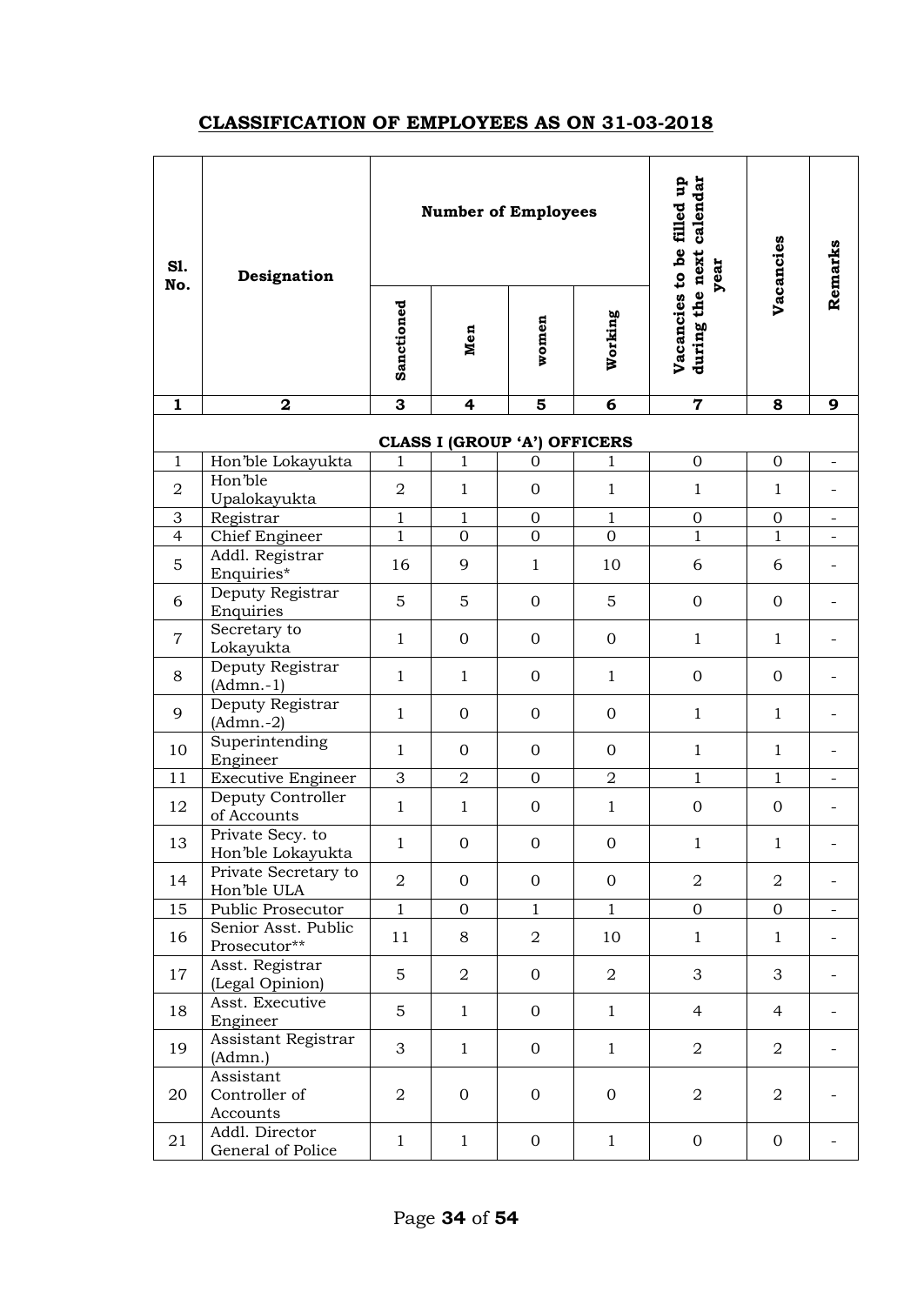| 22 | Dy. Inspector<br>General of Police      |     |                | $\Omega$ | $\Omega$ |    |          |  |
|----|-----------------------------------------|-----|----------------|----------|----------|----|----------|--|
| 23 | Superintendent of<br>Police             | 23  | $\overline{2}$ | 3        | 5        | 18 | 18       |  |
| 24 | Joint<br>Commissioner<br>(PRO)          |     |                | $\Omega$ | 0        |    |          |  |
| 25 | Dy. Superintendent<br>of Police         | 43  | 18             | $\Omega$ | 18       | 25 | 25       |  |
| 26 | Gazetted Assistants                     | 5   |                | 5        | 5        |    | $\Omega$ |  |
| 27 | Deputy Director of<br><b>Statistics</b> |     |                | $\Omega$ |          | O  | 0        |  |
|    |                                         | 139 | 55             | 12       | 67       | 72 | 72       |  |

|                | <b>CLASS II (GROUP 'B') OFFICERS</b>    |                 |                |                  |                |                 |                |                          |
|----------------|-----------------------------------------|-----------------|----------------|------------------|----------------|-----------------|----------------|--------------------------|
| 1              | $\overline{\mathbf{2}}$                 | 3               | 4              | 5                | 6              | $\overline{7}$  | 8              | 9                        |
| 1              | Assistant Engineer                      | 8               | 6              | $\mathbf{1}$     | $\overline{7}$ | 1               | $\mathbf{1}$   |                          |
| $\overline{2}$ | Senior Judgement<br>Writer              | 9               | $\overline{2}$ | $\overline{7}$   | 9              | $\mathbf{0}$    | $\mathbf{0}$   |                          |
| 3              | Translator                              | $\overline{1}$  | $\overline{0}$ | $\mathbf{1}$     | $\mathbf{1}$   | $\overline{0}$  | $\overline{0}$ | $\overline{\phantom{0}}$ |
| $\overline{4}$ | Legal Assistant<br>(Court Officer)      | $\mathbf{1}$    | $\mathbf{0}$   | $\mathbf{1}$     | $\mathbf{1}$   | $\mathbf{0}$    | $\mathbf{0}$   |                          |
| 5              | Audit Officer                           | $\overline{2}$  | $\overline{0}$ | $\overline{0}$   | $\overline{0}$ | $\overline{2}$  | $\overline{2}$ | $\overline{\phantom{0}}$ |
| 6              | Accounts<br>Superintendent              | 5               | $\mathbf{1}$   | $\mathbf{0}$     | $\mathbf{1}$   | $\overline{4}$  | $\overline{4}$ |                          |
| $\overline{7}$ | Manager                                 | $\overline{4}$  | $\overline{2}$ | $\sqrt{2}$       | $\overline{4}$ | $\overline{0}$  | $\overline{0}$ | $\overline{\phantom{0}}$ |
| $\overline{8}$ | Police Inspector                        | 90              | 69             | 11               | 80             | $\overline{10}$ | 10             |                          |
|                |                                         | 120             | 80             | 23               | 103            | 17              | 17             | $\blacksquare$           |
|                | CLASS III (GROUP 'C') OFFICIALS         |                 |                |                  |                |                 |                |                          |
| $\mathbf{1}$   | $\overline{\mathbf{2}}$                 | 3               | 4              | 5                | 6              | $\mathbf 7$     | 8              | 9                        |
| $\mathbf{1}$   | Office Supdt.<br>/Audit Supdt           | 30              | 20             | $\overline{7}$   | 27             | 3               | 3              |                          |
| $\overline{2}$ | Judgement<br>Writers*                   | 25              | 8              | 12               | 20             | 5               | 5              |                          |
| 3              | Assistant<br><b>Statistical Officer</b> | $\overline{2}$  | $\mathbf{0}$   | $\mathbf{1}$     | $\mathbf{1}$   | $\mathbf{1}$    | $\mathbf{1}$   |                          |
| 4              | Assistant<br>Librarian                  | $\mathbf{1}$    | $\mathbf{1}$   | $\boldsymbol{0}$ | $\mathbf{1}$   | $\mathbf 0$     | $\mathbf{0}$   |                          |
| 5              | <b>First Division</b><br>Assistant*     | 70              | 26             | 19               | 45             | 25              | 25             |                          |
| 6              | <b>Second Division</b><br>Assistant     | 58              | 20             | 11               | 31             | 27              | 27             |                          |
| $\overline{7}$ | Stenographers                           | 41              | 6              | 11               | 17             | 24              | 24             |                          |
| 8              | Senior Typist                           | $\overline{3}$  | $\overline{0}$ | $\boldsymbol{2}$ | $\sqrt{2}$     | $\mathbf{1}$    | $\mathbf{1}$   |                          |
| 9              | Typist                                  | $\overline{16}$ | $\mathbf{1}$   | $\overline{5}$   | $\overline{6}$ | 10              | 10             |                          |
| 10             | Clerk-cum-Typist                        | 117             | 13             | 57               | 70             | 47              | 47             | $\overline{\phantom{0}}$ |
| 11             | Senior Driver                           | $\overline{5}$  | $\overline{5}$ | $\overline{0}$   | $\overline{5}$ | $\overline{0}$  | $\overline{0}$ |                          |
| 12             | Driver                                  | 21              | 13             | $\mathbf{1}$     | 14             | $\overline{7}$  | $\overline{7}$ |                          |
| 13             | Police Sub-<br>Inspector                | 13              | $\mathbf{1}$   | $\mathbf{0}$     | $\mathbf{1}$   | 12              | 12             |                          |
| 14             | Assistant Sub-<br>Inspector             | $\overline{4}$  | 3              | $\mathbf{0}$     | 3              | $\mathbf{1}$    | $\mathbf{1}$   |                          |
| 15             | Head Constable                          | 145             | 115            | 11               | 126            | 19              | 19             |                          |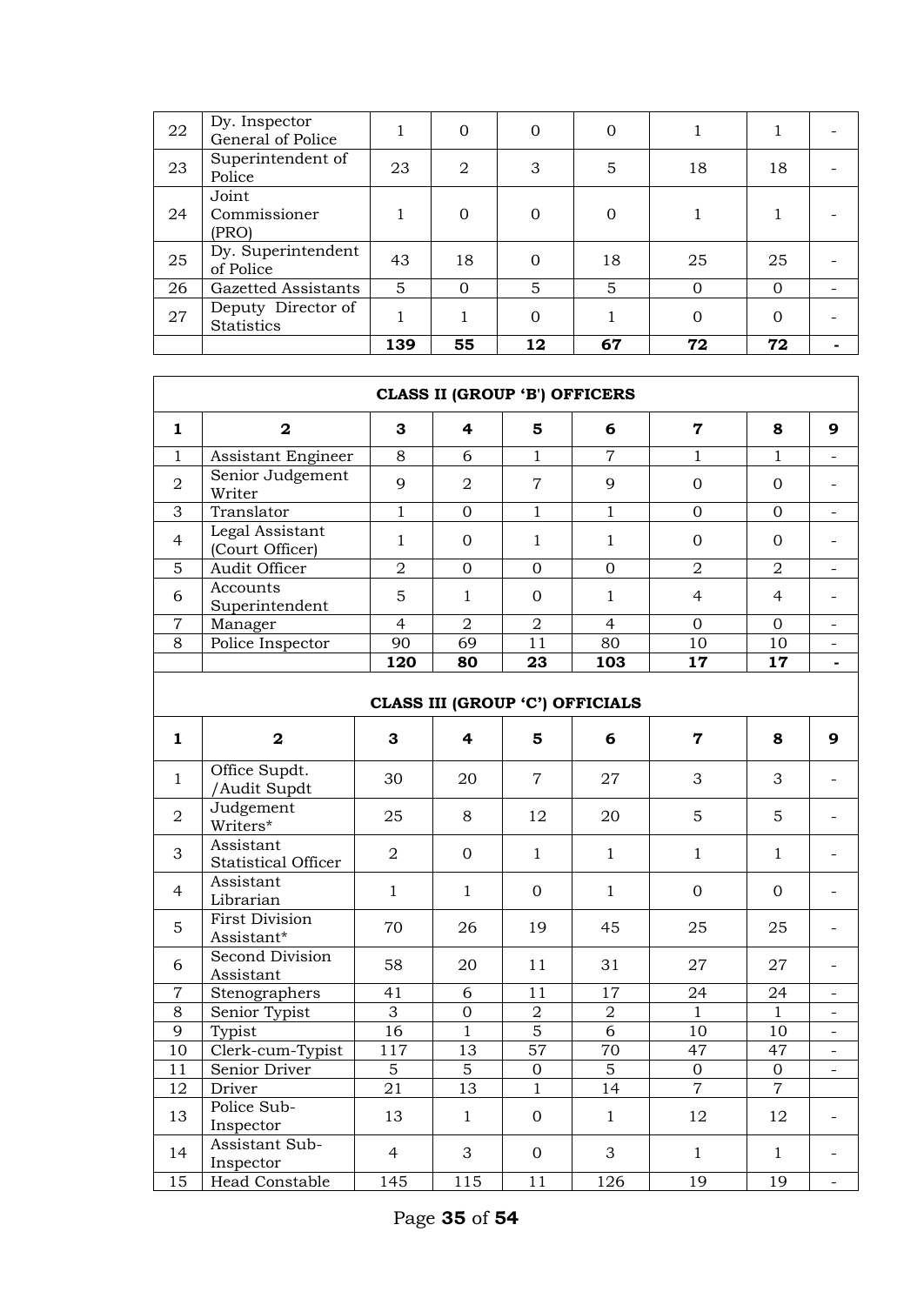| 16 | H.C.Driver                 | 15  | 15  |     | 15  |     |     |  |
|----|----------------------------|-----|-----|-----|-----|-----|-----|--|
| 17 | Civil Police<br>Constables | 234 | 119 | 23  | 142 | 92  | 92  |  |
| 18 | APC Orderly                | 30  |     |     |     | 22  | 22  |  |
| 19 | A.P.C.Drivers              | 148 | 54  |     | 54  | 94  | 94  |  |
|    |                            | 978 | 428 | 160 | 588 | 390 | 390 |  |

|                | CLASS IV (GROUP 'D') OFFICIALS                                                                                      |     |    |          |    |              |    |  |  |
|----------------|---------------------------------------------------------------------------------------------------------------------|-----|----|----------|----|--------------|----|--|--|
|                | Jamedars /<br>Attenders                                                                                             | 14  | 3  | 3        | 6  | 8            | 8  |  |  |
| $\overline{2}$ | Cycle Orderlies /<br>Home*<br>Orderlies/Dalaya<br>ths/Dalayaths-<br>cum-<br>Sweepers/Sweep<br>ers/nightwatchm<br>an | 144 | 38 | 26       | 64 | 80           | 80 |  |  |
| 3              | Motor Cycle<br>Orderly                                                                                              | 5   | 3  | $\Omega$ | 3  | $\mathbf{2}$ | 2  |  |  |
|                |                                                                                                                     | 163 | 44 | 29       | 73 | 90           | 90 |  |  |

| <u>ABSTRACT</u>                                                                                                                                                                                              |                                                                                                                                    |                                      |                            |       |         |                                           |           |         |
|--------------------------------------------------------------------------------------------------------------------------------------------------------------------------------------------------------------|------------------------------------------------------------------------------------------------------------------------------------|--------------------------------------|----------------------------|-------|---------|-------------------------------------------|-----------|---------|
| S1.                                                                                                                                                                                                          |                                                                                                                                    | <b>Sanctioned</b><br><b>Strength</b> | No. of<br><b>Employees</b> |       |         | <b>Vacancies</b><br>to be filled          |           |         |
| <b>No</b>                                                                                                                                                                                                    | Group                                                                                                                              |                                      | Men                        | women | Working | up during<br>the next<br>Calendar<br>Year | Vacancies | Remarks |
| 1                                                                                                                                                                                                            | Group 'A'                                                                                                                          | 139                                  | 55                         | 12    | 67      | 72                                        | 72        |         |
| 2                                                                                                                                                                                                            | Group 'B'                                                                                                                          | 120                                  | 80                         | 23    | 103     | 17                                        | 17        |         |
| 3                                                                                                                                                                                                            | Group 'C'                                                                                                                          | 978                                  | 428                        | 160   | 588     | 390                                       | 390       |         |
| $\overline{4}$                                                                                                                                                                                               | Group 'D'                                                                                                                          | 163                                  | 44                         | 29    | 73      | 90                                        | 90        |         |
|                                                                                                                                                                                                              | <b>Total</b>                                                                                                                       | 1400                                 | 607                        | 224   | 831     | 569                                       | 259       |         |
| **Vide Govt Order No:DPAR 156 SLU 2016, Dated:28/01/2017, Govt granted<br>permission for creation of 02 Senior Assistant Public Prosecutors posts temporarily<br>for a period of two years (till 31/03/2019) |                                                                                                                                    |                                      |                            |       |         |                                           |           |         |
| *ಸರ್ಕಾರದ ಆದೇಶ ಸಂಖ್ಯೆ:ಸಿಆಸುಇ 156 ಸೇಲೋಯು 2016, ಬೆಂಗಳೂರು, ದಿನಾಂಕ:28/01/2017ರಲ್ಲಿ ಕ.ಲೋ.,                                                                                                                         |                                                                                                                                    |                                      |                            |       |         |                                           |           |         |
| ಪ್ರಧಾನ ಕಚೇರಿಗೆ 02 ಹಿರಿಯ ಸಹಾಯಕ ಸರ್ಕಾರಿ ಅಭಿಯೋಜಕರ ಹುದ್ದೆಗಳನ್ನು ಎರಡು ವರ್ಷಗಳ ಅವಧಿಗೆ                                                                                                                               |                                                                                                                                    |                                      |                            |       |         |                                           |           |         |
| (ದಿನಾಂಕ:31/03/2019ವರೆಗೆ) ತಾತ್ಕಾಲಿಕವಾಗಿ ಸೃಜಿಸಲು ಮಂಜೂರಾತಿ ನೀಡಲಾಗಿದೆ.                                                                                                                                           |                                                                                                                                    |                                      |                            |       |         |                                           |           |         |
|                                                                                                                                                                                                              | *ARE-5, JW-5, FDA-5, DALAYAT-5 POSTS TEMPORARILY CREATED TILL 31/03/2019<br>VIDE G.O.DPAR 72 SLU 2017, BANGALORE, DATED:26/12/2017 |                                      |                            |       |         |                                           |           |         |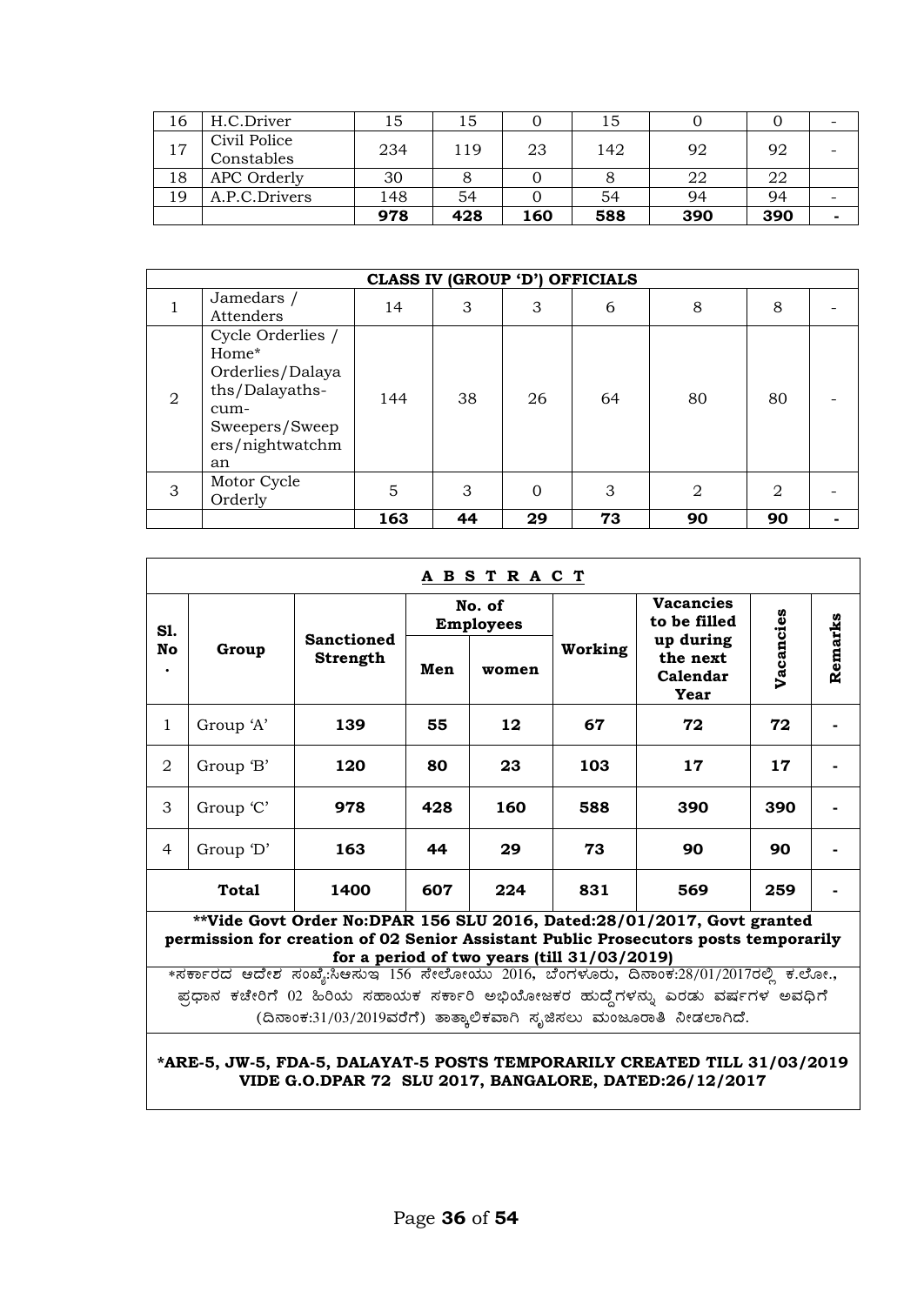# **Chapter**-**7**

#### **PARTICULARS OF THE TENURE OF THE OFFICE HELD BY THE HON'BLE LOKAYUKTAS**

| <b>Name</b>               | From       | To                      |
|---------------------------|------------|-------------------------|
| 1) Hon'ble Mr. Justice    | 15/01/1986 | 14/01/1991              |
| A.D.Koshal                |            |                         |
| 2) Hon'ble Mr. Justice    | 25/01/1991 | 24/01/1996              |
| Rabindranath Pyne         |            |                         |
| 3) Hon'ble Mr. Justice    | 02/06/1996 | 01/06/2001              |
| S.A. Hakeem               |            |                         |
| 4) Hon'ble Mr. Justice    | 03/07/2001 | 02/07/2006              |
| N.Venkatachala            |            |                         |
| 5) Hon'ble Mr. Justice    | 03/08/2006 | 02/08/2011              |
| N.Santosh Hegde           |            |                         |
| Hon'ble Mr. Justice<br>6) | 03/08/2011 | 20/09/2011              |
| Shivaraj V. Patil         |            |                         |
| 7) Hon'ble Justice        | 14/02/2013 | $07/12/2015$ (Resigned) |
| Dr.Y.BhaskarRao           |            |                         |
| 8) Hon'ble Mr. Justice    | 28/01/2017 | Till the end of the     |
| P. Vishwanatha            |            | Financial Year and      |
| Shetty                    |            | Continued               |

#### **PARTICULARS OF THE TENURE OF THE OFFICE HELD BY THE HON'BLE UPALOKAYUKTAS**

|    | <b>Name</b>                        | From       | To              |
|----|------------------------------------|------------|-----------------|
| 1) | Hon'ble Mr. Justice S.C.Mittal,    | 22/01/1986 | 21/01/1991      |
|    | 2) Hon'ble Mr. Justice             | 13/02/1992 | 12/02/1997      |
|    | Kamaleshwar Nath,                  |            |                 |
|    | 3) Hon'ble Mr. Justice             | 02/04/1997 | 01/04/2002      |
|    | G.P. Shivaprakash                  |            |                 |
|    | 4) Hon'ble Mr. Justice             | 29/12/2004 | 28/12/2009      |
|    | G. Patri Basavana Goud             |            |                 |
|    | 5) Hon'ble Mr. Justice S.B. Majage | 19/07/2010 | 17/07/2015      |
|    | 6) Hon'ble Mr. Justice             | 03/08/2011 | 20/10/2011      |
|    | R. Gururajan                       |            |                 |
|    | 7) Hon'ble Mr. Justice             | 22/01/2012 | 03/04/2012      |
|    | Chandrashekaraiah                  |            |                 |
|    | 8) Hon'ble Mr. Justice             | 02/03/2013 | 02/03/2018      |
|    | Subash B. Adi                      |            |                 |
|    | 9) Hon'ble Mr. Justice             | 17/12/2015 | Till the end of |
|    | N. Ananda                          |            | current         |
|    |                                    |            | financial year  |
|    |                                    |            | and             |
|    |                                    |            | continued       |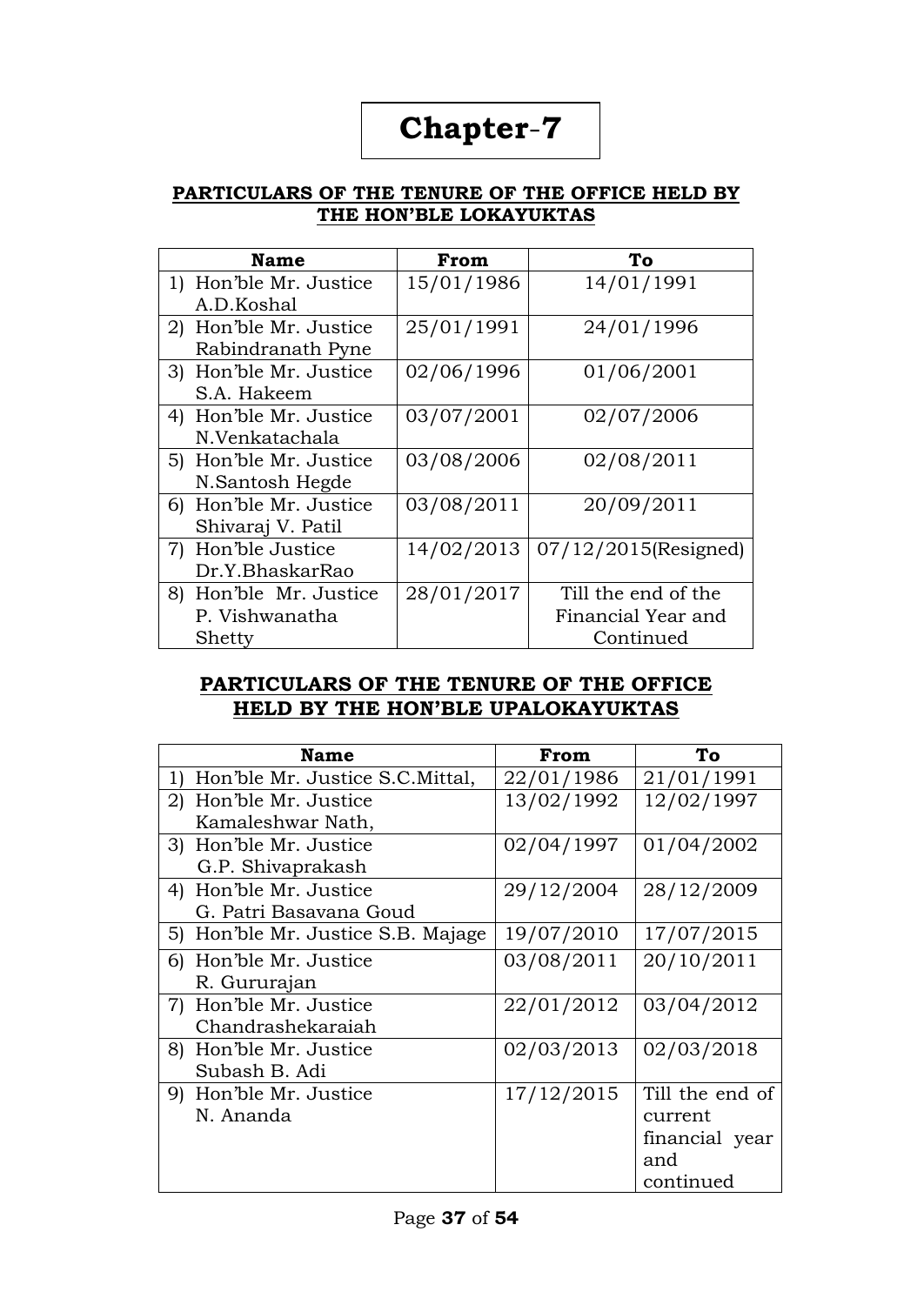## **INCUMBENCY OF REGISTRARS IN THE KARNATAKA LOKAYUKTA INSTITUTION**

| <b>S1.</b><br>No. | Name of the officer                 | From       | To                                                                 |  |
|-------------------|-------------------------------------|------------|--------------------------------------------------------------------|--|
| $\mathbf{1}$      | Sri. M.S. Nataraja Murthy           | 15/01/1986 | 31/12/1987                                                         |  |
| 2                 | Sri. Adhip Choudhary,               | 01/02/1988 | 27/09/1988                                                         |  |
| 3                 | Sri. V.Govindaraj                   | 28/09/1988 | 11/10/1988                                                         |  |
| 4                 | Sri. J.N. Srinivasa Murthy          | 12/10/1988 | 24/01/1997                                                         |  |
| 5                 | Sri. M.J. Indrakumar                | 24/01/1997 | 31/05/1999                                                         |  |
| 6                 | Sri. R.H. Raddi                     | 01/06/1999 | 02/06/2000                                                         |  |
| $\overline{7}$    | Sri. B.A. Muchandi                  | 03/06/2000 | 18/05/2002                                                         |  |
| 8                 | Sri. D. Krishnappa                  | 27/05/2002 | 13/09/2004                                                         |  |
| 9                 | Sri. B.S. Reddy                     | 13/09/2004 | 18/11/2004                                                         |  |
| 10                | Sri. D. Krishnappa                  | 18/11/2004 | 26/05/2005                                                         |  |
| 11                | Sri. Sudhakar A Pandit              | 26/05/2005 | 29/05/2006                                                         |  |
| 12                | Sri. L. Subramanya                  | 29/05/2006 | 16/02/2009                                                         |  |
| 13                | Sri. A.C.Vidhyadhara<br>(incharge)  | 16/02/2009 | 30/03/2009                                                         |  |
| 14                | Sri. Moosa Kunhi Nayar<br>Moole     | 30/03/2009 | 03/10/2011                                                         |  |
| 15                | Sri. B. Yoginath (incharge)         | 04/10/2011 | 26/05/2013                                                         |  |
| 16                | Sri. H.R. Deshpande                 | 27/6/2013  | 17/07/2015                                                         |  |
| 17                | Sri. M.S. Balakrishna<br>(incharge) | 17/07/2015 | 29/12/2015                                                         |  |
| 18                | Sri R.S. Patil, (Incharge)          | 29/12/2015 | 30/05/2016                                                         |  |
| 19                | Sri H.M. Nanjundaswamy              | 30/05/2016 | Till<br>the<br>end<br>financial<br>οf<br>and<br>year<br>continued. |  |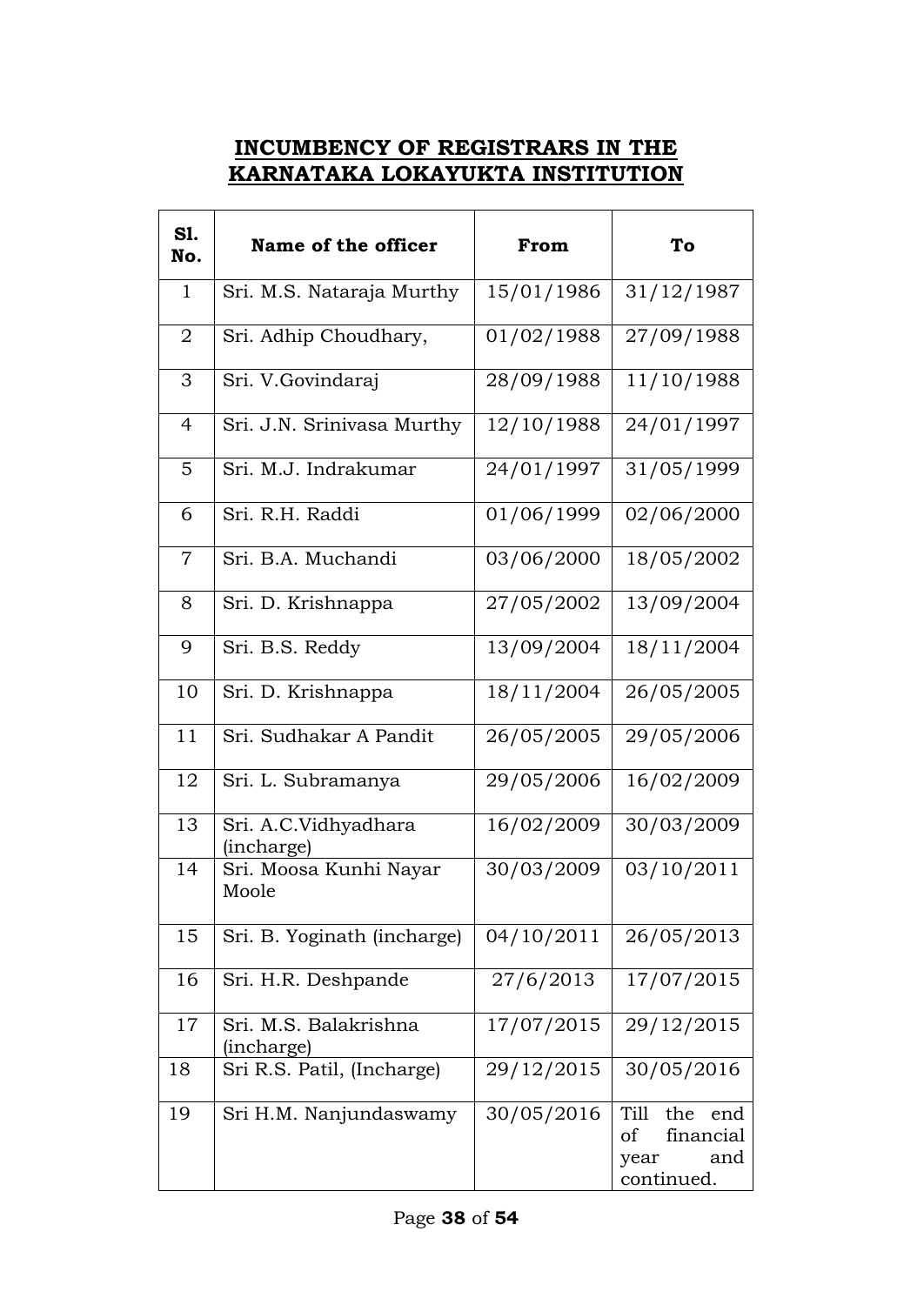## **INCUMBENCY OF ADGPs/IGPs IN THE KARNATAKA LOKAYUKTA INSTITUTION**

| <b>S1.</b><br>No. | <b>Name and Designation of</b><br>the officer                        | From       | To         |  |
|-------------------|----------------------------------------------------------------------|------------|------------|--|
| 1.                | Sri. A.R. Sridharan, IPS,<br><b>Inspector General of Police</b>      | 15/01/1986 | 02/06/1986 |  |
| 2.                | Sri. S.N.S. Murthy, IPS<br><b>Inspector General of Police</b>        | 02/06/1986 | 01/12/1988 |  |
| 3.                | Sri. A.J. Anandan, IPS<br><b>Inspector General of Police</b>         | 15/12/1988 | 11/02/1991 |  |
| 4.                | Sri. S.C. Burman, IPS<br><b>Inspector General of Police</b>          | 11/02/1991 | 13/04/1992 |  |
| 5.                | Sri. Jai Parkash. IPS<br><b>Inspector General of Police</b>          | 13/04/1992 | 11/12/1995 |  |
| 6.                | Sri. R. Jagannathan, IPS<br>Director General of Police               | 23/12/1992 | 26/04/1995 |  |
| 7.                | Sri. S.N. Borker, IPS<br><b>Inspector General of Police</b>          | 17/09/1992 | 12/12/1995 |  |
| 8.                | Dr. S. Krishnamurthy, IPS<br><b>Inspector General of Police</b>      | 11/12/1995 | 15/03/1996 |  |
| 9.                | Sri. K.U. Shetty, IPS<br>Director General of Police                  | 14/12/1995 | 31/10/1997 |  |
| 10.               | Sri. M.D. Singh, IPS<br><b>Inspector General of Police</b>           | 29/03/1996 | 23/05/1997 |  |
| 11.               | Sri. B.N.P Albuquerque, IPS<br><b>Inspector General of Police</b>    | 07/06/1997 | 08/07/1999 |  |
| 12.               | Sri. B.N.P Albuquerque, IPS<br>Addl. Director General of<br>Police   | 09/07/1999 | 13/07/2004 |  |
| 13.               | Sri. B.N.P. Albuquerque,<br><b>IPS</b><br>Director General of Police | 14/07/2004 | 30/11/2004 |  |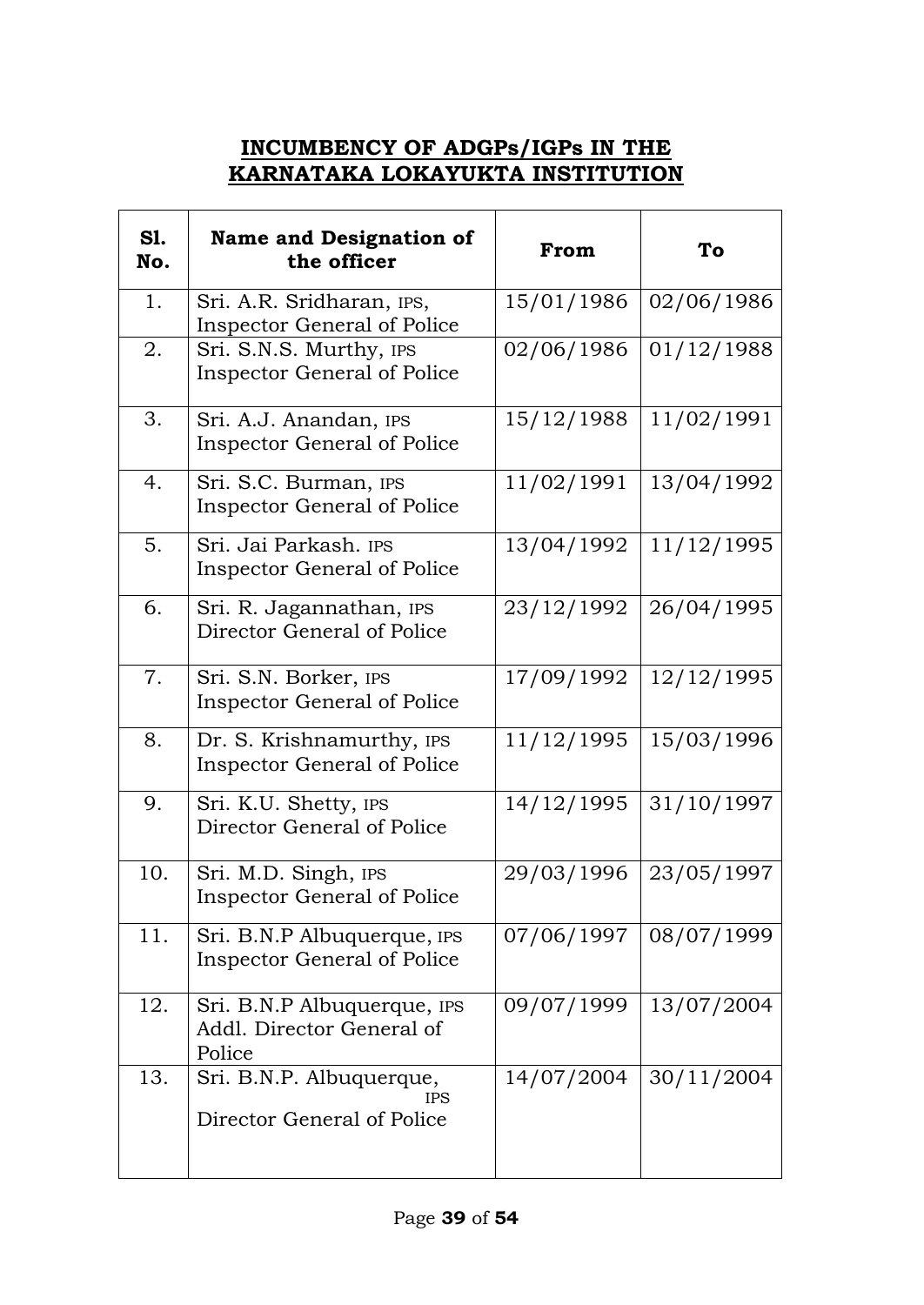| <b>S1.</b> | <b>Name and Designation of</b>                                                  | From       | To                                                       |
|------------|---------------------------------------------------------------------------------|------------|----------------------------------------------------------|
| No.        | the officer                                                                     |            |                                                          |
| 14.        | Sri. Lal Rokhuma Pachuau, IPS<br>Addl. Director General of<br>Police            | 22/06/2005 | 03/10/2007                                               |
| 15.        | Sri. Rupak Kumar Dutta,<br><b>IPS</b><br>Addl. Director General of<br>Police    | 03/10/2007 | 04/05/2011                                               |
| 16.        | Sri. Pranob Mohanty, IPS<br>Dy. Inspector General of<br>Police (in-charge ADGP) | 05/05/2011 | 09/08/2011                                               |
| 17.        | Sri .G.V. Gaonkar, IPS<br>Addl. Director General of<br>Police.                  | 10/08/2011 | 11/11/2011                                               |
| 18.        | Sri. H.N.Sathyanarayana<br>Rao, IPS<br>Addl. Director General of<br>Police.     | 11/11/2011 | 24/11/2014                                               |
| 19.        | Sri. Prem Shankar Meena,<br><b>IPS</b><br>Addl. Director General of<br>Police.  | 24/11/2014 | 01/01/2016                                               |
| 20.        | Dr. S. Parashiva Murthy,<br><b>IPS</b><br>Addl.Director General of<br>Police.   | 02/01/2016 | 02/11/2017                                               |
| 21         | Sri. Sanjay Sahay, IPS<br>Addl.Director General of<br>Police.                   | 02/11/2017 | Till the end<br>of financial<br>and<br>year<br>continued |

\*\*\*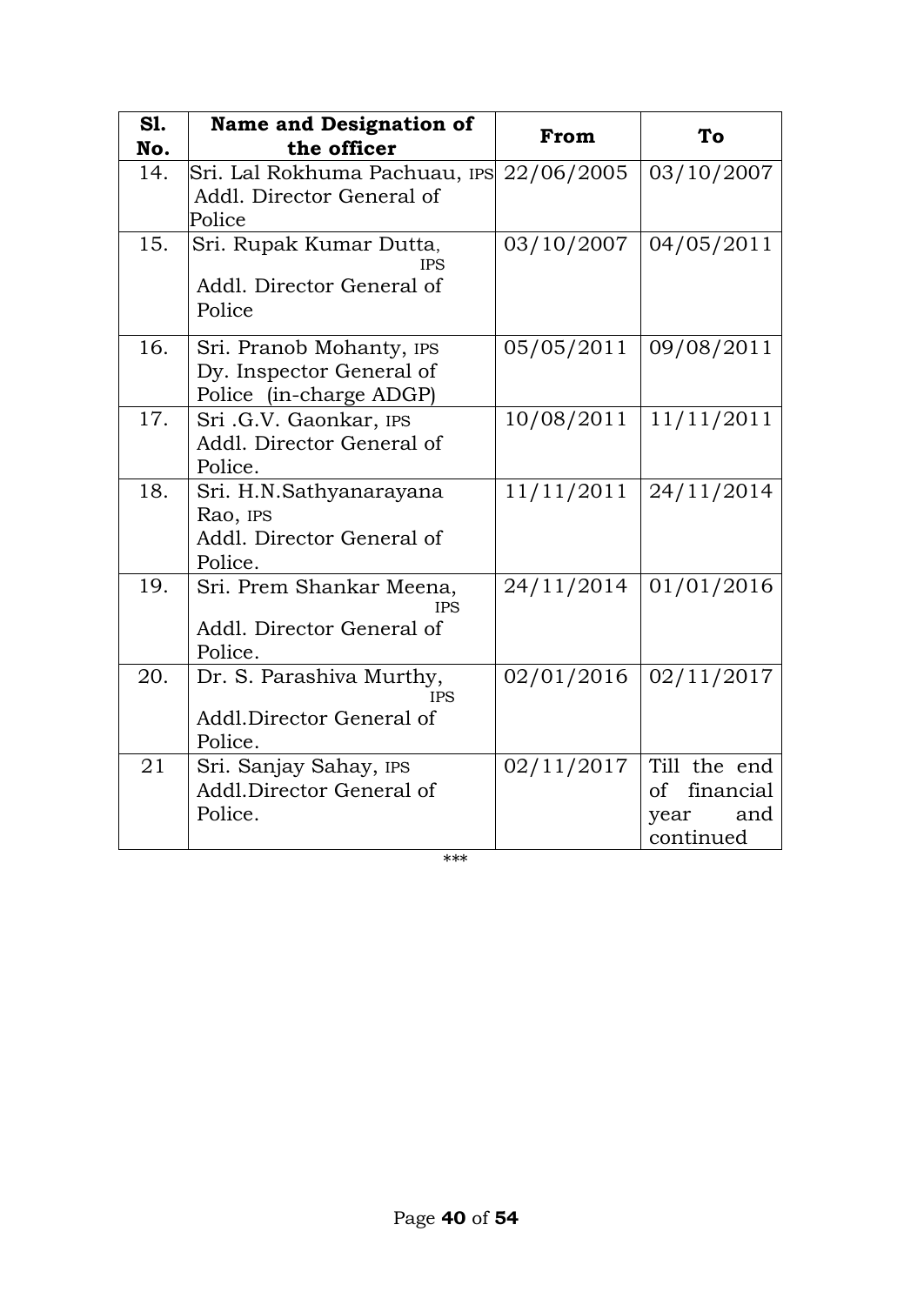## **Chapter**-**8**

### **VISITS OF HON'BLE LOKAYUKTA & DETAILS OF PRO-ACTIVE MEASURES TAKEN BY HON'BLE LOKAYUKTA**

Hon"ble Justice Sri. P. Vishwanatha Shetty assumed the Office of the Lokayukta, State of Karnataka, Bengaluru, on 28-01-2017 and functioning as such since then.

During the period from 01-04-2017 to 31-03-2018, His Lordship has visited 19 districts, which are as follows:

| <b>S1.No.</b> | <b>Date of Visit</b> | <b>Districts</b>         |
|---------------|----------------------|--------------------------|
| 1.            | 19.04.2017           | Davangere                |
| 2.            | 20.04.2017           | Tumakuru                 |
| 3.            | 03.05.2017           | Madikeri                 |
| 4.            | 20.05.2017           | Chikmaglur               |
| 5.            | 31.05.2017           | Chitradurga              |
| 6.            | 04.07.2017           | Hassan                   |
| 7.            | 10.07.2017           | Raichur                  |
| 8.            | 07.09.2017           | Bengaluru Rural District |
| 9.            | 12.09.2017           | Belagavi                 |
| 10.           | 18.09.2017           | Haveri                   |
| 11.           | 22.09.2017           | Chamarajanagara          |
| 12.           | 06.10.2017           | Bengaluru Urban District |
| 13.           | 10.01.2018           | Dharwad                  |
| 14.           | 11.01.2018           | Gadag                    |
| 15.           | 23.01.2018           | Bellari                  |
| 16.           | 06.02.2018           | Vijayapura               |
| 17.           | 07.02.2018           | Bagalkote                |
| 18.           | 08.02.2018           | Koppal                   |
| 19.           | 14.02.2018           | Karwar                   |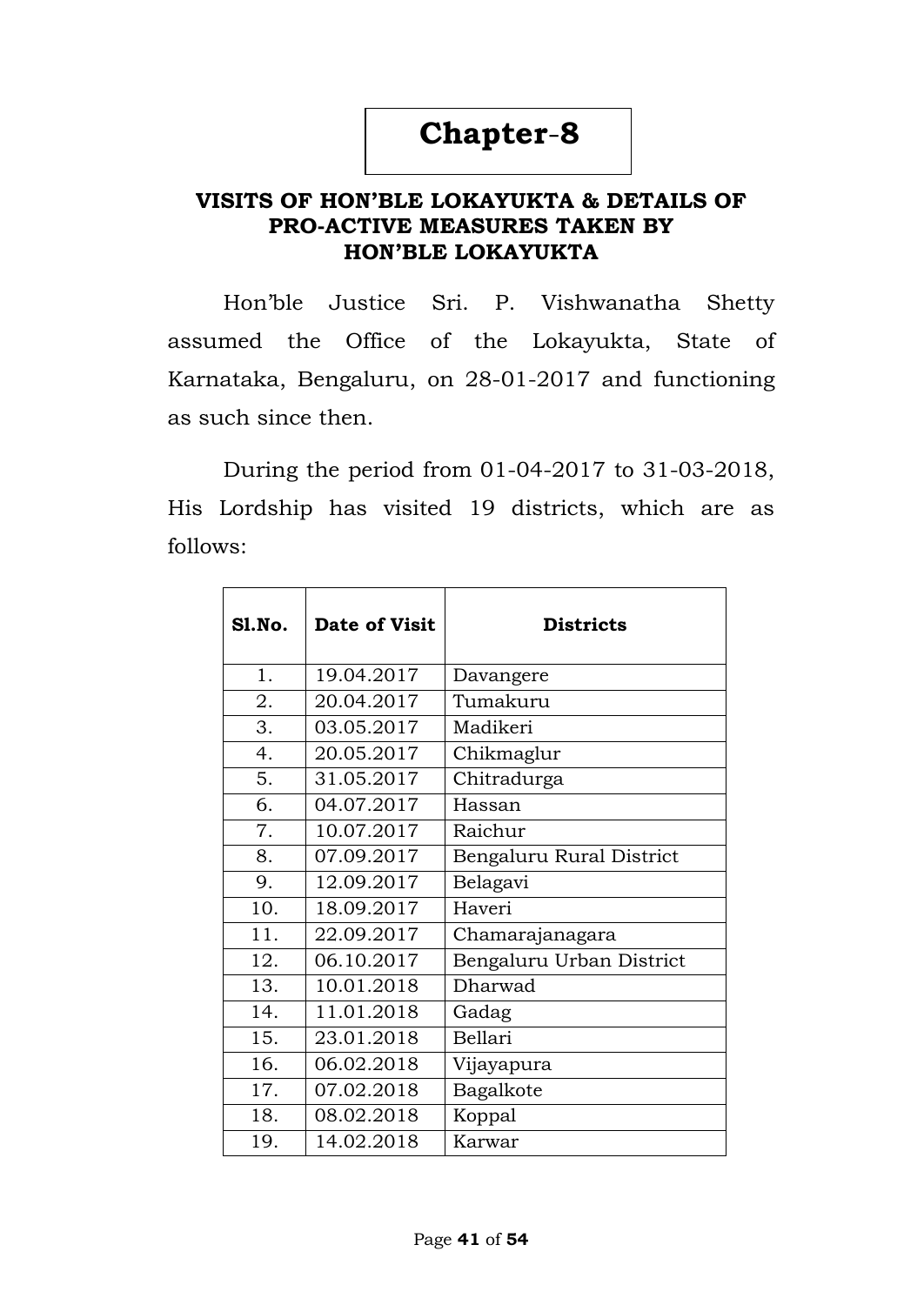During the visits, His Lordship had a meeting with the Deputy Commissioners, Chief Executive Officers, Superintendents of Police and all other heads of various departments of the districts and discussed the problems that are being faced by the district administration in the district and made several suggestions to improve the administration of the district. During the discussion, focus of the discussion was with regard to the implementation of various schemes of the government (both Government of India and Government of Karnataka), particularly, attention is to be given with regard to the quality of education in the educational institutions, health care provided in the hospitals, mortality rate of the mother and the child, working of Anganawadi schools and ASHA workers.

The meetings were used to be held in a very cordial atmosphere and the district officers were taken into confidence, for the purpose of improving the administration of the state. During the visit of the districts, His Lordship had visited Morarji Desai's Hostels, Social Welfare Department hostels both premetric and post-metric, both girls' and boys' hostel and His Lordship also used to have communications with the students. The efforts were being made to review the quality of the food that is being served to the students, quality of the training that is being given to the students in the hostels and Morarji Desai Residential School and condition of the building of the institutions referred to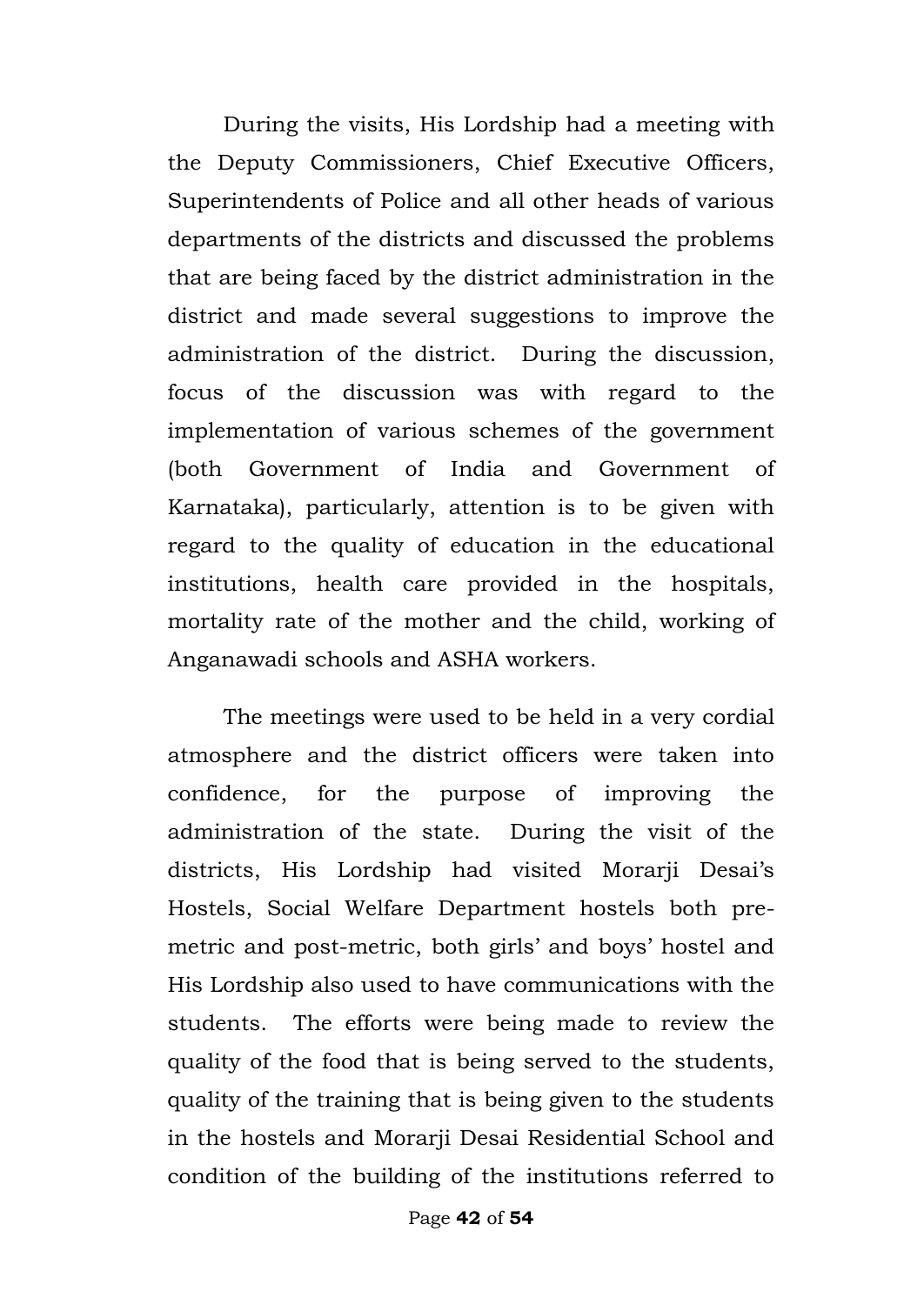above and the cleanliness maintained in the hostels, etc. The appropriate directions/suggestions were being made. Where ever it is found necessary, in some matters suo-moto proceedings were also initiated directing the authorities concerned to improve the conditions of the residential hostels, etc. His Lordship has received excellent co-operation from all the district administration particularly Deputy Commissioners, Chief Executive Officers and Superintendents of Police.

His Lordship has also used to have review meetings with the Lokayukta Police of the Districts and verified their functioning and about the complaints they have received and the matters that they have taken up for investigation. His Lordship also used to have meetings with the Public Prosecutors attached to the court dealing with the Lokayukta cases and review the pendency of the cases in the criminal court, the outcome of the results and the steps taken to pursue the matter in which the cases have resulted in acquittal etc., after giving sufficient notice.

Apart from the above, the Hon"ble Lokayukta conducted camp/hearing at Mangaluru and Udupi, the details of which are as hereunder:

| Place     | Date       | Fresh cases heard<br>& passed orders | Already registered<br>Cases heard &<br>passed orders |
|-----------|------------|--------------------------------------|------------------------------------------------------|
| Mangaluru | 17-11-2017 | 33                                   | 16                                                   |
| Udupi     | 20-11-2017 | 52                                   |                                                      |
| Mangaluru | 04-12-2017 |                                      |                                                      |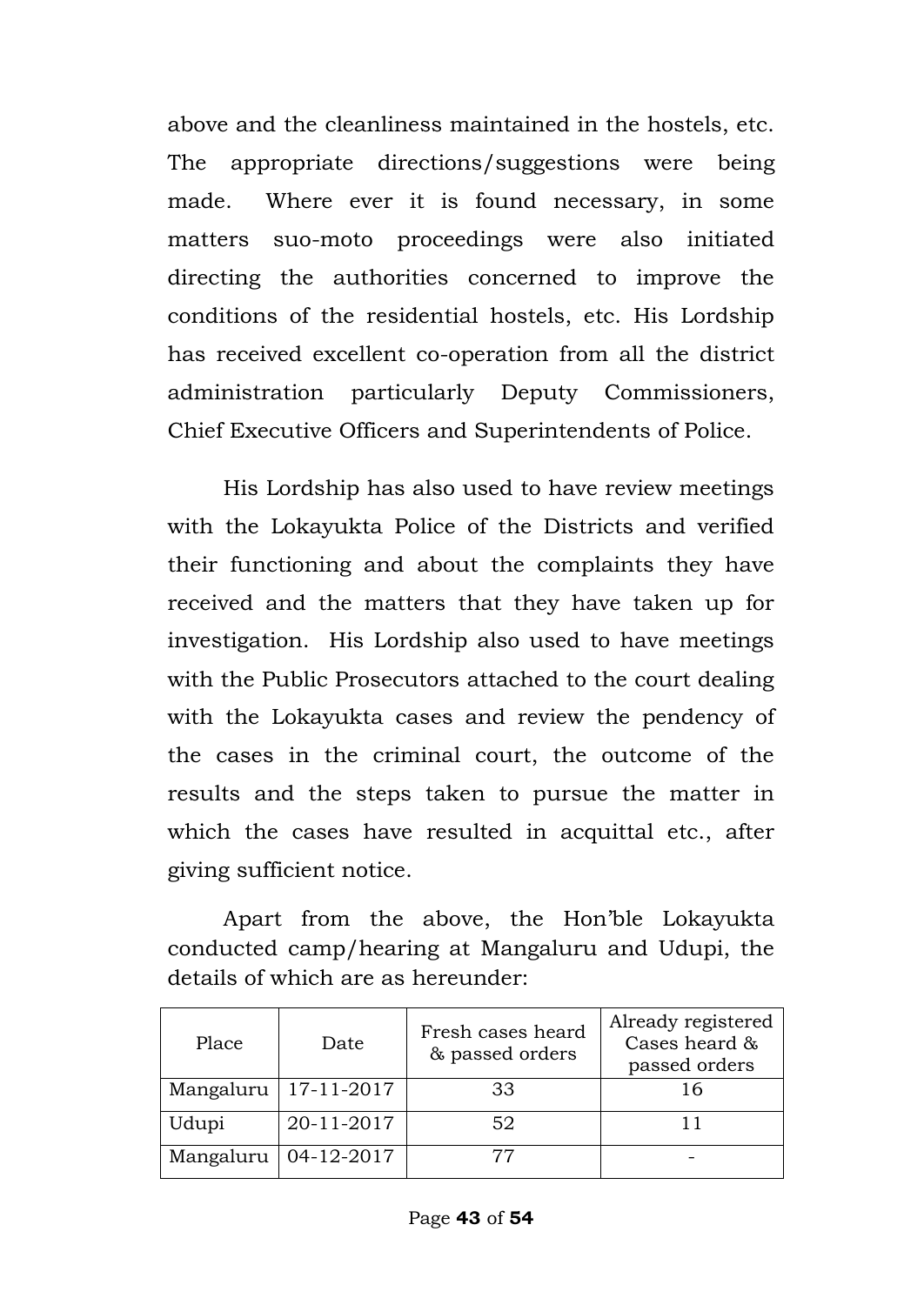His Lordship had meeting in his chambers with the Secretary for Women and Child Welfare and Secretary for Social Welfare Department, in the light of the complaints received.

Pursuant to the complaints given with regard to the adverse conditions in some of the lakes in Bengaluru City, His Lordship had instituted the proceedings on the said complaint and made spot inspection of the following lakes:

- 1. Bellandur Lake;
- 2. Varthur Lake;
- 3. Doddanekundi Lake;
- 4. Vibhuthipura Lake;
- 5. Chinnappanahalli Lake;
- 6. Munekolalu Lake;
- 7. Kaikondanahalli Lake;
- 8. Kundalahalli Lake;
- 9. Agara Lake.

Serious efforts were also made by giving directions from time to time and taking the officials of various departments into confidence and also the local NGOs located surrounding lakes to improve the conditions of the lake etc.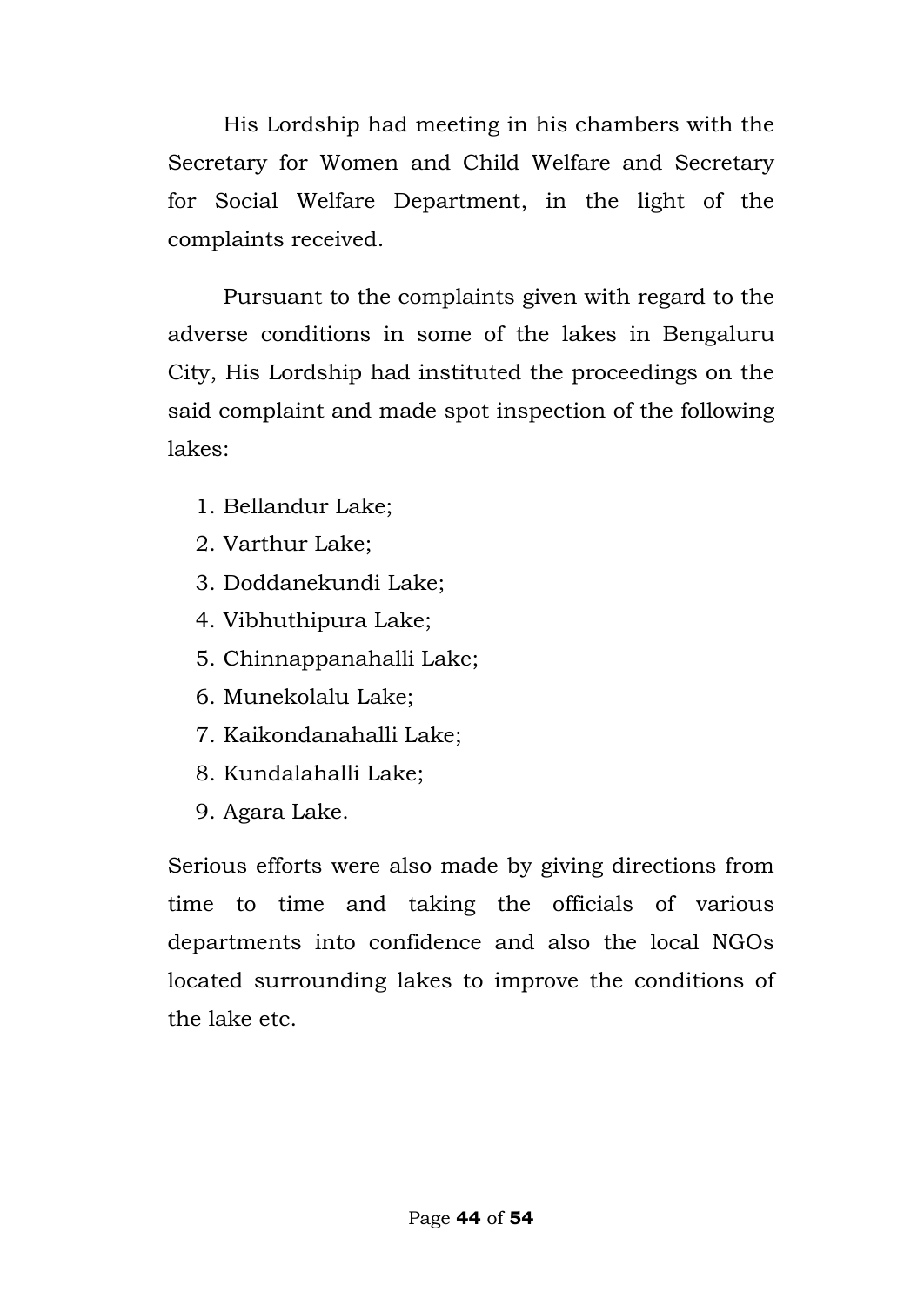The following are some of the cases/complaints taken-up by Hon"ble Lokayukta, which are of general and public interest –

### (1) No.Compt/LOK/BCD/1561/2017/ARE-1

## Deficiencies in the functioning of Department of Collegiate Education -

 In the news paper clippings dated 12.6.2017 of "Bangalore Mirror", an article was published with title "Degree Colleges have no Principals and the Government has no interest". The said article highlighted the deficiencies in the vacancies of the post of 94 % of Government First Grade Colleges in the State do not have Principals and other staff in the department of Collegiate Education. A suo-moto case was registered and notices were issued to the Principal Secretary to Government, Department of Higher Education and Department of Primary & Secondary Education, Bengaluru, to take immediate remedial measures. In response to the notices issued the Principal Secretary to Government, Higher Education was present before Hon"ble Lokayukta on 7.11.2017 and submitted that effective steps are being taken by the Government, to fill up the posts of Principal Grade-I and Grade-II, after prescribing the procedure for recruitment in terms of the UGC Regulations and the Recruitment Rules.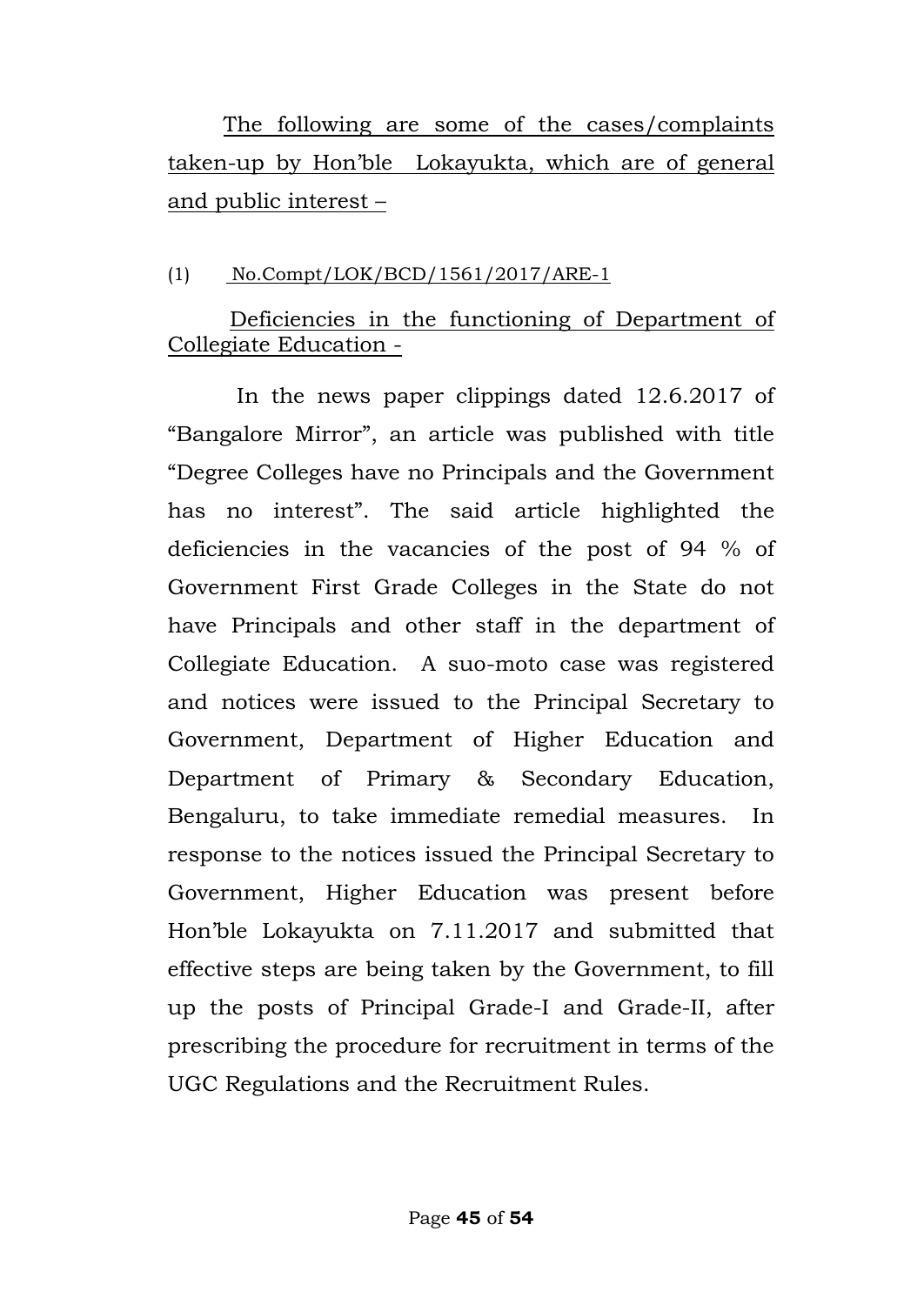#### (2) No.Compt/LOK/BCD/1673/2017/ARE-1: -

On the news item published in "Prajavani" Kannada daily dated 15.6.207, a suo-moto case was taken-up with regard to the students/children attending to Machohalli Government Higher Primary School which was in a very bad state and the students being exposed to serious risk to their life. Notices were issued to: (1) The Commissioner of Public Instructions, Bengaluru; (2) The Director of Public Instructions (Primary Education), Bengaluru; (3) The Deputy Director (Admn.), O/o DDPI, Bengaluru; (4) The Block Education Officer, North Range-1, Rajajinagar, Bengaluru; and (5) The Head Master, Government Higher Primary School, Machohalli, Magadi Road, Bengaluru, and they were directed to file their comments/report and take immediate steps to improve the condition of the building.

 In response to the said notices, the DDPI submitted that effective steps have been taken to carry out the major repairs to the said school building and the concerned authorities have taken steps to release a sum of Rupees Ten lakhs for repair works. Compliance report is awaited from the DDPI, Bengaluru North with regard to the completion of the building.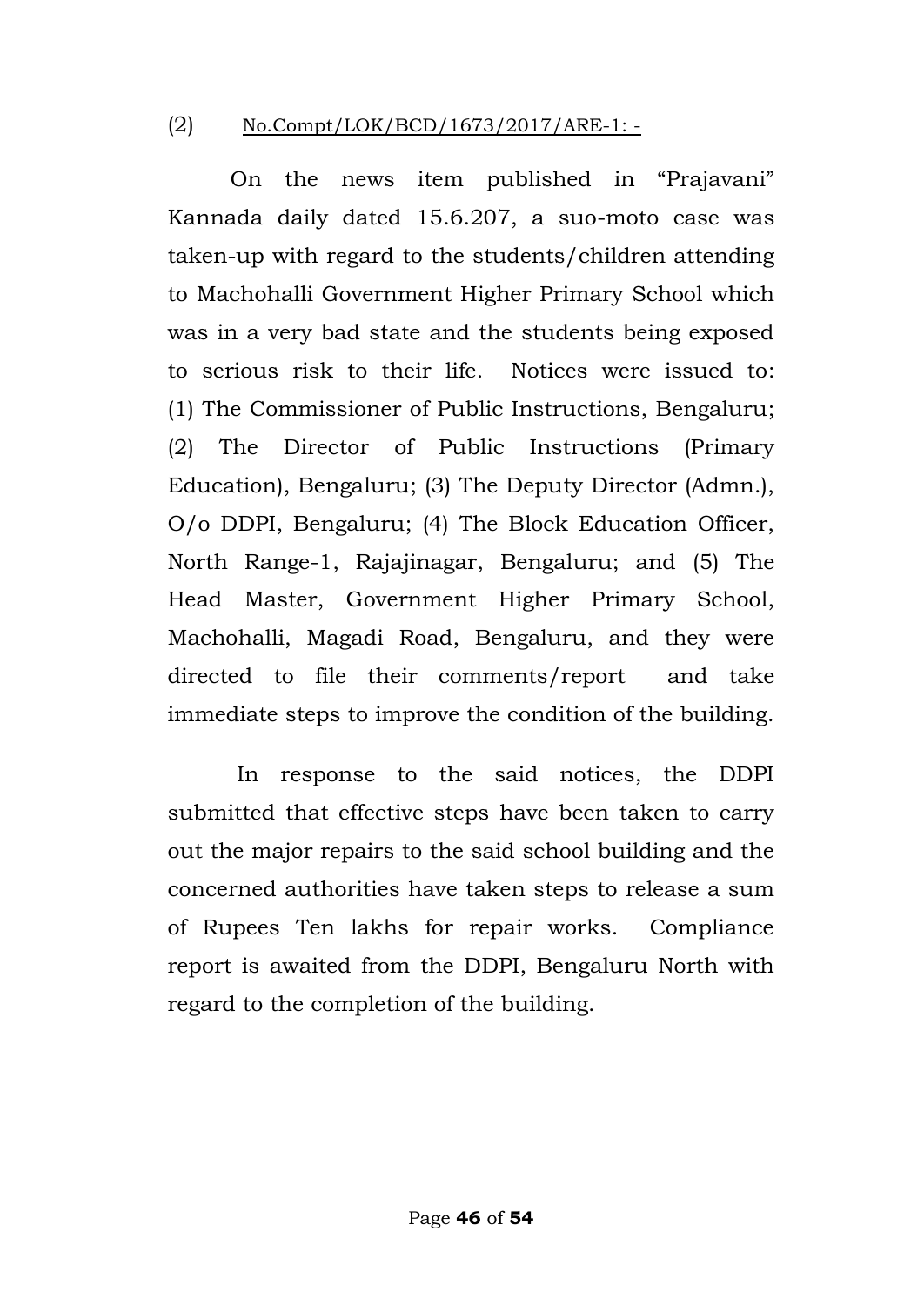(3) No.Compt/LOK/BCD/2133/2017/ARE-1:-

Dereliction of duty on the part of officials of Bruhat Bengaluru Mahanagara Palike, in collection of property  $tax - reg.$ Ī

 The news item high-lighted in the daily news papers dated 21.7.2017 i.e., the Hindu, The Times of India, Prajavani, Kannada Prabha, Udayavani, Vijayavani etc., regarding dereliction of duty on the part of officials of BBMP, who are endowed with the responsibility of assisting and collecting property tax from the flat owners/apartment owners/building owners etc. The news item also indicated that the BBMP authorities have neither assessed the tax nor raised the bills and no steps have been taken to collect the overdue property tax etc. In this regard, a suo-moto case was registered and notices were issued to the Commissioner, BBMP, Bengaluru, the Deputy Commissioners and Joint Commissioners of all Zones, BBMP, Bengaluru, to assess the property tax and collect the same. In response to the said notices the Commissioner, BBMP, Bengaluru, submitted that necessary instructions have been issued to the concerned Zonal Joint Commissioners/Deputy Commissioners to take effective steps in collection of the revenue due to BBMP from the building owners etc.

(4) No.Compt/LOK/BCD/2247/2017/ARE-1:-

 A suo-moto case was taken up on the petition of one Sri Dhanaraj Hanumanthappa Lamani, Ranebennur of Haveri District alleging that on 12.07.2015, the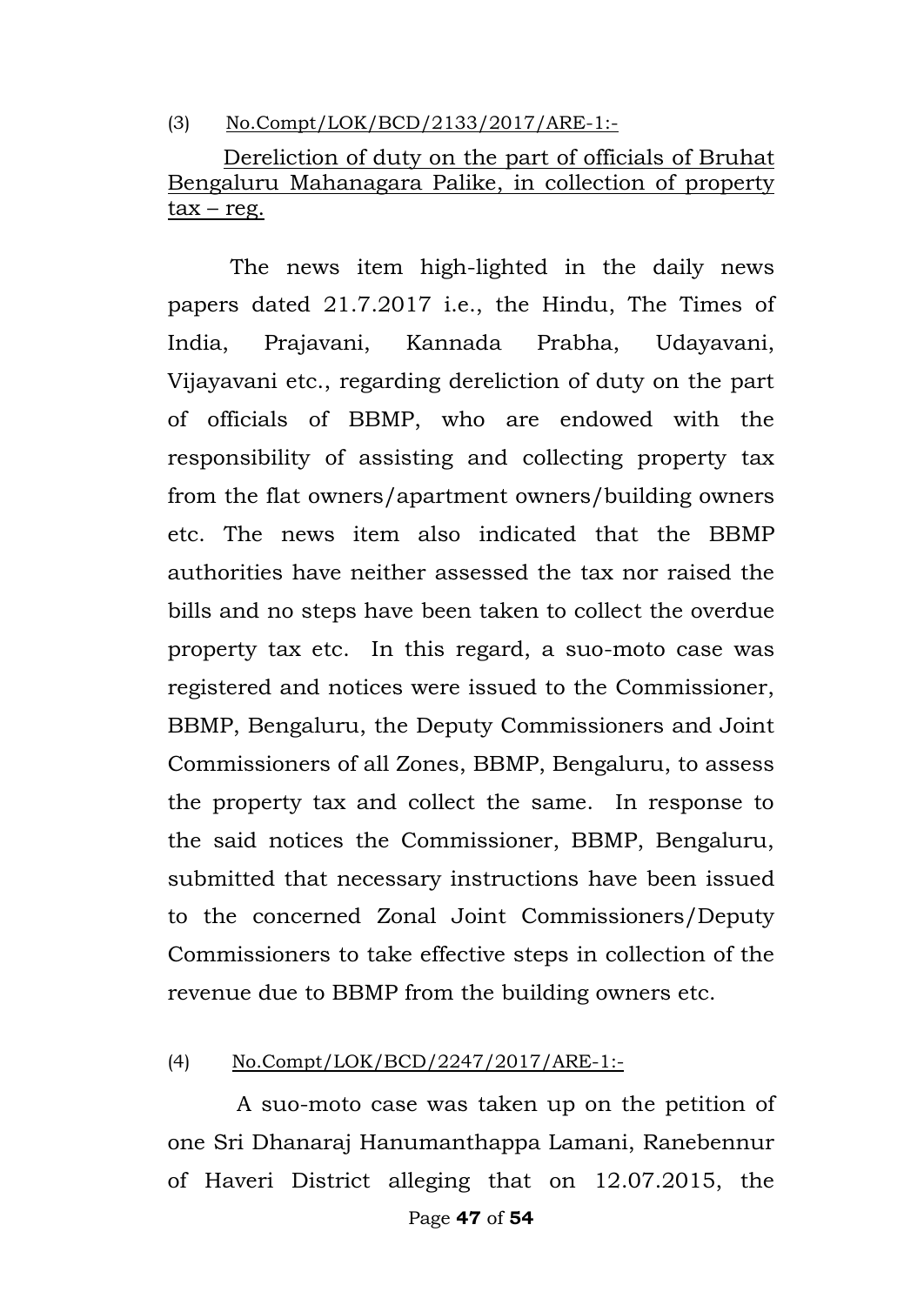petitioner had taken his sister-in-law Smt.Sakri Bai for emergency labour pain to the Ranebennur Public Hospital. The Doctors there had referred it to Davangere hospital for emergency treatment. The doctor on duty has not taken steps to implement the guidelines of "Janani Shishu Suraksha Yojane" to the patient and the Ambulance driver Sri Manjunath Parvatera had forcibly extorted ₹ 800/- from the patient for diesel charges. In this regard, notices were issued to (1) the Principal Secretary to Government, Department of Health & Family Welfare Services, Bengaluru; (2) the Director, Health & Family Welfare Services, Bengaluru; (3) The CEO, ZP, Davangere; (4) The Deputy Director, Health & Family Welfare Services, Davanagere; (5) DHO, Haveri; & (6) District Surgeon, Haveri. In response to the notices issued Sri Ajay Seth, IAS, Addl. Chief Secretary to Government, Department of Health & Family Welfare Services, Bengaluru, appeared before Hon"ble Lokayukta along with other concerned officers and filed their reports. He also assured that he would look in to the matter in greater depth and provide quick, quality and affordable medical facilities to the poorer section of the Society and would examine various issues for the effective implementation of health scheme conceived by the Government.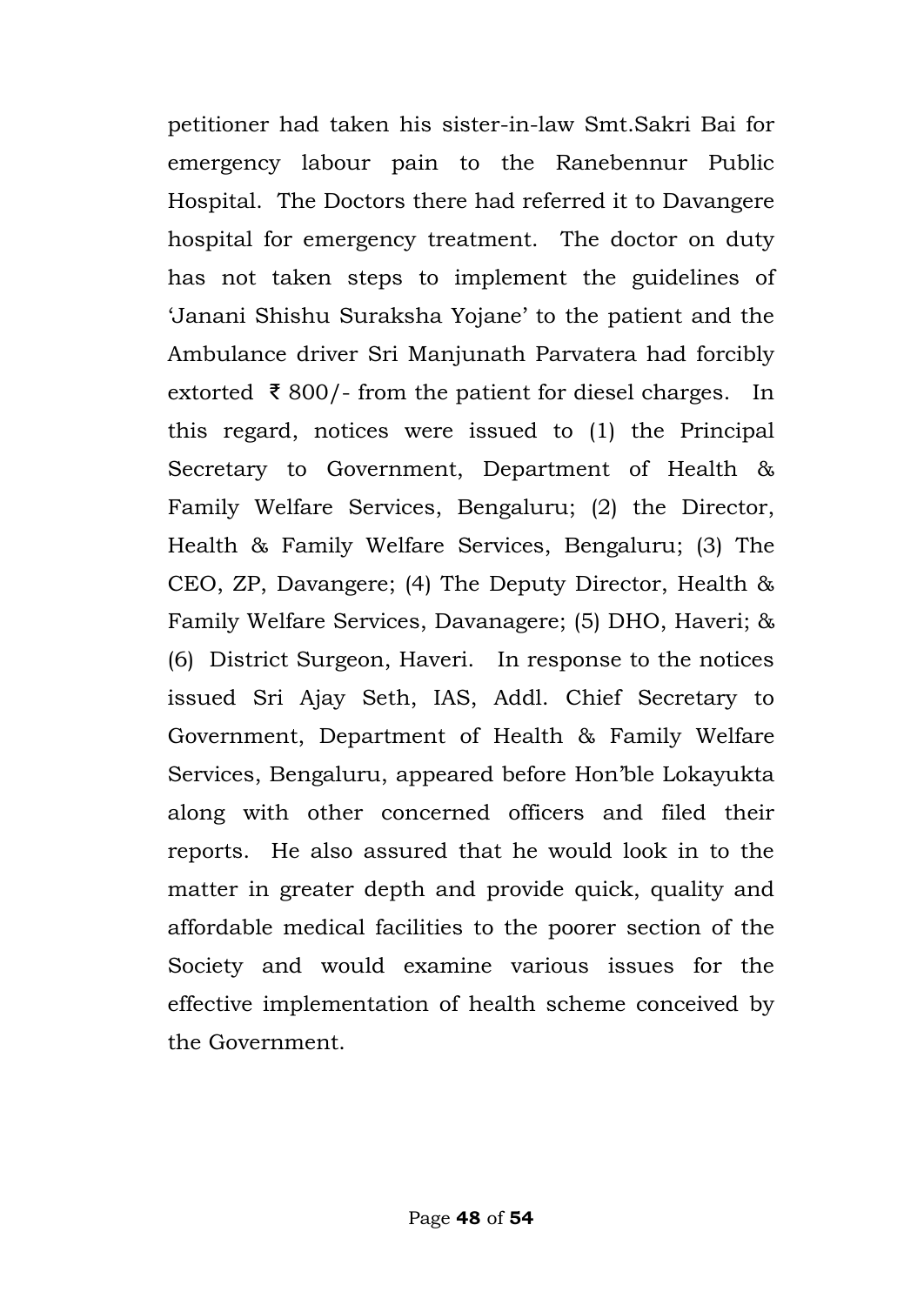#### (5) No.Compt/LOK/BCD/2533/2017/ARE-1:-

 In Kannada daily news paper "Udayavani" dated 28.08.2017, a news item that indiscriminate mining operations at Koira Village of Devanahalli Taluk, is causing environmental pollution resulting in breathing problem to the people of the area and more particularly the children, has been published. In this regard, a suomoto case was taken up by Hon"ble Lokayukta and notices were issued to the (1) The Principal Secretary to Government, Department of Mines & Geology, Bengaluru; (2) The Dy. Commissioner, Bengaluru Rural District; (3) The Superintendent of Police, Bengaluru Rural District; (4) The Chief Environmental Officer, KSPCB, Bengaluru; (5) The Director, Department of Mines & Geology, Bengaluru; and (6) the Dy. Director of Mines & Geology, Bengaluru, to submit their comments/report and the authorities referred above were required to take immediate steps to stop any illegal or unauthorized mining operations in granite and stone crushing.

The Director of Mines & Geology submitted that he would take steps to authorize the ADLR to conduct DGPS survey and DRON survey by the agency fixed by the Department of Mines & Geology and take effective steps to stop illegal or unauthorized mining operations in the said area.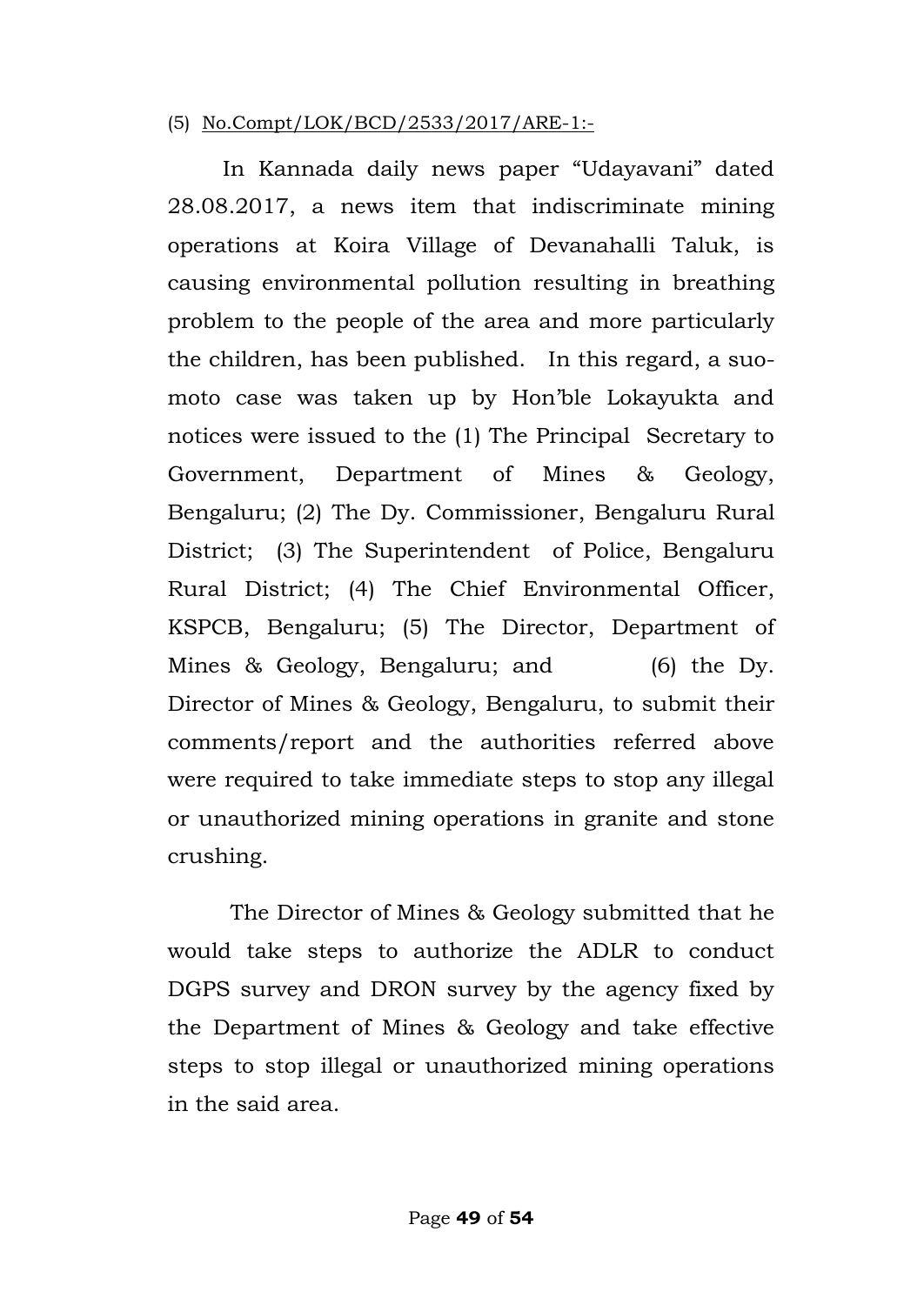#### (6) No.Compt/LOK/BCD/2917/2017/ARE-1:-

 In Kannada & English daily news papers dated 4.10.17 & 6.10.17 i.e., "Kannada Prabha", "Prajavani", "Udayavani", "Vijaya Karnataka"," Vijayavani", "Deccan Herald", "Indian Express", "The Hindu", "Deccan Chroncile", "Times of India" etc., have highlighted "Pot Holes" in Bengaluru City which has resulted in incidents of accidents and death of Sri Anthony Joseph and Smt.Sagai Mary. A suo-moto investigation was taken up by Hon"ble Lokayukta in the said matter and notices were issued to the Commissioner, BBMP, Bengaluru and other 63 jurisdictional Engineers of BBMP, Bengaluru, to submit their comments/reply with regard to the steps taken up to fill-up the "Pot holes" in and around Bengaluru City etc.

 In response to the notices issued, the Commissioner, BBMP, Bengaluru along with other Zonal Engineers appeared before Hon"ble Lokayukta on 23.10.2017 and submitted the details of work executed and efforts made to fill-up the pot holes and repair of the works in detail.

 Further, the concerned Chief Engineers have filed the action taken reports and they all jointly submitted that there are no pot holes of any serious concerned and effective steps are being taken to fill up the same. Therefore, the concerned Engineers are directed to file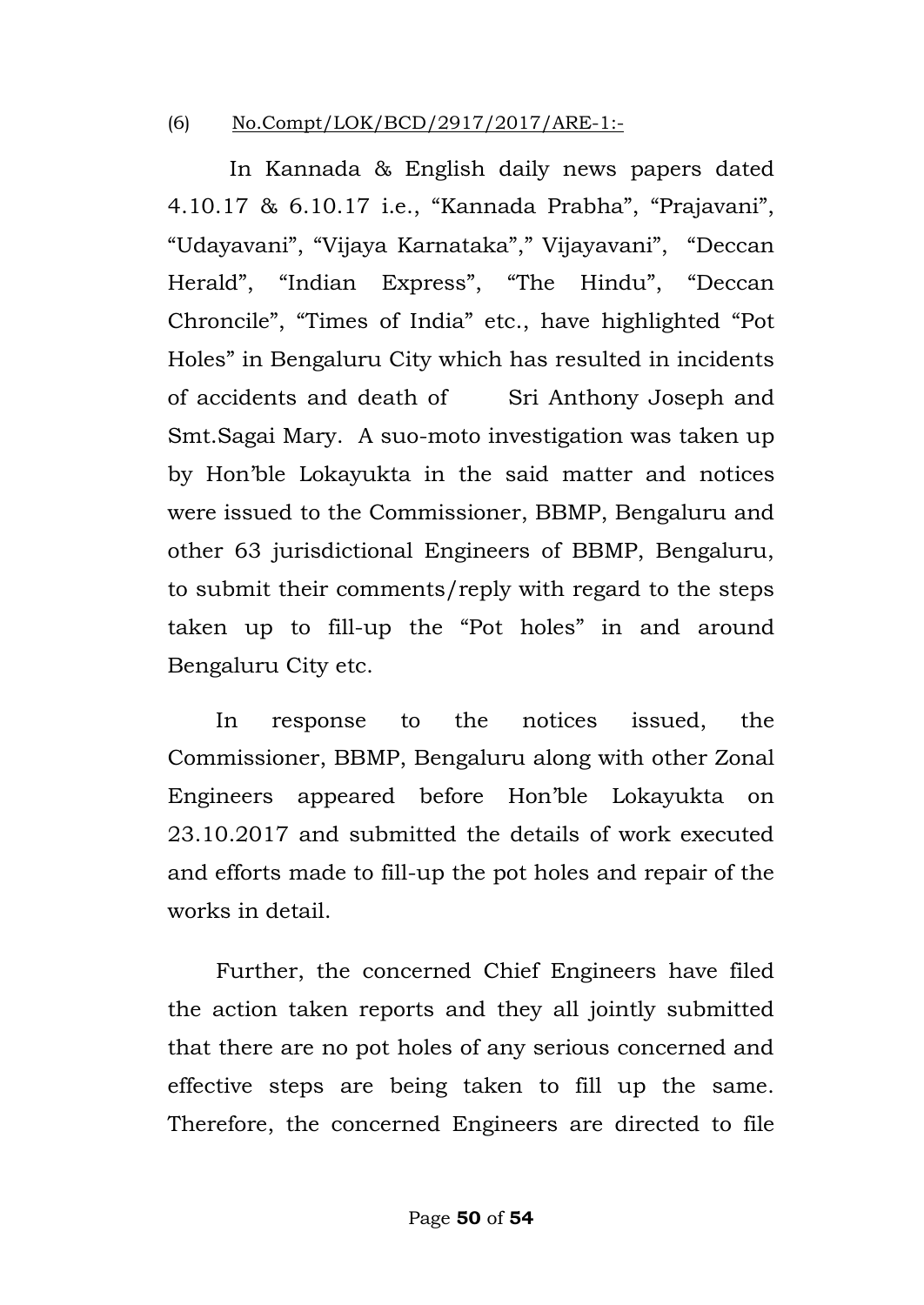their status report by end of September or by first week of October, 2018.

### (7) No.LOK/BCD/3570/2017/ARE-1:-

 Since the banks of feeder canals of many of the lakes in the Bengaluru Rural District have been encroached upon, Hon"ble Lokayukta orally instructed the Dy. Commissioner, Bengaluru Rural District and the then Commissioner, Survey Settlement Department, to take effective steps for survey of lakes and also encroachment of the feeder canals. A suo-moto case was taken-up and notices were issued to (1) the Secretary to Government, Minor Irrigation & Ground Water Development Department, Bengaluru; (2) the Chief Engineer, Minor Irrigation (South), K.R.Circle, Bengaluru; (3) the Deputy Commissioner, Bengaluru Rural District; and (4) DDLR, Bengaluru, calling for their comments.

In response to the notices issued comments/reply was received from the concerned officers and on perusal of the said reports, directions were issued to the Deputy Commissioner, Bengaluru Rural District to co-ordinate with all the officers concerned and convene a meeting to prepare action plan for the purpose of clearing both the encroachments on the banks of the tanks and also on the banks of Raja Kaluves (ರಾಜಾ ಕಾಲುವೆಗಳು) and to provide necessary funds required for the purpose. Further, the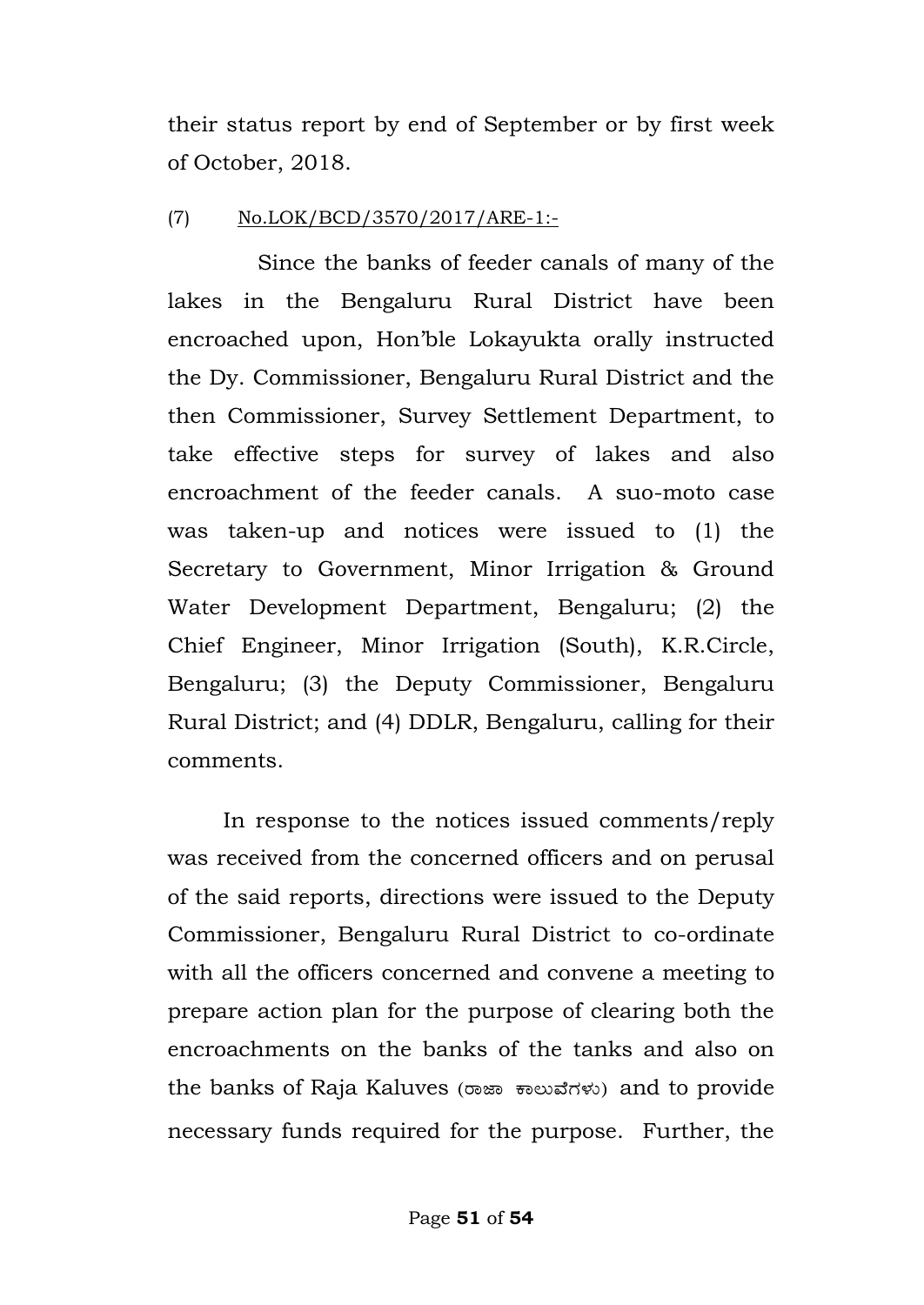concerned officers were directed to file the status report with regard to the action taken by 6.6.2018.

#### (8) No. Compt/LOK/BCD/3612/2017/ARE-1:-

 In the "Prajavani" daily news paper dated 19.12.2017, a news item was published that water from the Hesaraghatta is being unauthorizedly removed and sold and as a result the tank water is being emptied for commercial purpose without their being valid license/permit, which would result in serious water problem etc., In this regard, a suo-moto proceedings were initiated and the officers responsible were directed to take steps to stop illegal removal of water from the public tank for commercial purposes, without permission/license.

In response to the said notices issued to the concerned officers, the Chief Engineer (Cauvery), BWSSB, Bengaluru was present before Hon"ble Lokayukta on 29.1.2018 and assured that effective steps will be taken to prevent any illegal removal of water from the lake and further submitted that for fencing the lake about ₹5.00 crores of amount is required and he was required to file the Status Report with regard to the steps taken for fencing the lake by last week of June, 2018.

#### (9) No. Compt/LOK/ BCD/12/2018/ARE-1:-  $(9)$

In "The Hindu", daily newspaper dated 16.12.2017, a news item was published highlighting the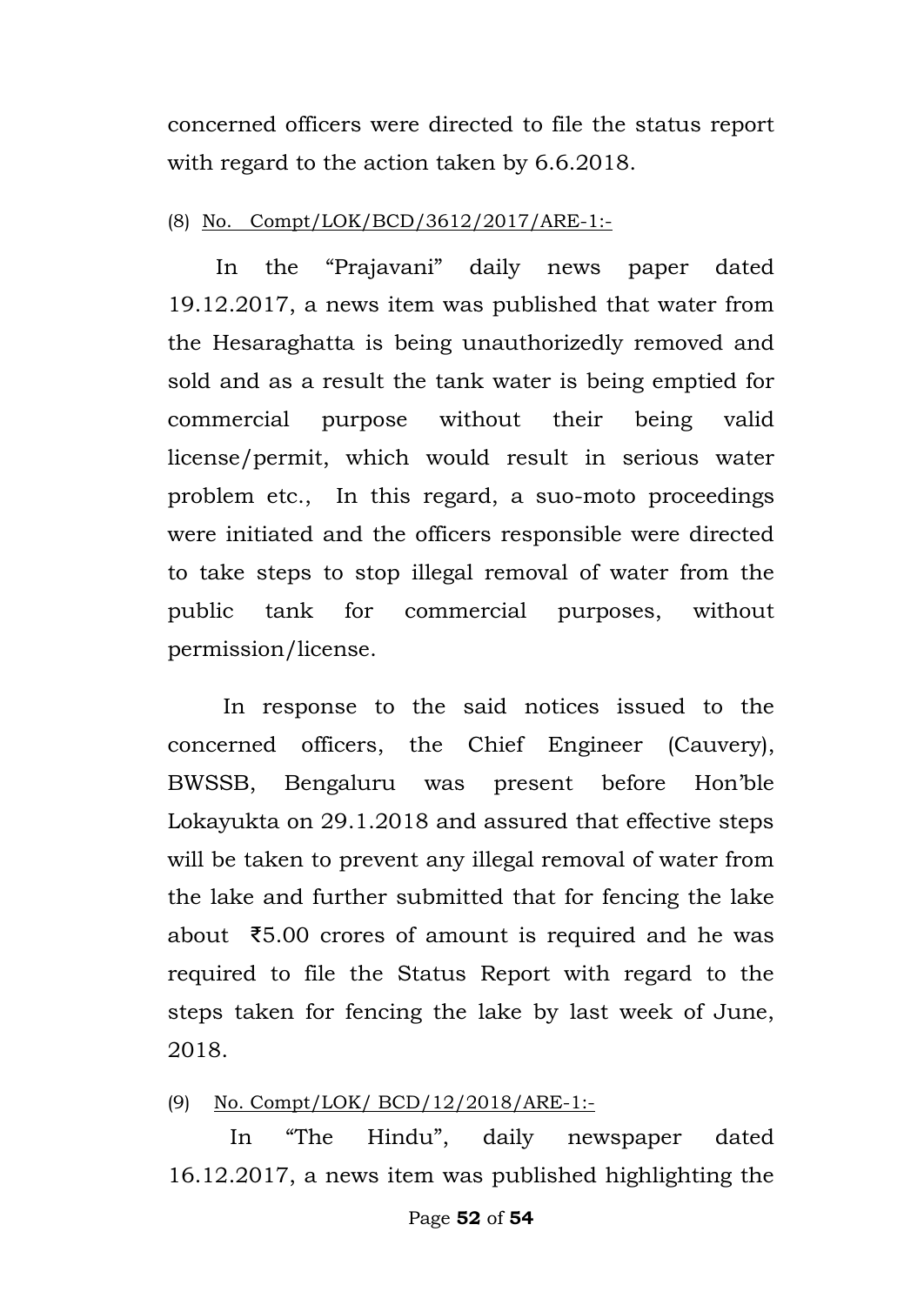digging of the road/open existing in parts of the Bengaluru City. In this regard a suo-moto investigation was taken up and notices were issued to the Commissioner, BBMP, Bengaluru and other 66 jurisdictional/zonal Engineers of BBMP, Bengaluru.

Further status report of the entire work was filed by the Storm Water Drain Division of Bruhat Bengaluru Mahanagara Palike, Bengaluru along with photographs relating to the Drain near Presidency School of Kasturinagar Division, Bengaluru, and the concerned Chief Engineer of Storm Water Drain, BBMP, Bengaluru was directed to visit all the work spot relating to Storm Water Drain and submit report by 24.5.2018.

#### (10) No. Compt/Lok/BCD-7/2018/ARE-1:-

 In "Prajavani" daily newspaper dated 20-10-2017, has published a news item highlighting the lack of minimum facilities in Government Lower Primary School at Soladevanahalli stating that there are no benches that are required for the students to sit and on account of that they are made to sit on the floor, study and attend the classes. In this regard, a suo-moto investigation was taken and notices were issued to the (i) the Principal Secretary to Governmnet, Department of Primary & Secondary Education; (2) The Commissioner, Department of Primary and Secondary Education; (3) The Deputy Director of Public Instructions, Bengaluru